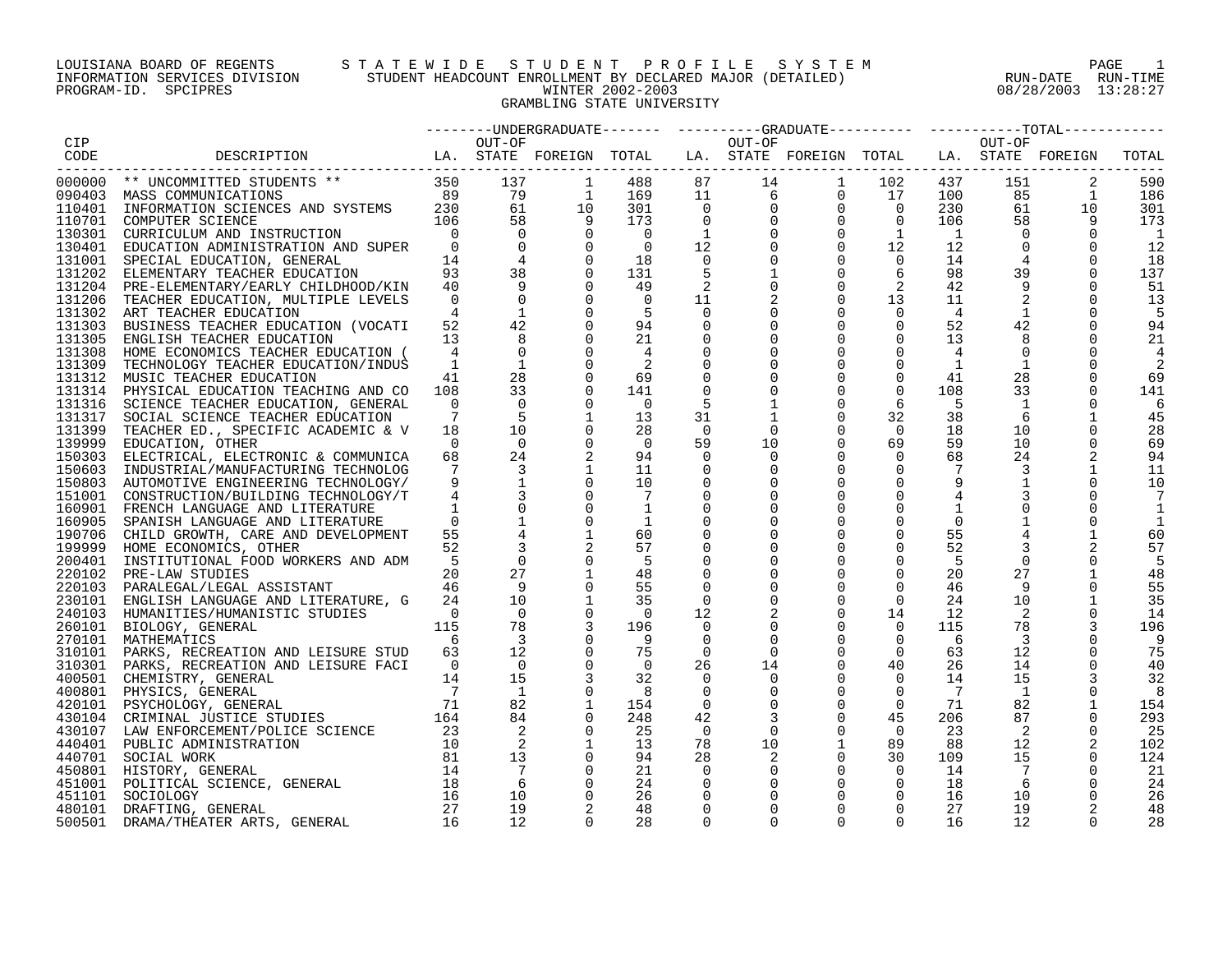# LOUISIANA BOARD OF REGENTS S T A T E W I D E S T U D E N T P R O F I L E S Y S T E M PAGE 2 INFORMATION SERVICES DIVISION STUDENT HEADCOUNT ENROLLMENT BY DECLARED MAJOR (DETAILED) RUN-DATE RUN-TIME PROGRAM-ID. SPCIPRES WINTER 2002-2003 08/28/2003 13:28:27 GRAMBLING STATE UNIVERSITY

|                |                                    |       |        | -UNDERGRADUATE------- |       |     |        | ----------GRADUATE-- |       |       |        | $-TOTAL-$ |       |
|----------------|------------------------------------|-------|--------|-----------------------|-------|-----|--------|----------------------|-------|-------|--------|-----------|-------|
| <b>CIP</b>     |                                    |       | OUT-OF |                       |       |     | OUT-OF |                      |       |       | OUT-OF |           |       |
| CODE           | DESCRIPTION                        | LA.   | STATE  | FOREIGN               | TOTAL | LA. | STATE  | FOREIGN              | TOTAL | LA.   | STATE  | FOREIGN   | TOTAL |
| 500701         | ART, GENERAL                       |       |        |                       | l 6   |     |        |                      |       |       |        |           | 16    |
| 500903         | MUSIC - GENERAL PERFORMANCE        |       |        |                       |       |     |        |                      |       |       |        |           | 11    |
| 510203         | SPEECH-LANGUAGE PATHOLOGY          |       |        |                       |       |     |        |                      |       |       |        |           | 20    |
| 511601         | NURSING (R.N. TRAINING)            | 247   |        |                       | 324   |     |        |                      |       | 247   |        |           | 324   |
| 511605         | NURSING, FAMILY PRACTICE (POST-R.N |       |        |                       |       |     |        |                      | 32    |       |        |           | 32    |
| 520201         | BUSINESS ADMINISTRATION AND MANAGE | 102   | 46     |                       | 148   |     |        |                      |       | 102   |        |           | 148   |
| 520301         | ACCOUNTING                         | 81    |        |                       | 117   |     |        |                      |       | 81    |        |           | 117   |
| 520601         | BUSINESS/MANAGERIAL ECONOMICS      |       |        |                       | 16    |     |        |                      |       |       |        |           | 16    |
| 521401         | BUSINESS MARKETING AND MARKETING M | 58    | 31     |                       | 90    |     |        |                      |       | 58    |        |           | 90    |
| TOTAL STUDENTS |                                    | 2,640 | 1,135  | 58                    | 3,833 | 442 | 66     |                      | 510   | 3,082 | 1,201  | 60        | 4,343 |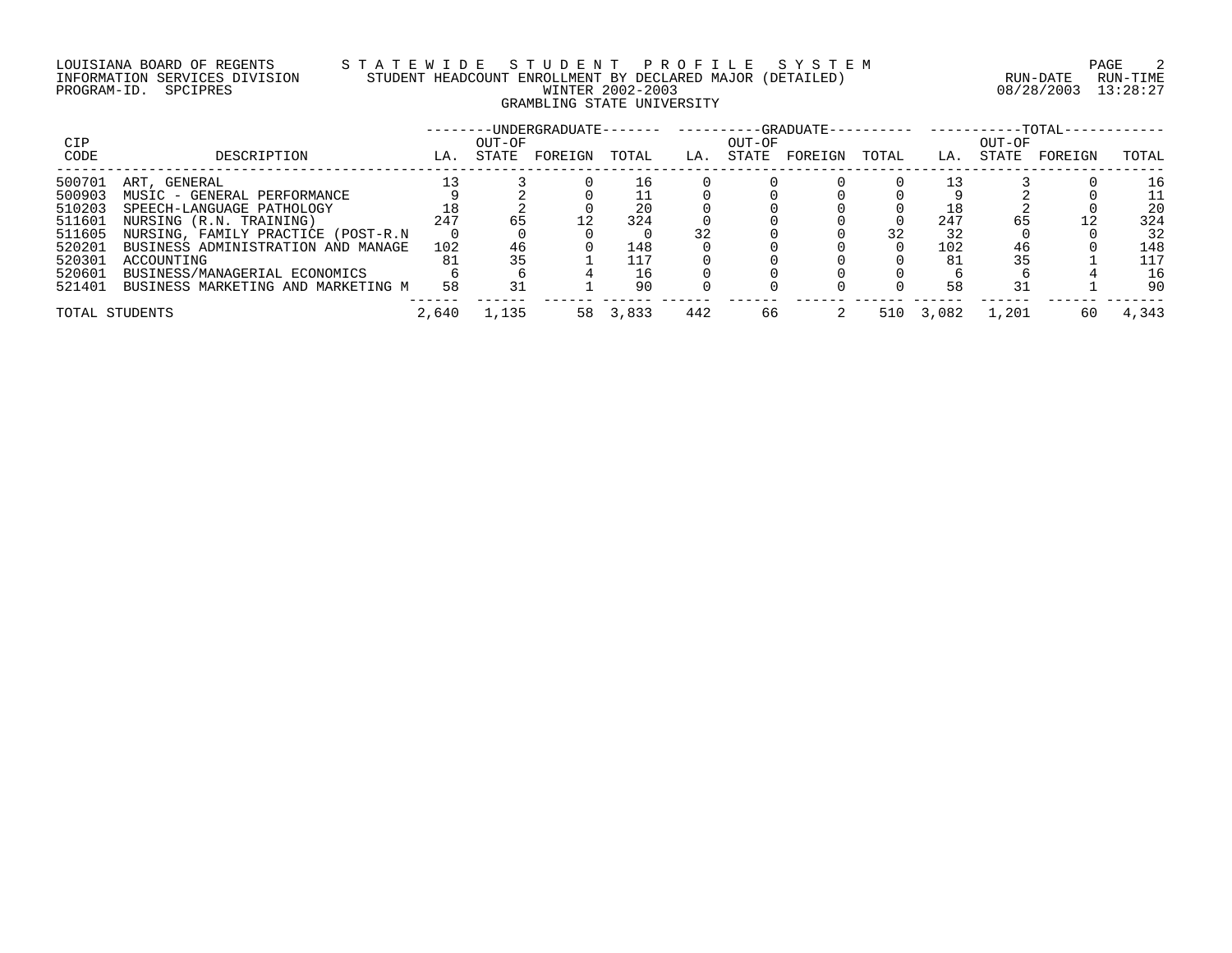#### LOUISIANA BOARD OF REGENTS S T A T E W I D E S T U D E N T P R O F I L E S Y S T E M PAGE 3 INFORMATION SERVICES DIVISION STUDENT HEADCOUNT ENROLLMENT BY DECLARED MAJOR (DETAILED) RUN-DATE RUN-TIME PROGRAM-ID. SPCIPRES WINTER 2002-2003 08/28/2003 13:28:27 LOUISIANA TECH UNIVERSITY

|        |                                                                                                                                                                                                                                              |                         |                                                     |                                        |                          |                      |             | --------UNDERGRADUATE------- ---------GRADUATE--------- ---------TOTAL------                                                                                                                                                        |                      |                 |                            |                                                                                 |             |
|--------|----------------------------------------------------------------------------------------------------------------------------------------------------------------------------------------------------------------------------------------------|-------------------------|-----------------------------------------------------|----------------------------------------|--------------------------|----------------------|-------------|-------------------------------------------------------------------------------------------------------------------------------------------------------------------------------------------------------------------------------------|----------------------|-----------------|----------------------------|---------------------------------------------------------------------------------|-------------|
| CIP    |                                                                                                                                                                                                                                              |                         | OUT-OF                                              |                                        |                          |                      | OUT-OF      |                                                                                                                                                                                                                                     |                      |                 | OUT-OF                     |                                                                                 |             |
| CODE   | LA. STATE FOREIGN TOTAL LA. STATE FOREIGN TOTAL LA. STATE FOREIGN<br>DESCRIPTION                                                                                                                                                             |                         |                                                     |                                        |                          |                      |             |                                                                                                                                                                                                                                     |                      |                 |                            |                                                                                 | TOTAL       |
|        | -------------------------<br>000000 ** UNCOMMITTED STUDENTS ** 1,453 134                                                                                                                                                                     |                         |                                                     |                                        |                          |                      |             | $\begin{array}{cccccccc} 24 & 1,611 & 294 & 10 & 7 & 311 & 1,747 \ 1 & 40 & 0 & 0 & 0 & 0 & 32 \ 0 & 88 & 0 & 0 & 0 & 0 & 80 \ 0 & 27 & 0 & 0 & 0 & 0 & 23 \ 0 & 49 & 0 & 0 & 0 & 0 & 45 \ 0 & 41 & 0 & 0 & 0 & 0 & 38 \end{array}$ |                      |                 |                            |                                                                                 |             |
|        |                                                                                                                                                                                                                                              |                         |                                                     |                                        |                          |                      |             |                                                                                                                                                                                                                                     |                      |                 | 32                         | $\begin{array}{cc} 144 & & 3 \\ 7 & & \\ 8 & & \\ 4 & & \end{array}$<br>31<br>1 | 1,922<br>40 |
|        | 000000 AGRICULTURAL BUSINESS AND MANAGEME<br>020201 ANIMAL SCIENCES, GENERAL<br>020401 PLANT SCIENCES, GENERAL<br>030101 NATURAL RESOURCES CONSERVATION, GE 45 4 0<br>030102 ENVIRONMENTAL SCIENCE/STUDIES 38 3 0                            |                         |                                                     |                                        |                          |                      |             |                                                                                                                                                                                                                                     |                      |                 |                            | $\Omega$                                                                        |             |
|        |                                                                                                                                                                                                                                              |                         |                                                     |                                        |                          |                      |             |                                                                                                                                                                                                                                     |                      |                 |                            |                                                                                 | 88          |
|        |                                                                                                                                                                                                                                              |                         |                                                     |                                        |                          |                      |             |                                                                                                                                                                                                                                     |                      |                 |                            |                                                                                 | 27          |
|        |                                                                                                                                                                                                                                              |                         |                                                     |                                        |                          |                      |             |                                                                                                                                                                                                                                     |                      |                 |                            |                                                                                 | 49          |
|        |                                                                                                                                                                                                                                              |                         | $\overline{7}$                                      |                                        |                          |                      |             |                                                                                                                                                                                                                                     |                      |                 |                            |                                                                                 | 41          |
|        | 030102 ENVIRONMENTAL SCIENCE/STUDIES<br>030501 ENVIRONMENTAL SCIENCE/STUDIES<br>030501 FORESTRY, GENERAL<br>040201 ARCHITECTURE<br>040501 INTERIOR ARCHITECTURE<br>090401 JOURNALISM<br>10701 COMPUTER SCIENCE<br>19999 COMPUTER AND INFORMA |                         |                                                     | $\overline{0}$                         | 97                       | 0                    |             | $\mathbf 0$                                                                                                                                                                                                                         | $\overline{0}$       | 90              |                            | $\Omega$                                                                        | 97          |
|        |                                                                                                                                                                                                                                              |                         | 30                                                  | 12                                     | 195                      | $\mathbf 0$          |             | $\mathbf 0$                                                                                                                                                                                                                         | $\mathbf 0$          | 153             | 30                         | 12                                                                              | 195         |
|        |                                                                                                                                                                                                                                              |                         | 11                                                  |                                        | 81                       |                      |             | $\Omega$                                                                                                                                                                                                                            | $\Omega$             | 69              | 11                         |                                                                                 | 81          |
|        |                                                                                                                                                                                                                                              |                         | 12                                                  | 3                                      | 74                       | $\mathbf 0$          |             | $\Omega$                                                                                                                                                                                                                            | $\Omega$             | 59              | 12                         |                                                                                 | 74          |
|        |                                                                                                                                                                                                                                              |                         | 14                                                  | 21                                     | 193                      |                      | $\Omega$    | 65                                                                                                                                                                                                                                  | 69                   | 162             | 14                         | 86                                                                              | 262         |
|        |                                                                                                                                                                                                                                              |                         | $\overline{0}$                                      |                                        | 0                        | 4                    | 2           | 23                                                                                                                                                                                                                                  | 29                   | $\overline{4}$  | $\overline{\phantom{a}}^2$ | 23                                                                              | 29          |
|        | 130101 EDUCATION, GENERAL                                                                                                                                                                                                                    |                         |                                                     | $\mathbf 0$                            | $\Omega$                 | 48                   | 10          | 2                                                                                                                                                                                                                                   | 60                   | 48              | 10                         |                                                                                 | 60          |
| 130301 | CURRICULUM AND INSTRUCTION                                                                                                                                                                                                                   | $\Omega$                |                                                     |                                        |                          | 71                   | 6           | $\mathbf 0$                                                                                                                                                                                                                         | 77                   | 71              | 6                          | 0                                                                               | 77          |
|        | 130401 EDUCATION ADMINISTRATION AND SUPER                                                                                                                                                                                                    | $\Omega$                | $\begin{matrix} 0 \\ 0 \\ 0 \\ 0 \\ 0 \end{matrix}$ |                                        |                          | 25                   |             | $\mathbf 0$                                                                                                                                                                                                                         | 26                   | 25              |                            | $\Omega$                                                                        | 26          |
|        | 130802 EDUCATIONAL PSYCHOLOGY                                                                                                                                                                                                                | $\Omega$                |                                                     | $\Omega$                               | $\Omega$                 | $\overline{4}$       |             | 2                                                                                                                                                                                                                                   | 6                    | 4               |                            |                                                                                 | 6           |
|        | 131001 SPECIAL EDUCATION, GENERAL                                                                                                                                                                                                            | $\mathbf{2}$            |                                                     |                                        | 2                        | $\overline{0}$       |             | $\mathbf 0$                                                                                                                                                                                                                         | $\mathbf 0$          | -2              | $\mathbf 0$                |                                                                                 | 2           |
|        | 131012 EDUCATION OF THE SPEECH IMPAIRED                                                                                                                                                                                                      | 11                      |                                                     | $\Omega$                               | 12                       | $\overline{0}$       | $\Omega$    | $\mathbf 0$                                                                                                                                                                                                                         | $\overline{0}$       | 11              | $\mathbf{1}$               |                                                                                 | 12          |
|        | 131101 COUNSELOR EDUCATION COUNSELING AND                                                                                                                                                                                                    | $\Omega$                | $\overline{0}$                                      | $\Omega$                               | $\overline{0}$           | 141                  | 11          | 2                                                                                                                                                                                                                                   | 154                  | 141             | 11                         |                                                                                 | 154         |
|        | 131202 ELEMENTARY TEACHER EDUCATION                                                                                                                                                                                                          | 231                     | 21                                                  | $\Omega$                               | 252                      | $\Omega$             | $\mathbf 0$ | $\mathbf 0$                                                                                                                                                                                                                         | $\overline{0}$       | 231             | 21                         |                                                                                 | 252         |
|        | 131204 PRE-ELEMENTARY/EARLY CHILDHOOD/KIN                                                                                                                                                                                                    | $\overline{\mathbf{3}}$ | $\overline{0}$                                      | $\Omega$                               | $\overline{\phantom{a}}$ | 0                    | 0           | $\mathbf 0$                                                                                                                                                                                                                         | $\overline{0}$       | 3               | $\Omega$                   |                                                                                 |             |
|        | 131205 SECONDARY TEACHER EDUCATION                                                                                                                                                                                                           | 162                     | $7\overline{ }$                                     |                                        | 169                      | 0                    |             | $\mathbf 0$                                                                                                                                                                                                                         | 0                    | 162             | $7\phantom{.0}$            |                                                                                 | 169         |
|        | 131302 ART TEACHER EDUCATION                                                                                                                                                                                                                 | $\overline{7}$          |                                                     | $\Omega$                               | $\overline{7}$           | $\mathbf 0$          |             | $\mathbf 0$                                                                                                                                                                                                                         | $\Omega$             | 7               |                            |                                                                                 |             |
| 131312 | MUSIC TEACHER EDUCATION                                                                                                                                                                                                                      | 16                      | $\overline{3}$                                      | $\Omega$                               | 19                       |                      |             | $\mathbf 0$                                                                                                                                                                                                                         | $\mathbf 0$          | 16              |                            |                                                                                 | 19          |
|        | 131314 PHYSICAL EDUCATION TEACHING AND CO                                                                                                                                                                                                    | 88                      | 15                                                  | $\Omega$                               | 103                      | 7                    |             | $\Omega$                                                                                                                                                                                                                            | 12                   | 95              | 20                         |                                                                                 | 115         |
|        | 131325 FRENCH LANGUAGE TEACHER EDUCATION                                                                                                                                                                                                     | $\overline{1}$          | $\Omega$                                            |                                        |                          | $\Omega$             |             | $\Omega$                                                                                                                                                                                                                            | $\overline{0}$       | 1               | $\Omega$                   | -1                                                                              | 2           |
|        | 140101 ENGINEERING, GENERAL                                                                                                                                                                                                                  | $\Omega$                | $\overline{0}$                                      | $\Omega$                               | $\bigcap$                | 16                   | 6           | 188                                                                                                                                                                                                                                 | 210                  | 16              | 6                          | 188                                                                             | 210         |
|        | 140501 BIOENGINEERING AND BIOMEDICAL ENGI                                                                                                                                                                                                    | 92                      | 27                                                  | 20                                     | 139                      | 5                    |             | 10                                                                                                                                                                                                                                  | 18                   | 97              | 30                         | 30                                                                              | 157         |
|        | 140701 CHEMICAL ENGINEERING                                                                                                                                                                                                                  | 100                     | 29                                                  | $\overline{4}$                         | 133                      | 0                    |             | $\mathbf 0$                                                                                                                                                                                                                         | $\mathbf{0}$         | 100             | 29                         | 4                                                                               | 133         |
|        | 140801 CIVIL ENGINEERING, GENERAL                                                                                                                                                                                                            | 126                     | 27                                                  | $\begin{array}{c} 2 \\ 15 \end{array}$ | 155                      | 0                    |             | $\mathbf 0$                                                                                                                                                                                                                         | $\overline{0}$       | 126             | 27                         | 2                                                                               | 155         |
|        | 141001 ELECTRICAL, ELECTRONICS AND COMMUN 189                                                                                                                                                                                                |                         | 23                                                  |                                        | 227                      | $\mathbf 0$          |             | $\mathbf 0$                                                                                                                                                                                                                         | $\mathbf 0$          | 189             | 23                         | 15                                                                              | 227         |
| 141701 | INDUSTRIAL/MANUFACTURING ENGINEERI                                                                                                                                                                                                           | 36                      | 10 <sup>°</sup>                                     |                                        | 47                       | 0                    |             | $\mathbf 0$                                                                                                                                                                                                                         | $\mathbf 0$          | 36              | 10                         |                                                                                 | 47          |
|        | 141901 MECHANICAL ENGINEERING                                                                                                                                                                                                                | 253                     | 46                                                  |                                        | 307                      | $\mathbf 0$          |             | $\Omega$                                                                                                                                                                                                                            | $\Omega$             | 253             | 46                         |                                                                                 | 307         |
|        | 142701 SYSTEMS ENGINEERING                                                                                                                                                                                                                   | $\bigcap$               | $\Omega$                                            |                                        | $\bigcirc$               | $\Omega$             |             |                                                                                                                                                                                                                                     | $\mathbf{1}$         | $\Omega$        | $\Omega$                   |                                                                                 | 1           |
|        | 143001 ENGINEERING/INDUSTRIAL MANAGEMENT                                                                                                                                                                                                     | $\overline{0}$          | $\overline{0}$                                      |                                        | $\overline{0}$           |                      |             | $\mathbf 0$                                                                                                                                                                                                                         |                      | $7\overline{ }$ | $\mathbf{1}$               |                                                                                 |             |
|        | 150201 CIVIL ENGINEERING/CIVIL TECHNOLOGY                                                                                                                                                                                                    | 61                      | 11                                                  | $\mathbf 0$                            | 72                       |                      |             |                                                                                                                                                                                                                                     | $\mathbf 0$          | 61              | 11                         |                                                                                 | 72          |
|        | 150303 ELECTRICAL, ELECTRONIC & COMMUNICA                                                                                                                                                                                                    | 71                      |                                                     |                                        | 78                       |                      |             |                                                                                                                                                                                                                                     |                      | 71              |                            |                                                                                 | 78          |
|        | 160901 FRENCH LANGUAGE AND LITERATURE                                                                                                                                                                                                        | 3                       | $\mathbf{1}$                                        |                                        | $\overline{4}$           | $\Omega$             |             | $\mathbf 0$                                                                                                                                                                                                                         | $\Omega$             |                 |                            |                                                                                 | 4           |
|        | 160905 SPANISH LANGUAGE AND LITERATURE                                                                                                                                                                                                       |                         |                                                     |                                        | 10                       | 0                    |             | $\Omega$                                                                                                                                                                                                                            | $\Omega$             | -6              |                            |                                                                                 | 10          |
|        | 190101 HOME ECONOMICS, GENERAL                                                                                                                                                                                                               |                         | $\mathbf 0$                                         |                                        | $\overline{0}$<br>54     | 16                   |             | $\mathbf 0$<br>$\mathbf 0$                                                                                                                                                                                                          | 17<br>$\overline{0}$ | 16<br>50        |                            |                                                                                 | 17          |
|        | 190402 CONSUMER ECONOMICS AND SCIENCE                                                                                                                                                                                                        | 50<br>44                |                                                     |                                        | 49                       | $\overline{0}$       |             |                                                                                                                                                                                                                                     | 29                   | 65              | $4\overline{ }$<br>10      |                                                                                 | 54<br>78    |
| 190503 | DIETETICS/HUMAN NUTRITIONAL SERVIC                                                                                                                                                                                                           |                         | 11                                                  |                                        |                          | 21<br>$\overline{0}$ |             | $\mathbf 0$                                                                                                                                                                                                                         | $\overline{0}$       |                 | 11                         |                                                                                 |             |
|        | 190706 CHILD GROWTH, CARE AND DEVELOPMENT                                                                                                                                                                                                    | 136<br>61               | 8                                                   | $\begin{matrix}0\\0\\0\end{matrix}$    | 147<br>69                | 16                   |             | $\mathbf 0$                                                                                                                                                                                                                         | 21                   | 136<br>77       | 13                         | 0                                                                               | 147<br>90   |
|        | 230101 ENGLISH LANGUAGE AND LITERATURE, G                                                                                                                                                                                                    |                         | 15                                                  | $\mathbf 0$                            | 79                       |                      | 5           | $\mathbf 0$                                                                                                                                                                                                                         | 7                    | 69              | 17                         |                                                                                 |             |
| 231001 | SPEECH AND RHETORICAL STUDIES<br>240000 ** TRANSFER STUDENTS **                                                                                                                                                                              |                         | $\overline{\mathbf{3}}$                             | $\Omega$                               | 44                       | 5<br>0               |             | $\mathbf 0$                                                                                                                                                                                                                         | $\overline{0}$       | 41              | $\overline{\phantom{a}}$   | 0                                                                               | 86<br>44    |
|        | DIES 64<br>41<br>549<br>549<br>339<br>240102 GENERAL STUDIES                                                                                                                                                                                 |                         | 280                                                 |                                        | 834                      | 0                    |             | $\mathbf 0$                                                                                                                                                                                                                         | $\overline{0}$       | 549             | 280                        |                                                                                 | 834         |
|        | 260101 BIOLOGY, GENERAL                                                                                                                                                                                                                      |                         | 39                                                  | 4                                      | 382                      | 15                   |             | 5                                                                                                                                                                                                                                   | 24                   | 354             | 43                         | 9                                                                               | 406         |
|        | 270101 MATHEMATICS                                                                                                                                                                                                                           | 15                      | 2                                                   | 1                                      | 18                       | 2                    |             | 3                                                                                                                                                                                                                                   | - 5                  | 17              | 2                          |                                                                                 | 23          |
| 310501 | HEALTH AND PHYSICAL EDUCATION, GEN                                                                                                                                                                                                           | 94                      | 11                                                  | $\cap$                                 | 105                      | $\Omega$             | $\cap$      | $\Omega$                                                                                                                                                                                                                            | $\cap$               | 94              | 11                         |                                                                                 | 105         |
|        |                                                                                                                                                                                                                                              |                         |                                                     |                                        |                          |                      |             |                                                                                                                                                                                                                                     |                      |                 |                            |                                                                                 |             |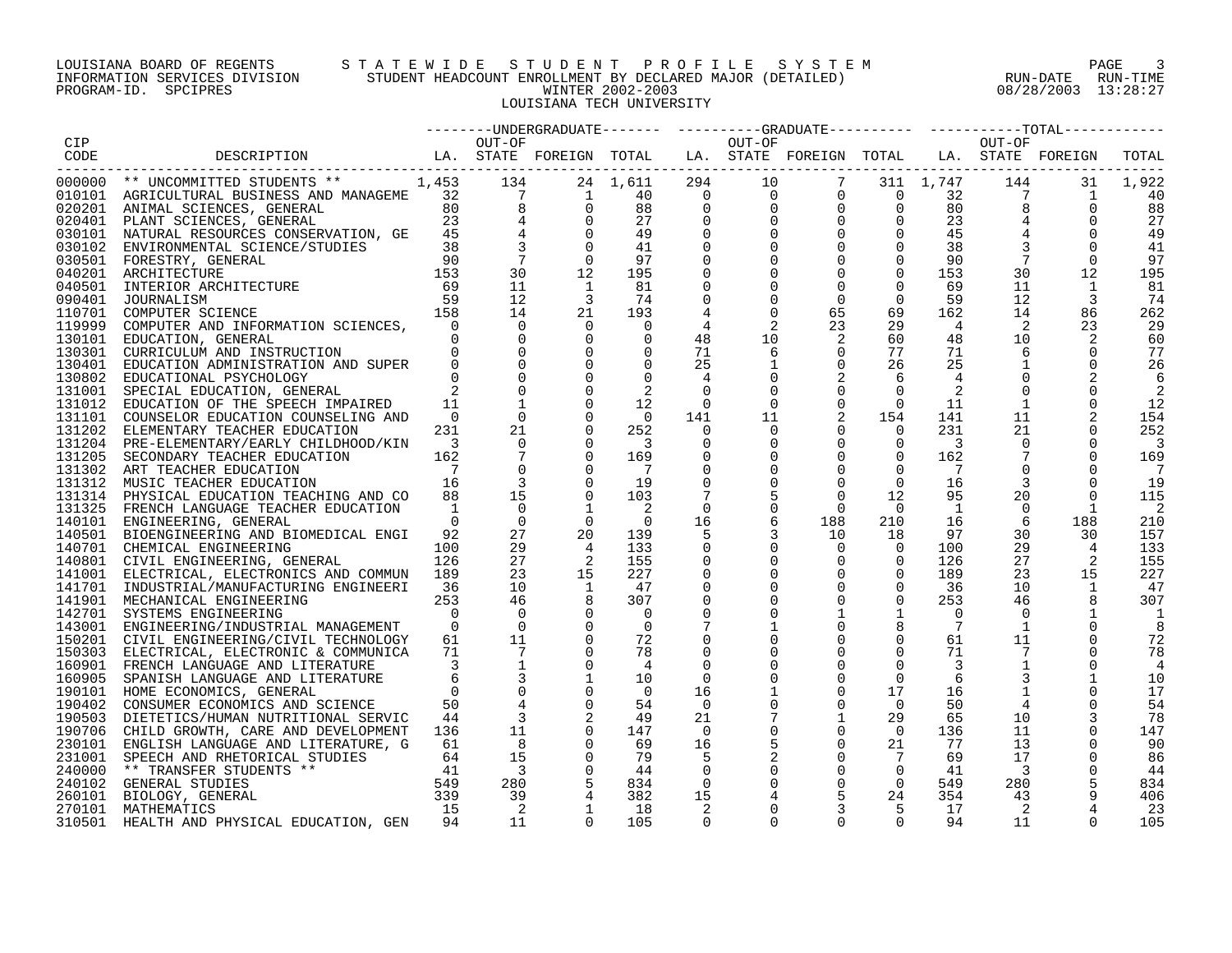#### LOUISIANA BOARD OF REGENTS S T A T E W I D E S T U D E N T P R O F I L E S Y S T E M PAGE 4 INFORMATION SERVICES DIVISION STUDENT HEADCOUNT ENROLLMENT BY DECLARED MAJOR (DETAILED) RUN-DATE RUN-TIME PROGRAM-ID. SPCIPRES WINTER 2002-2003 08/28/2003 13:28:27 LOUISIANA TECH UNIVERSITY

|                    |                                                                                                                                           |                                          |          |                |                |     |     | --------UNDERGRADUATE------- ---------GRADUATE---------- -----------TOTAL----------- |                 |     |        |        |            |
|--------------------|-------------------------------------------------------------------------------------------------------------------------------------------|------------------------------------------|----------|----------------|----------------|-----|-----|--------------------------------------------------------------------------------------|-----------------|-----|--------|--------|------------|
| <b>CIP</b><br>CODE | LA. STATE FOREIGN TOTAL LA. STATE FOREIGN TOTAL LA. STATE FOREIGN<br>DESCRIPTION                                                          |                                          | OUT-OF   |                | <b>OUT-OF</b>  |     |     |                                                                                      |                 |     | OUT-OF |        | TOTAL      |
|                    |                                                                                                                                           |                                          |          |                |                |     |     |                                                                                      |                 |     |        |        |            |
|                    | 400501 CHEMISTRY, GENERAL 20                                                                                                              |                                          |          |                | 24             |     |     |                                                                                      |                 | 20  |        |        | 29         |
| 400601             |                                                                                                                                           |                                          |          |                | 14             |     |     |                                                                                      |                 | 13  |        |        | 14         |
| 400801             |                                                                                                                                           |                                          |          |                | 18             |     |     |                                                                                      |                 | 18  |        |        | 23         |
| 420101             | GEOLOGY 13 0<br>PHYSICS, GENERAL 16 2<br>PSYCHOLOGY, GENERAL 16 2<br>PSYCHOLOGY, GENERAL 173 26<br>COUNCEL LATER COUNCER IN THE POUND CON |                                          |          |                | 202            |     |     |                                                                                      | $\overline{0}$  | 173 | 26     |        | 202        |
| 420601             | COUNSELING PSYCHOLOGY                                                                                                                     |                                          |          |                | $\overline{0}$ | 23  |     |                                                                                      | 31              | 23  |        |        | - 31       |
| 420901             | INDUSTRIAL AND ORGANIZATIONAL PSYC                                                                                                        |                                          |          |                |                | 97  | 16  |                                                                                      | 119             | 97  | 16     |        | 119        |
|                    | 450701 GEOGRAPHY                                                                                                                          |                                          |          |                |                |     |     |                                                                                      | $\Omega$        |     |        |        | 9          |
| 450801             | GEOGRAPHY<br>HISTORY, GENERAL<br>POLITICAL SCIENCE, GENERAL                                                                               | 59                                       |          |                | 62             | 22  |     |                                                                                      | 28              | 81  |        |        | 90         |
| 451001             |                                                                                                                                           | 97                                       | 16       |                | 115            |     |     |                                                                                      | $\Omega$        | 97  | 16     |        | 115        |
| 451101             | SOCIOLOGY                                                                                                                                 |                                          | 31       |                | 131            |     |     |                                                                                      |                 | 99  | 31     |        | 131        |
| 490101             | AVIATION AND AIRWAY SCIENCE                                                                                                               | $\begin{array}{c} 99 \\ 140 \end{array}$ | 68       |                | 212            |     |     |                                                                                      | $\Omega$        | 140 | 68     |        | 212        |
| 490104             | AVIATION MANAGEMENT                                                                                                                       | 32                                       |          |                | 39             |     |     |                                                                                      |                 | 32  |        |        | 39         |
| 500402             | GRAPHIC DESIGN, COMMERCIAL ART AND 198                                                                                                    |                                          | 24       |                | 225            |     |     |                                                                                      |                 | 198 | 24     |        | 225        |
| 500605             | PHOTOGRAPHY                                                                                                                               | 42                                       | 15       |                | 57             |     |     |                                                                                      |                 | 42  | 15     |        | 57         |
| 500701             | ART, GENERAL                                                                                                                              | 43                                       |          |                | 48             |     |     |                                                                                      | 10              | 51  |        |        | 58         |
| 500901             | MUSIC, GENERAL                                                                                                                            | 13                                       |          |                | 13             |     |     |                                                                                      |                 | 13  |        |        | 13         |
| 500903             | MUSIC - GENERAL PERFORMANCE                                                                                                               |                                          |          |                | 9              |     |     |                                                                                      |                 |     |        |        |            |
| 510204             | SPEECH-LANGUAGE PATHOLOGY AND AUDI                                                                                                        | 35                                       | 14       |                | 50             |     | 13  |                                                                                      | 22              | 44  | 27     |        | 72         |
| 510706             | MEDICAL RECORDS ADMINISTRATION                                                                                                            | 62                                       |          |                | 66             |     |     |                                                                                      | $\mathbf 0$     | 62  |        |        | 66         |
| 510707             | MEDICAL RECORDS TECHNOLOGY/TECHNIC                                                                                                        | 15                                       |          |                | 16             |     |     |                                                                                      |                 | 15  |        |        | 16         |
| 511005             | MEDICAL TECHNOLOGY                                                                                                                        | 82                                       |          |                | 91             |     |     |                                                                                      |                 | 82  |        |        | 91         |
| 511601             | 294<br>NURSING (R.N. TRAINING)                                                                                                            |                                          | 13       |                | 307            |     |     | $\Omega$                                                                             | $\Omega$        | 294 | 13     |        | 307        |
| 520201             | BUSINESS ADMINISTRATION AND MANAGE                                                                                                        | 232                                      | 30       |                | 263            | 78  | 15  | 34                                                                                   | 127             | 310 | 45     | 35     | 390        |
| 520205             | OPERATIONS MANAGEMENT AND SUPERVIS                                                                                                        | 6                                        | $\Omega$ |                | -6             |     |     | $\cap$                                                                               | $\overline{0}$  | -6  |        | $\cap$ | 6          |
| 520301             | ACCOUNTING                                                                                                                                | 131                                      | 14       |                | 147            |     |     | 12                                                                                   | 17              | 136 | 14     | 14     | 164        |
| 520601             | BUSINESS/MANAGERIAL ECONOMICS                                                                                                             | 11                                       |          |                | $15$           |     |     |                                                                                      |                 | 11  |        |        | 15         |
| 520801             | FINANCE, GENERAL                                                                                                                          | 80                                       | 10       |                | 94             |     |     |                                                                                      |                 | 80  |        |        | 94         |
| 521001             | 33<br>HUMAN RESOURCES MANAGEMENT                                                                                                          |                                          |          |                | 35             |     |     |                                                                                      |                 | 33  |        |        | 35         |
|                    | 521201 MANAGEMENT INFO. SYSTEMS & BUSINES 294 25                                                                                          |                                          |          |                | 337            |     |     |                                                                                      |                 | 294 | 25     | 18     | 337        |
|                    | 521401 BUSINESS MARKETING AND MARKETING M                                                                                                 | 141                                      |          | $\frac{18}{2}$ | 150            |     |     |                                                                                      | $\Omega$        | 141 |        |        | 150        |
|                    | TOTAL STUDENTS                                                                                                                            | 7,429                                    | 1,174    |                | 170 8,773      | 945 | 133 |                                                                                      | 370 1,448 8,374 |     | 1,307  |        | 540 10,221 |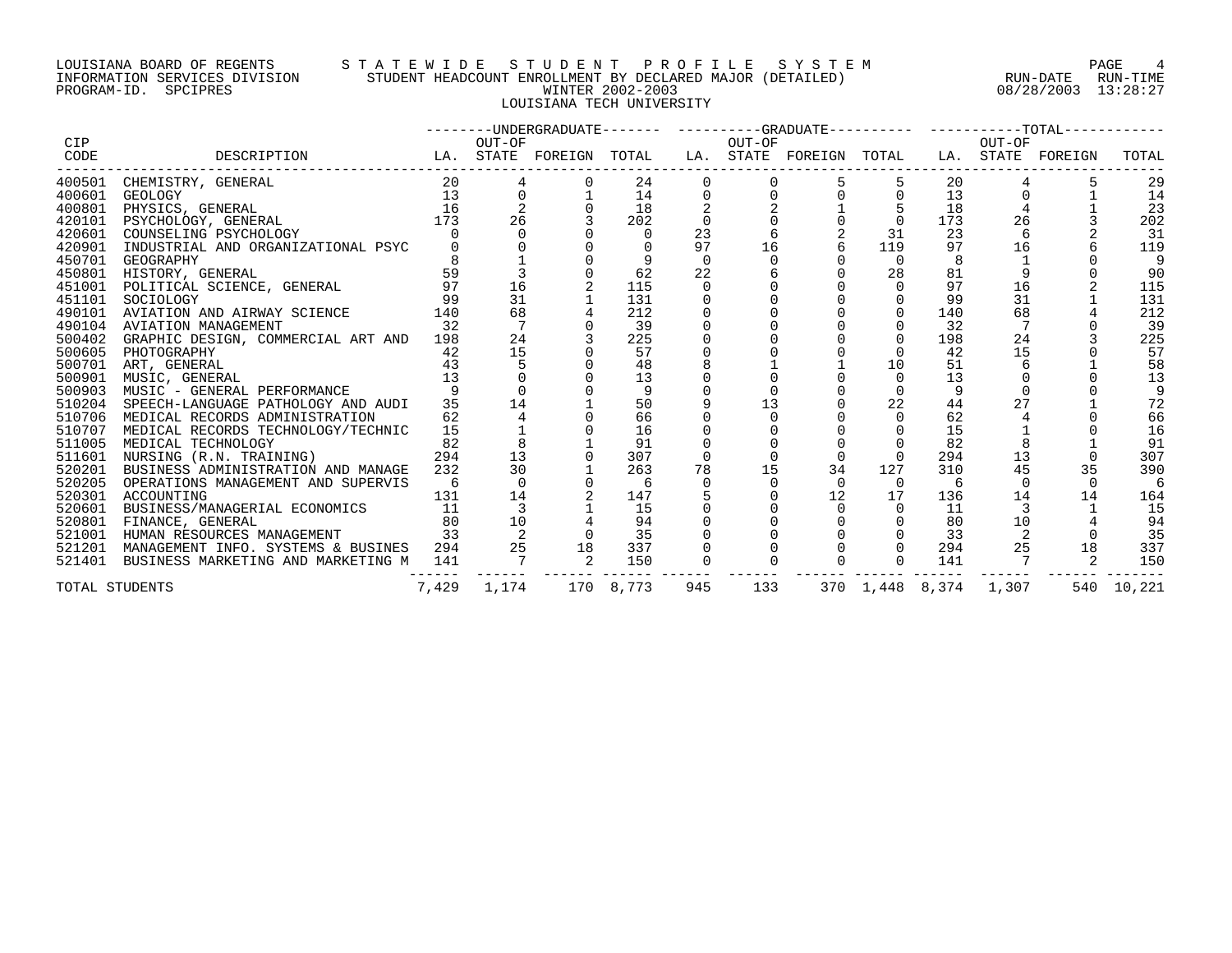# LOUISIANA BOARD OF REGENTS STA TEWIDE STUDENT PROFILE SYSTEM NAGE 5 INFORMATION SERVICES DIVISION STUDENT HEADCOUNT ENROLLMENT BY DECLARED MAJOR (DETAILED) RUN-DATE RUN-DATE RUN-TIME<br>PROGRAM-ID. SPCIPRES 13:28:27 PROGRAM-ID. SPCIPRES WINTER 2002-2003 08/28/2003 13:28:27 MCNEESE STATE UNIVERSITY

|                  |                                                                                                                                                                                                                                                |                                 |                      |                                                                                  |                         |                   |                                                                    | --------UNDERGRADUATE-------  ---------GRADUATE---------  ----------TOTAL-------                                                                                                |                            |            |                               |              |            |
|------------------|------------------------------------------------------------------------------------------------------------------------------------------------------------------------------------------------------------------------------------------------|---------------------------------|----------------------|----------------------------------------------------------------------------------|-------------------------|-------------------|--------------------------------------------------------------------|---------------------------------------------------------------------------------------------------------------------------------------------------------------------------------|----------------------------|------------|-------------------------------|--------------|------------|
| CIP              |                                                                                                                                                                                                                                                |                                 | OUT-OF               |                                                                                  |                         |                   | OUT-OF                                                             |                                                                                                                                                                                 |                            |            | OUT-OF                        |              |            |
| CODE             | LA. STATE FOREIGN TOTAL LA. STATE FOREIGN TOTAL LA. STATE FOREIGN<br>DESCRIPTION                                                                                                                                                               |                                 |                      |                                                                                  |                         |                   |                                                                    |                                                                                                                                                                                 |                            |            |                               |              | TOTAL      |
|                  | 446                                                                                                                                                                                                                                            |                                 |                      |                                                                                  |                         |                   |                                                                    | $\begin{array}{cccccc} 9 & 5 & 278 & 710\ 9 & 0 & 0 & 129\ 0 & 0 & 0 & 174\ 0 & 0 & 0 & 50\ 0 & 0 & 0 & 174\ 0 & 0 & 0 & 116\ 1 & 2 & 132 & 129\ 3 & 0 & 100 & 90\ \end{array}$ |                            |            | 24                            |              |            |
|                  | 000000 ** UNCOMMITTED STUDENTS **<br>020101 AGRICULTURE/AGRICULTURAL SCIENCES, 129                                                                                                                                                             |                                 | 15                   | 3<br>$\begin{array}{ccc} 1\,2 \\ 3 \\ 2\,2 \\ 0 \\ 4 \\ 0 \\ 0 \\ 0 \end{array}$ | 464<br>141              |                   | $\begin{bmatrix} 264 & 0 \\ 0 & 0 \\ 0 & 0 \\ 0 & 0 \end{bmatrix}$ |                                                                                                                                                                                 |                            |            | 12                            | 8<br>0       | 742<br>141 |
|                  |                                                                                                                                                                                                                                                | 36                              |                      |                                                                                  |                         |                   |                                                                    |                                                                                                                                                                                 |                            |            |                               | $\mathbf 0$  |            |
|                  | 030601 WILDLIFE AND WILDLANDS MANAGEMENT                                                                                                                                                                                                       | 174                             |                      |                                                                                  | 39<br>200               |                   |                                                                    |                                                                                                                                                                                 |                            |            | $\overline{\mathbf{3}}$<br>22 |              | 39<br>200  |
|                  | 090403 MASS COMMUNICATIONS                                                                                                                                                                                                                     |                                 |                      |                                                                                  |                         |                   |                                                                    |                                                                                                                                                                                 |                            |            |                               |              |            |
|                  | 110301 DATA PROCESSING TECHNOLOGY/TECHNIC                                                                                                                                                                                                      | 50                              |                      |                                                                                  | 50                      |                   |                                                                    |                                                                                                                                                                                 |                            |            | $\mathbf 0$                   | $\Omega$     | 50         |
|                  | 110701 COMPUTER SCIENCE                                                                                                                                                                                                                        | 116<br>$\Omega$                 |                      |                                                                                  | 127                     | $\overline{0}$    |                                                                    |                                                                                                                                                                                 |                            |            | $\overline{4}$                |              | 127        |
|                  | 130101 EDUCATION, GENERAL                                                                                                                                                                                                                      |                                 |                      |                                                                                  | $\overline{0}$          | 129               |                                                                    |                                                                                                                                                                                 |                            |            | $\mathbf{1}$                  | 2            | 132        |
| 130401           | EDUCATION ADMINISTRATION AND SUPER                                                                                                                                                                                                             | $\overline{0}$<br>$\Omega$      |                      | $\overline{0}$                                                                   | $\Omega$<br>$\Omega$    | 97                |                                                                    |                                                                                                                                                                                 |                            |            | $\mathsf 3$<br>2              | $\mathbf 0$  | 100        |
|                  | 130501 EDUCATIONAL/INSTRUCTIONAL MEDIA DE                                                                                                                                                                                                      |                                 |                      | $\mathbf 0$                                                                      |                         | 90                |                                                                    | 8                                                                                                                                                                               | 100                        | 90         |                               |              | 100        |
| 131001           | SPECIAL EDUCATION, GENERAL                                                                                                                                                                                                                     | 61                              |                      | $\mathbf 0$                                                                      | 63                      | $\overline{0}$    | $\mathbf 0$                                                        | $\overline{0}$<br>$\mathbf 0$                                                                                                                                                   | $\overline{0}$             | 61         |                               |              | 63         |
|                  | 131101 COUNSELOR EDUCATION COUNSELING AND                                                                                                                                                                                                      | $\overline{\phantom{0}}$<br>330 | $\overline{0}$<br>16 | 0                                                                                | $\overline{0}$          | 24                | 0                                                                  | $\mathbf 0$                                                                                                                                                                     | 24                         | 24<br>330  | $\mathbf 0$<br>16             | 0            | 24         |
| 131202           | ELEMENTARY TEACHER EDUCATION                                                                                                                                                                                                                   |                                 | - 8                  |                                                                                  | 346                     | $\overline{0}$    | 0                                                                  |                                                                                                                                                                                 | 0                          |            |                               | 0            | 346        |
|                  | 131204 PRE-ELEMENTARY/EARLY CHILDHOOD/KIN                                                                                                                                                                                                      | 253<br>208                      | 10                   |                                                                                  | 261<br>220              | 0<br>$\mathbf 0$  | $\mathbf 0$<br>$\mathbf 0$                                         | $\mathbf 0$<br>$\mathbf 0$                                                                                                                                                      | $\overline{0}$<br>$\Omega$ | 253<br>208 | 8<br>10                       | $\mathbf 0$  | 261<br>220 |
| 131205           | SECONDARY TEACHER EDUCATION                                                                                                                                                                                                                    |                                 |                      |                                                                                  |                         |                   |                                                                    |                                                                                                                                                                                 |                            |            |                               |              |            |
|                  | 131308 HOME ECONOMICS TEACHER EDUCATION (                                                                                                                                                                                                      | 33                              | $\overline{1}$       |                                                                                  | 34                      | $\mathbf 0$       | $\mathbf 0$                                                        | $\mathbf 0$                                                                                                                                                                     | $\mathbf 0$                | 33         | $\mathbf{1}$                  | $\mathbf 0$  | 34         |
|                  | 131312 MUSIC TEACHER EDUCATION                                                                                                                                                                                                                 | 46<br>306                       | 13<br>42             | $\overline{0}$<br>10                                                             | 59<br>358               | 8<br>12           | 0<br>0                                                             | $\mathbf 0$<br>2                                                                                                                                                                | 8<br>14                    | 54<br>318  | 13<br>42                      | 0<br>12      | 67<br>372  |
|                  | 131314 PHYSICAL EDUCATION TEACHING AND CO                                                                                                                                                                                                      | 306                             | 23                   | 15                                                                               |                         |                   | $\Omega$                                                           |                                                                                                                                                                                 | 50                         | 322        |                               | 49           | 394        |
| 150303           | 140101 ENGINEERING, GENERAL                                                                                                                                                                                                                    | 11                              | 1                    | $\Omega$                                                                         | 344<br>12               | 16<br>$\mathbf 0$ | 0                                                                  | 34<br>$\mathbf 0$                                                                                                                                                               | $\overline{0}$             | 11         | 23<br>$\mathbf{1}$            | $\mathbf 0$  | 12         |
|                  | ELECTRICAL, ELECTRONIC & COMMUNICA                                                                                                                                                                                                             | $\overline{1}$                  | $\mathbf 0$          | 0                                                                                | $\overline{1}$          |                   | 0                                                                  |                                                                                                                                                                                 | 0                          | - 1        | $\mathbf 0$                   | 0            |            |
| 150404<br>159999 | INSTRUMENTATION TECHNOLOGY/TECHNIC<br>ENGINEERING-RELATED TECHNOLOGIES/T                                                                                                                                                                       | 143                             |                      |                                                                                  | 146                     | 0<br>0            |                                                                    | 0<br>0                                                                                                                                                                          | 0                          | 143        | 2                             |              | - 1<br>146 |
|                  | 160901 FRENCH LANGUAGE AND LITERATURE                                                                                                                                                                                                          | 6                               |                      |                                                                                  |                         | 0                 | 0                                                                  | 0                                                                                                                                                                               | 0                          | 6          |                               |              |            |
| 160905           | SPANISH LANGUAGE AND LITERATURE                                                                                                                                                                                                                |                                 |                      | $\mathbf 0$                                                                      | - 5                     | $\mathbf 0$       | $\Omega$                                                           | $\Omega$                                                                                                                                                                        | $\mathbf 0$                | 5          |                               |              | 5          |
|                  | 190101 HOME ECONOMICS, GENERAL                                                                                                                                                                                                                 | 128                             |                      | $\mathbf{1}$                                                                     | 138                     | $\mathbf 0$       | 0                                                                  | $\mathbf 0$                                                                                                                                                                     | $\mathbf 0$                | 128        | 9                             | $\mathbf{1}$ | 138        |
| 220103           | PARALEGAL/LEGAL ASSISTANT                                                                                                                                                                                                                      | 62                              |                      |                                                                                  | 62                      | 0                 | 0                                                                  | $\mathbf 0$                                                                                                                                                                     | $\mathbf 0$                | 62         | $\mathbf 0$                   | 0            | 62         |
| 230101           | ENGLISH LANGUAGE AND LITERATURE, G                                                                                                                                                                                                             | 45                              |                      |                                                                                  | 47                      | 16                | 3                                                                  | $\mathbf{1}$                                                                                                                                                                    | 20                         | 61         | 5                             | 1            | 67         |
| 230501           | ENGLISH CREATIVE WRITING                                                                                                                                                                                                                       | $\Omega$                        |                      |                                                                                  | $\Omega$                | 4                 | 15                                                                 | $\mathsf{O}$                                                                                                                                                                    | 19                         | 4          | 15                            |              | 19         |
| 231001           | SPEECH AND RHETORICAL STUDIES                                                                                                                                                                                                                  | 35                              |                      |                                                                                  | 38                      | $\mathbf 0$       | 0                                                                  | $\mathbf 0$                                                                                                                                                                     | 0                          | 35         | 3                             | $\mathbf 0$  | 38         |
|                  | 240000 ** TRANSFER STUDENTS **                                                                                                                                                                                                                 | $\overline{7}$                  |                      |                                                                                  | $\overline{7}$          | 0                 | 0                                                                  | $\mathbf 0$                                                                                                                                                                     | 0                          | 7          | $\mathbf 0$                   | $\Omega$     | 7          |
|                  | 240000 ** TRANSFER STUDENTS ** 78<br>240102 GENERAL STUDIES 78<br>260101 BIOLOGY, GENERAL 2126<br>260101 BIOLOGY, GENERAL 209<br>260603 ECOLOGY 33<br>270101 MATHEMATICS 18<br>400501 CHEMISTRY, GENERAL 21<br>400599 CHEMISTRY, OTHER 0<br>42 |                                 |                      |                                                                                  | 79                      | $\mathbf 0$       |                                                                    | $\mathbf 0$                                                                                                                                                                     | 0                          | 78         | 1                             | 0            | 79         |
|                  |                                                                                                                                                                                                                                                |                                 | 17                   |                                                                                  | 145                     | 0                 | 0                                                                  | $\mathbf 0$                                                                                                                                                                     | $\mathbf 0$                | 126        | 17                            |              | 145        |
|                  |                                                                                                                                                                                                                                                |                                 | 14                   |                                                                                  | 228                     | $\Omega$          | $\Omega$                                                           | $\Omega$                                                                                                                                                                        | $\Omega$                   | 209        | 14                            |              | 228        |
|                  |                                                                                                                                                                                                                                                |                                 | $\overline{3}$       |                                                                                  | 36                      | 6                 | $\mathbf 0$                                                        | $\mathbf 0$                                                                                                                                                                     | 6                          | 39         | 3                             | $\mathbf 0$  | 42         |
|                  |                                                                                                                                                                                                                                                |                                 |                      |                                                                                  | 20                      | 16                |                                                                    | 19                                                                                                                                                                              | 37                         | 34         | 3                             | 20           | 57         |
|                  |                                                                                                                                                                                                                                                |                                 | 3                    |                                                                                  | 27                      | 6                 | 0                                                                  | $\mathbf{1}$                                                                                                                                                                    | $7\overline{ }$            | 27         | 3                             | 4            | 34         |
|                  |                                                                                                                                                                                                                                                |                                 |                      |                                                                                  | $\Omega$                | 13                |                                                                    | 6                                                                                                                                                                               | 21                         | 13         | 2                             | 6            | 21         |
|                  |                                                                                                                                                                                                                                                |                                 | $\mathbf{1}$         | $\mathbf 0$                                                                      | - 7                     | $\overline{0}$    | 0                                                                  | $\mathbf 0$                                                                                                                                                                     | $\mathbf 0$                | 6          | 1                             | $\mathbf 0$  | 7          |
|                  |                                                                                                                                                                                                                                                |                                 | 20                   | $\mathbf 0$                                                                      | 228                     | 60                |                                                                    | 2                                                                                                                                                                               | 65                         | 268        | 23                            |              | 293        |
|                  |                                                                                                                                                                                                                                                |                                 | 24                   |                                                                                  | 261                     | 0                 | 0                                                                  | 0                                                                                                                                                                               | $\mathbf 0$                | 237        | 24                            | 0            | 261        |
|                  | 450801 HISTORY, GENERAL                                                                                                                                                                                                                        |                                 | $\mathbf{1}$         |                                                                                  | 39                      | 0                 | 0                                                                  | $\mathbf 0$                                                                                                                                                                     | $\mathbf 0$                | 38         | 1                             | 0            | 39         |
|                  | 451001 POLITICAL SCIENCE, GENERAL                                                                                                                                                                                                              |                                 |                      |                                                                                  | 37                      | $\Omega$          | $\Omega$                                                           | $\mathbf 0$                                                                                                                                                                     | $\mathbf 0$                | 36         |                               | $\Omega$     | 37         |
| 451101           | SOCIOLOGY                                                                                                                                                                                                                                      |                                 |                      |                                                                                  | 111                     | $\mathbf 0$       | 0                                                                  | $\mathsf 0$                                                                                                                                                                     | $\mathbf 0$                | 106        |                               | $\Omega$     | 111        |
| 480101           | $\begin{array}{r} 38 \\ 38 \\ 36 \\ 106 \\ 3 \end{array}$<br>DRAFTING, GENERAL                                                                                                                                                                 |                                 |                      |                                                                                  | $\overline{\mathbf{3}}$ | 0                 |                                                                    | 0                                                                                                                                                                               | 0                          | 3          | $\mathsf 0$                   |              | 3          |
|                  | $\begin{array}{c} 24 \\ 23 \end{array}$<br>500501 DRAMA/THEATER ARTS, GENERAL                                                                                                                                                                  |                                 |                      |                                                                                  | 26                      | 0                 | 0                                                                  | 0                                                                                                                                                                               | 0                          | 24         | $\sqrt{2}$                    | $\Omega$     | 26         |
|                  | 500701 ART, GENERAL                                                                                                                                                                                                                            |                                 |                      |                                                                                  | 148                     | 0                 | 0                                                                  | $\mathbf 0$                                                                                                                                                                     | $\mathbf 0$                | 137        |                               |              | 148        |
|                  | 34<br>500903 MUSIC - GENERAL PERFORMANCE                                                                                                                                                                                                       |                                 |                      |                                                                                  | 40                      | 0                 | 0                                                                  | 0                                                                                                                                                                               | 0                          | 34         |                               | 1            | 40         |
|                  | 510907 MEDICAL RADIOLOGIC TECHNOLOGY/TECH 174                                                                                                                                                                                                  |                                 | 3                    |                                                                                  | 178                     | 0                 | 0                                                                  | 0                                                                                                                                                                               | $\overline{0}$             | 174        | 3                             | 1            | 178        |
| 511005           | MEDICAL TECHNOLOGY                                                                                                                                                                                                                             | 26                              |                      |                                                                                  | 28                      | 0                 |                                                                    | 0                                                                                                                                                                               | 0                          | 26         | 1                             | 1            | 28         |
|                  | 511601 NURSING (R.N. TRAINING)                                                                                                                                                                                                                 | 680                             | 22                   | $\Omega$                                                                         | 702                     | $\Omega$          |                                                                    | $\Omega$                                                                                                                                                                        | $\Omega$                   | 680        | 22                            | $\Omega$     | 702        |
| 511603           | NURSING, ADULT HEALTH (POST-R.N.)                                                                                                                                                                                                              | $\bigcap$                       | $\Omega$             | $\Omega$                                                                         | $\Omega$                | 38                | 2                                                                  | $\Omega$                                                                                                                                                                        | 40                         | 38         |                               | $\Omega$     | 40         |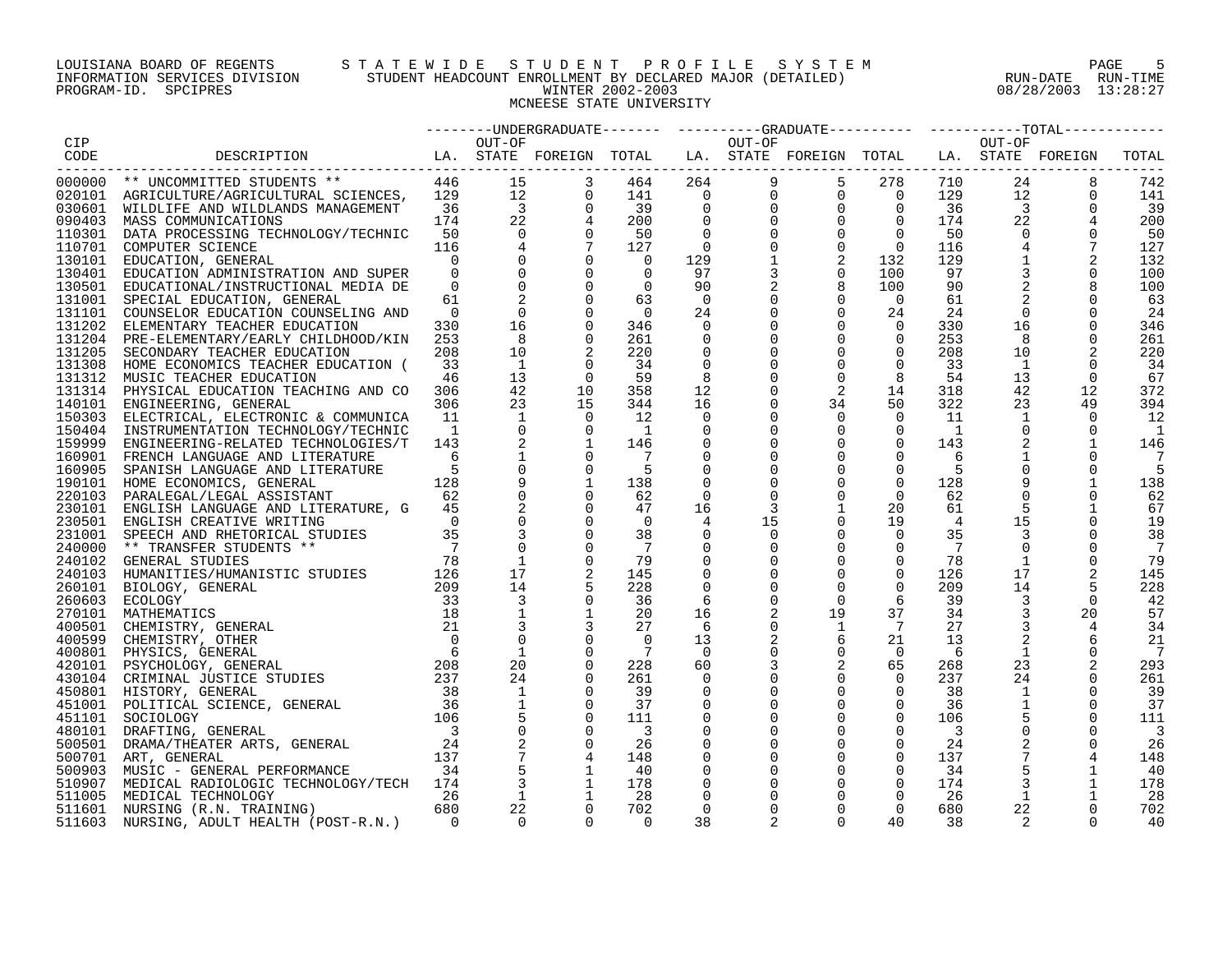# LOUISIANA BOARD OF REGENTS S T A T E W I D E S T U D E N T P R O F I L E S Y S T E M PAGE 6 INFORMATION SERVICES DIVISION STUDENT HEADCOUNT ENROLLMENT BY DECLARED MAJOR (DETAILED) RUN-DATE RUN-TIME PROGRAM-ID. SPCIPRES WINTER 2002-2003 08/28/2003 13:28:27 MCNEESE STATE UNIVERSITY

| CIP    |                                    |       | OUT-OF | -UNDERGRADUATE------- |       |     | OUT-OF | $-$ -GRADUATE $-$ |               |       | OUT-OF | $-TOTAL-$ |       |
|--------|------------------------------------|-------|--------|-----------------------|-------|-----|--------|-------------------|---------------|-------|--------|-----------|-------|
| CODE   | DESCRIPTION                        | LA.   | STATE  | FOREIGN               | TOTAL | LA. | STATE  | FOREIGN           | TOTAL         | LA.   | STATE  | FOREIGN   | TOTAL |
| 520201 | BUSINESS ADMINISTRATION AND MANAGE | 474   | 45     |                       | 534   | 62  |        | 21                | 87            | 536   | 49     | 36        | 621   |
| 520301 | ACCOUNTING                         | 259   |        |                       | 282   |     |        |                   |               | 259   |        |           | 282   |
| 520401 | ADMINISTRATIVE ASSISTANT/SECRETARI |       |        |                       |       |     |        |                   |               |       |        |           |       |
| 520801 | FINANCE, GENERAL                   |       |        |                       | 86    |     |        |                   |               | 74    |        |           | 86    |
| 521401 | BUSINESS MARKETING AND MARKETING M | 148   |        |                       | 167   |     |        |                   |               | 148   | ⊥ 4    |           | 167   |
|        | TOTAL STUDENTS                     | 6,092 | 405    | 90.                   | 6,587 | 861 | 46     | 101               | $^\circ$ ,008 | 6,953 | 451    | 191       | 7.595 |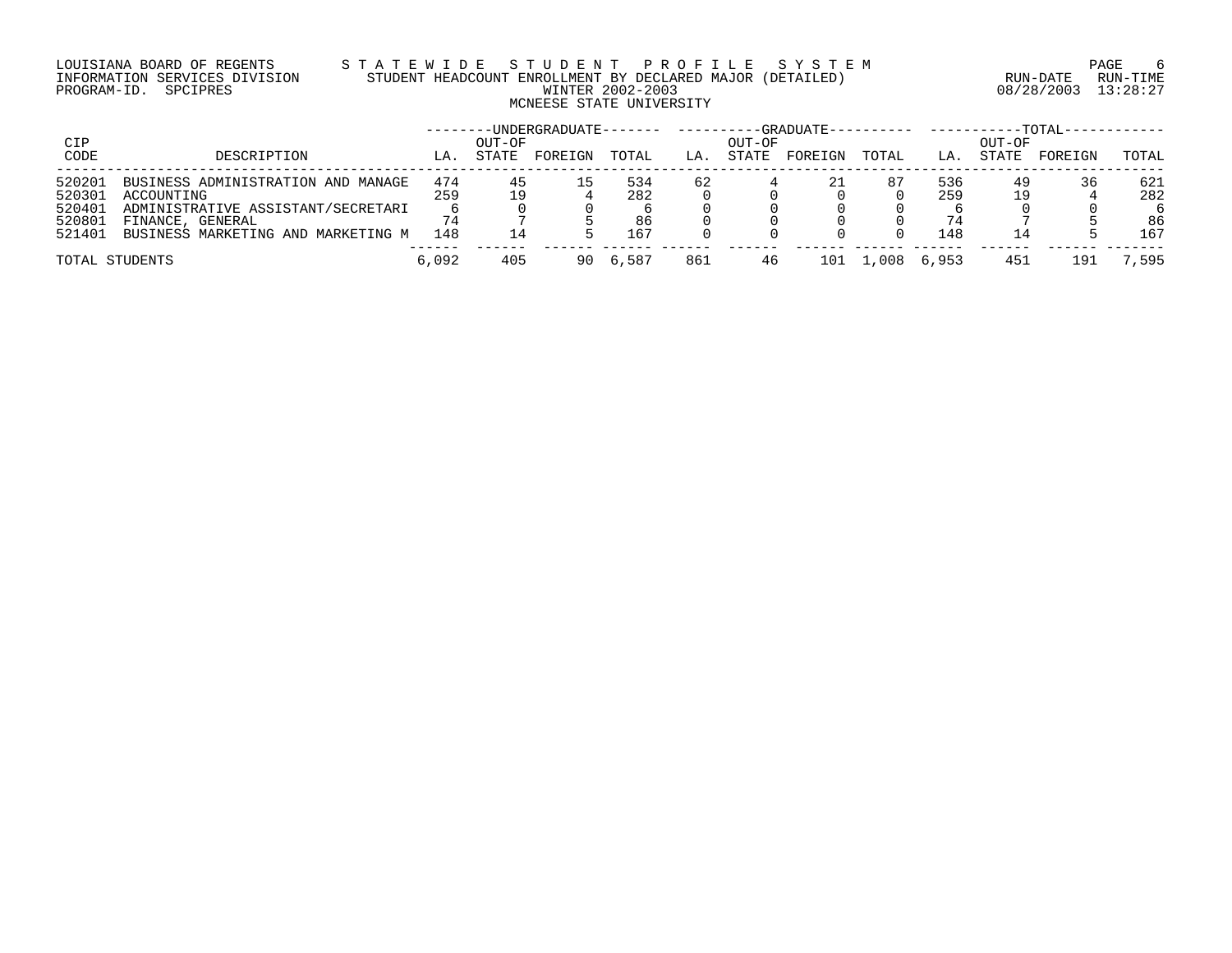# LOUISIANA BOARD OF REGENTS S T A T E W I D E S T U D E N T P R O F I L E S Y S T E M PAGE 7 INFORMATION SERVICES DIVISION STUDENT HEADCOUNT ENROLLMENT BY DECLARED MAJOR (DETAILED) RUN-DATE RUN-TIME DOULSIANA BOARD OF RUBNIS<br>INFORMATION STUDENT HEADCOUNT ENROLLMENT BY DECLARED MAJOR (DETAILED) RUN-DATE RUN-TIME<br>PROGRAM-ID. SPCIPRES 08/28/2003 13:28:27 NICHOLLS STATE UNIVERSITY

| CIP    |                                                                                                |                          | OUT-OF                   |                                                                 |                          |                          |                |                |                |              | OUT-OF         |                |       |
|--------|------------------------------------------------------------------------------------------------|--------------------------|--------------------------|-----------------------------------------------------------------|--------------------------|--------------------------|----------------|----------------|----------------|--------------|----------------|----------------|-------|
| CODE   | LA. STATE FOREIGN TOTAL LA. STATE FOREIGN TOTAL LA. STATE FOREIGN<br>DESCRIPTION               |                          |                          |                                                                 |                          |                          |                |                |                |              |                |                | TOTAL |
|        | ------------------------                                                                       |                          |                          |                                                                 |                          |                          |                |                |                |              |                |                |       |
|        |                                                                                                |                          |                          | $\overline{0}$                                                  | 46                       |                          |                |                |                | 352          | $\mathbf{1}$   | 2              | 355   |
|        |                                                                                                |                          |                          | $\begin{array}{ccc} 1 & 0 \\ 3 & 2 \\ 0 & 2 \end{array}$        | 51                       |                          |                |                |                | 50           | $\mathbf{1}$   | $\overline{0}$ | - 51  |
|        |                                                                                                |                          |                          |                                                                 | 133                      |                          |                |                |                | 128          | 3              |                | 133   |
|        |                                                                                                |                          |                          |                                                                 | 94                       |                          |                |                |                | 92           |                |                | - 94  |
|        |                                                                                                |                          |                          |                                                                 | 39                       |                          |                |                |                | 36           |                | $\Omega$       | 39    |
|        |                                                                                                |                          |                          |                                                                 | $\overline{0}$           |                          |                |                |                | 122          |                |                |       |
|        |                                                                                                |                          |                          | $\begin{matrix} 0 \\ 0 \\ 0 \end{matrix}$                       | $\overline{0}$           |                          |                |                |                | 20           |                |                | 123   |
|        |                                                                                                |                          |                          |                                                                 |                          |                          |                |                |                |              |                | $\Omega$       | 21    |
|        |                                                                                                |                          |                          | $\mathbf 0$                                                     | 90                       |                          |                |                |                | 90           |                | $\Omega$       | 90    |
| 131101 | COUNSELOR EDUCATION COUNSELING AND                                                             | $\overline{0}$           | $\mathbf 0$              |                                                                 | $\overline{0}$           |                          |                |                |                | 38           | 0              |                | 38    |
|        | 131202 ELEMENTARY TEACHER EDUCATION                                                            | 431                      | 2                        | 1                                                               | 434                      |                          |                |                |                | 479          |                |                | 482   |
| 131205 | SECONDARY TEACHER EDUCATION                                                                    | 260                      |                          |                                                                 | 271                      |                          |                |                |                | 266          |                | 3              | 277   |
|        | 131312 MUSIC TEACHER EDUCATION                                                                 | 30                       |                          | $\Omega$                                                        | 31                       |                          |                |                |                | 30           |                | $\Omega$       | -31   |
|        | 131315 READING TEACHER EDUCATION                                                               | $\overline{0}$           | $\mathsf{O}\xspace$      | $\overline{0}$                                                  | $\overline{0}$           |                          |                |                |                | 16           |                | $\mathbf 0$    | 16    |
|        | 150603 INDUSTRIAL/MANUFACTURING TECHNOLOG 33                                                   |                          |                          | $\overline{0}$                                                  | 35                       |                          |                |                |                | 33           |                |                | 35    |
|        | 150903 PETROLEUM TECHNOLOGY/TECHNICIAN                                                         | 109                      | $7\phantom{.0}$          | 1                                                               | 117                      |                          |                |                |                | 109          |                |                | 117   |
|        | 160901 FRENCH LANGUAGE AND LITERATURE                                                          | $\overline{\phantom{a}}$ | $\Omega$                 | $\Omega$                                                        | $\overline{\phantom{a}}$ | $\Omega$                 |                | $\Omega$       | $\Omega$       | -3           |                |                | 3     |
|        | 190101 HOME ECONOMICS, GENERAL                                                                 | 137                      | $\overline{\phantom{a}}$ |                                                                 | 138                      | 0                        |                | $\mathbf 0$    | $\Omega$       | 137          |                |                | 138   |
|        | 190503 DIETETICS/HUMAN NUTRITIONAL SERVIC                                                      | 41                       |                          |                                                                 | -42                      |                          |                | $\mathbf 0$    | $\mathbf 0$    | 41           |                |                | -42   |
|        |                                                                                                |                          |                          | $\Omega$                                                        |                          |                          |                | $\mathbf 0$    |                |              |                |                |       |
|        | 200203 CHILD CARE SERVICES MANAGER                                                             | 80                       | 1                        |                                                                 | 81                       |                          |                |                | $\mathbf{0}$   | 80           |                |                | 81    |
| 200401 | INSTITUTIONAL FOOD WORKERS AND ADM                                                             | 129                      | 11                       |                                                                 | 141                      |                          |                | $\mathbf 0$    | $\overline{0}$ | 129          | 11             |                | 141   |
| 220103 | PARALEGAL/LEGAL ASSISTANT                                                                      | 50                       | $\Omega$                 |                                                                 | 50                       |                          |                | $\mathbf 0$    | $\Omega$       | 50           | $\Omega$       |                | 50    |
| 230101 | ENGLISH LANGUAGE AND LITERATURE, G                                                             | 52                       | $\overline{0}$           |                                                                 | 52                       |                          |                | $\mathbf 0$    | $\Omega$       | 52           | $\mathbf 0$    |                | 52    |
|        |                                                                                                |                          | $\Omega$                 |                                                                 | 113                      |                          | $\Omega$       | $\Omega$       | $\Omega$       | 112          | $\Omega$       |                | 113   |
|        |                                                                                                |                          | 60                       |                                                                 | 826                      |                          |                | $\mathbf 0$    | $\mathbf 0$    | 761          | 60             |                | 826   |
|        |                                                                                                |                          | 5                        |                                                                 | 221                      | $\Omega$                 |                | $\mathbf 0$    | $\Omega$       | 214          | 5              |                | 221   |
|        |                                                                                                |                          | $\overline{0}$           | $\Omega$                                                        | $\overline{0}$           | 12                       | $\Omega$       | $\mathbf 0$    | 12             | 12           | 0              |                | 12    |
|        |                                                                                                |                          |                          |                                                                 | 22                       | $\overline{0}$           | 0              | $\mathbf 0$    | $\overline{0}$ | 18           |                |                | 22    |
|        |                                                                                                |                          | $\overline{0}$           | $\Omega$                                                        | $\overline{0}$           | 16                       | $\Omega$       | $\overline{3}$ | 19             | 16           |                |                | 19    |
|        |                                                                                                |                          | $\mathbf 0$              | $\Omega$                                                        | 36                       | $\mathbf 0$              |                | $\mathbf 0$    | $\Omega$       | 36           |                | 0              | 36    |
|        | 410301 CHEMICAL TECHNOLOGY/TECHNICIAN                                                          |                          | $\overline{0}$           | $\Omega$                                                        | $\overline{1}$           | 0                        |                | $\mathbf 0$    | $\overline{0}$ | $\mathbf{1}$ |                |                | - 1   |
|        | $\begin{array}{cc}\n\text{HMICIAN} & 1 \\ 137 \\ 0\n\end{array}$<br>420101 PSYCHOLOGY, GENERAL |                          |                          | 1                                                               | 143                      | $\Omega$                 |                | $\mathbf 0$    | $\Omega$       | 137          |                |                | 143   |
|        | 420601 COUNSELING PSYCHOLOGY                                                                   |                          | $\mathbf 0$              | $\Omega$                                                        | $\overline{0}$           | 32                       | $\mathbf 0$    | $\mathbf{1}$   | 33             | 32           | 0              |                | 33    |
|        |                                                                                                |                          |                          |                                                                 |                          |                          |                |                |                |              |                |                |       |
|        | 430107 LAW ENFORCEMENT/POLICE SCIENCE                                                          | 106                      | $\mathbf{1}$             | $\Omega$                                                        | 107                      | $\Omega$                 | $\Omega$       | $\mathbf 0$    | $\overline{0}$ | 106          |                |                | 107   |
|        | 450801 HISTORY, GENERAL                                                                        | 44                       |                          | 1                                                               | -46                      | $\Omega$                 | $\Omega$       | $\Omega$       | $\Omega$       | 44           |                | 1              | -46   |
|        | 451001 POLITICAL SCIENCE, GENERAL 130                                                          |                          |                          | 0                                                               | 134                      | 0                        | $\mathbf 0$    | $\mathbf 0$    | $\mathbf{0}$   | 130          |                | 0              | 134   |
| 451101 | SOCIOLOGY<br>$\frac{38}{106}$                                                                  | 38                       |                          |                                                                 | -41                      |                          |                | $\mathbf 0$    | $\mathbf 0$    | 38           |                |                | -41   |
|        | 500701 ART, GENERAL                                                                            |                          |                          |                                                                 | 107                      |                          |                | $\mathbf 0$    | $\Omega$       | 106          |                |                | 107   |
|        | 500901 MUSIC, GENERAL                                                                          | 24                       |                          |                                                                 | 24                       |                          |                | $\mathbf 0$    | $\Omega$       | 24           |                |                | 24    |
| 510204 | SPEECH-LANGUAGE PATHOLOGY AND AUDI                                                             | 52                       |                          | $\Omega$                                                        | 53                       |                          |                | $\Omega$       | $\Omega$       | 52           |                | $\Omega$       | 53    |
| 510904 | EMERGENCY MEDICAL TECHNOLOGY/TECHN                                                             | 21                       | $\mathsf 0$              |                                                                 | 21                       |                          |                | $\mathbf 0$    | $\mathbf 0$    | 21           |                |                | 21    |
| 510908 | RESPIRATORY THERAPY TECHNICIAN                                                                 | 25                       |                          | $\Omega$                                                        | 26                       |                          |                | $\mathbf 0$    | $\mathbf 0$    | 25           |                |                | 26    |
|        | 511601 NURSING (R.N. TRAINING)                                                                 | 730                      |                          | 1                                                               | 736                      |                          |                | $\mathbf 0$    | $\Omega$       | 730          |                |                | 736   |
|        | 519999 HEALTH PROFESSIONS AND RELATED SCI                                                      | 187                      | $\overline{7}$           |                                                                 | 197                      | $\Omega$                 |                | $\Omega$       | $\Omega$       | 187          |                | 3              | 197   |
|        | 520101 BUSINESS, GENERAL                                                                       | 162                      | $\mathbf{1}$             | $\overline{0}$                                                  | 163                      | $\overline{\phantom{0}}$ | $\overline{0}$ | $\overline{0}$ | $\overline{0}$ | 162          | $\mathbf{1}$   | $\Omega$       | 163   |
|        |                                                                                                | 436                      | 9                        |                                                                 | 463                      | 105                      | $\mathbf{1}$   | 16             | 122            | 541          | 10             | 34             | 585   |
|        | 520201 BUSINESS ADMINISTRATION AND MANAGE                                                      |                          |                          |                                                                 |                          |                          |                |                |                |              |                |                |       |
|        | 520301 ACCOUNTING                                                                              | 226                      | $\mathbf 0$              |                                                                 | 230                      | 0                        | $\Omega$       | $\overline{0}$ | $\overline{0}$ | 226          | $\mathbf 0$    | 4              | 230   |
|        | 520401 ADMINISTRATIVE ASSISTANT/SECRETARI                                                      | - 8                      | $\mathbf 0$              | $\begin{array}{c} 0 \\ 18 \\ 4 \\ 0 \\ 0 \\ 2 \\ 2 \end{array}$ | - 8                      | $\Omega$                 |                | $\overline{0}$ | $\Omega$       | 8            | $\overline{0}$ |                | - 8   |
|        | 520801 FINANCE, GENERAL                                                                        | 65                       | 2                        |                                                                 | 67                       | $\Omega$                 |                | $\mathbf 0$    | $\Omega$       | 65           | $\overline{2}$ |                | 67    |
|        | 521201 MANAGEMENT INFO. SYSTEMS & BUSINES                                                      | 137                      | 6                        |                                                                 | 145                      | $\Omega$                 |                | $\Omega$       | $\Omega$       | 137          | 6              | 2              | 145   |
| 521401 | BUSINESS MARKETING AND MARKETING M                                                             | 139                      | 10                       |                                                                 | 152                      | $\Omega$                 | $\Omega$       | $\Omega$       | $\Omega$       | 139          | 10             |                | 152   |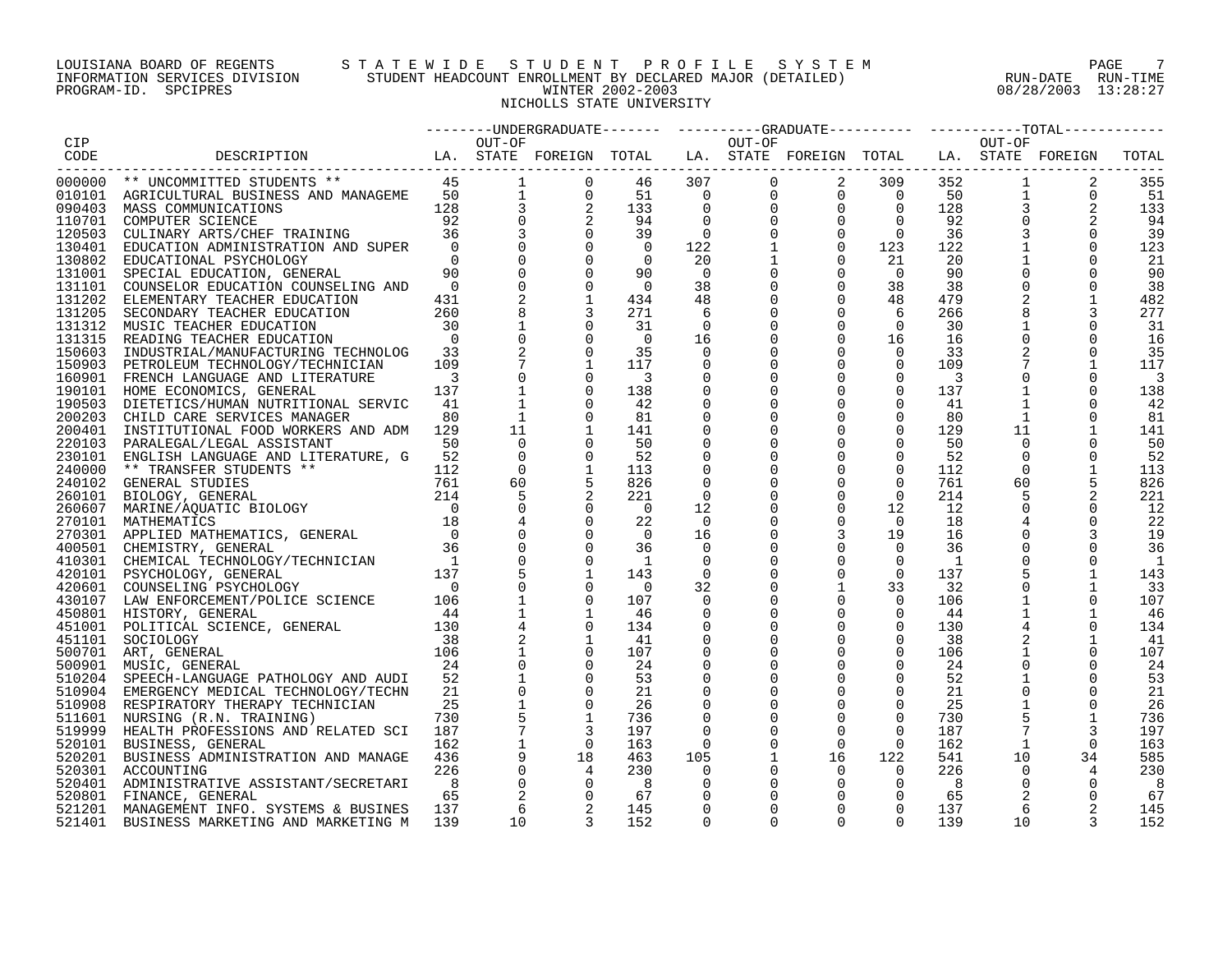| LOUISIANA BOARD OF REGENTS    | STATEWIDE STUDENT PROFILE SYSTEM                          |                     | PAGE     |
|-------------------------------|-----------------------------------------------------------|---------------------|----------|
| INFORMATION SERVICES DIVISION | STUDENT HEADCOUNT ENROLLMENT BY DECLARED MAJOR (DETAILED) | RIIN-DATE           | RUN-TIME |
| PROGRAM-ID. SPCIPRES          | WINTER 2002-2003                                          | 08/28/2003 13:28:27 |          |
|                               | NICHOLLS STATE UNIVERSITY                                 |                     |          |

| CIP                 |  |       | OUL-OE |         |              |     | OUL-OE | --------UNDERGRADUATE-------    ---------GRADUATE---------    ----------TOTAL |              |     | OUT-OF |         |          |
|---------------------|--|-------|--------|---------|--------------|-----|--------|-------------------------------------------------------------------------------|--------------|-----|--------|---------|----------|
| CODE<br>DESCRIPTION |  | LA    | STATE  | FOREIGN | TOTAL        | LA. |        | STATE FOREIGN                                                                 | TOTAL        | LA. | STATE  | FOREIGN | TOTAL    |
| TOTAL STUDENTS      |  | 5,711 | 167    |         | 52 5,930 722 |     |        |                                                                               | 22 747 6,433 |     | 170    |         | 74 6,677 |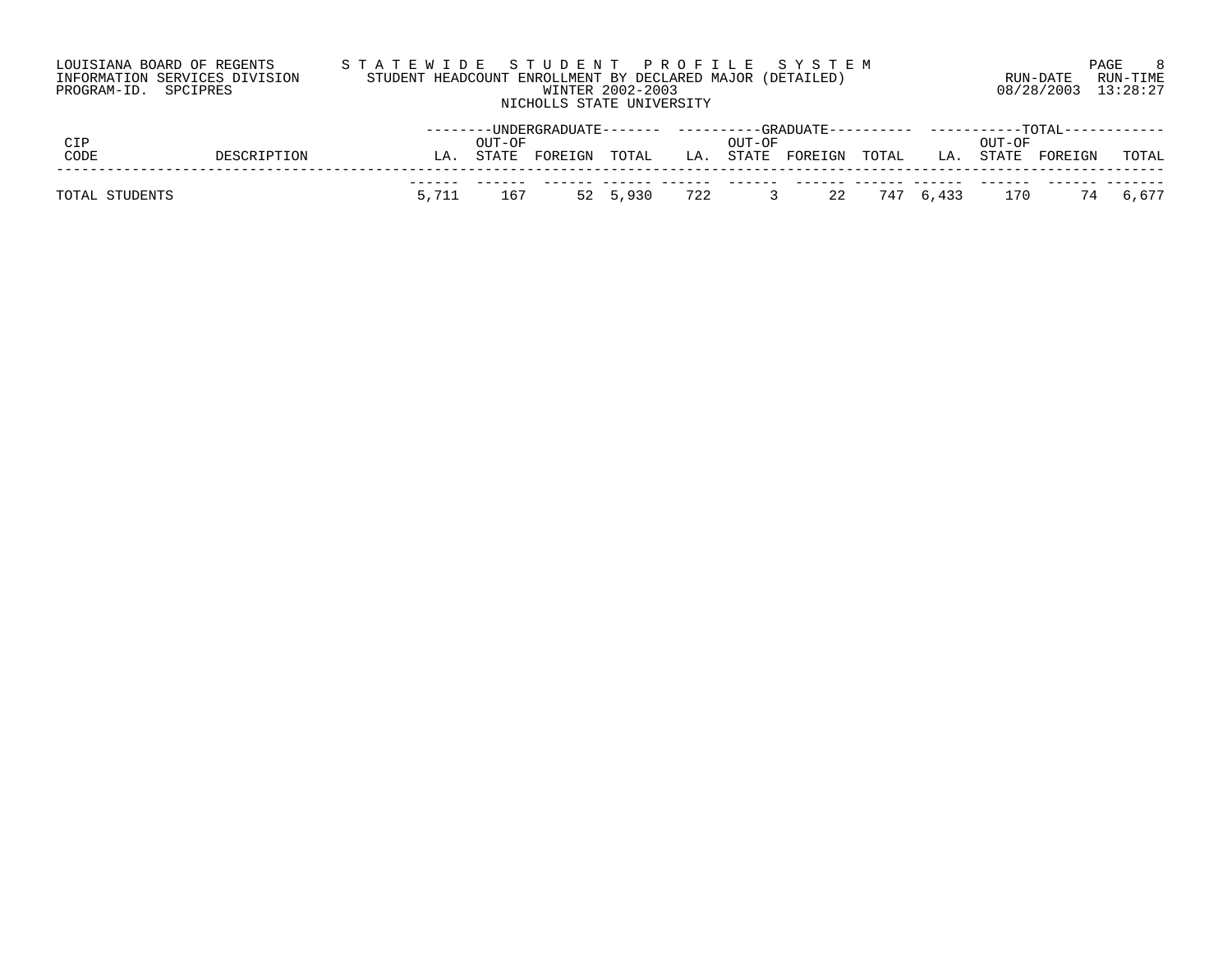PROGRAM-ID. SPCIPRES

# LOUISIANA BOARD OF REGENTS STATEWIDE STUDENT PROFILE SYSTEM NAGE 9 INFORMATION SERVICES DIVISION STUDENT HEADCOUNT ENROLLMENT BY DECLARED MAJOR (DETAILED) RUN-DATE RUN-DATE RUN-TIME<br>PROGRAM-ID. SPCIPRES 13:28:27 UNIVERSITY OF LA. IN MONROE

|        |                                                                                                                      |                |          |                |                |                 |          | --------UNDERGRADUATE------- ---------GRADUATE--------- ---------TOTAL--------                                                                   |                |                |                |          |       |
|--------|----------------------------------------------------------------------------------------------------------------------|----------------|----------|----------------|----------------|-----------------|----------|--------------------------------------------------------------------------------------------------------------------------------------------------|----------------|----------------|----------------|----------|-------|
| CIP    |                                                                                                                      |                | OUT-OF   |                |                |                 | OUT-OF   |                                                                                                                                                  |                |                | OUT-OF         |          |       |
| CODE   | LA. STATE FOREIGN TOTAL LA. STATE FOREIGN TOTAL LA. STATE FOREIGN<br>DESCRIPTION                                     |                |          |                |                |                 |          |                                                                                                                                                  |                |                |                |          | TOTAL |
|        | -------------------------                                                                                            |                |          |                |                |                 |          |                                                                                                                                                  |                |                |                |          |       |
|        |                                                                                                                      |                |          | 2              | 554            |                 |          | $\begin{array}{cccccccc} 211 & 13 & 1 & 225 & 731 \ 0 & 0 & 0 & 0 & 50 \ 0 & 0 & 0 & 0 & 0 \ 6 & 3 & 5 & 14 & 6 \ 0 & 0 & 0 & 0 & 0 \end{array}$ |                |                | 45             | 3        | 779   |
|        |                                                                                                                      |                |          | $\mathbf{0}$   | 51             |                 |          |                                                                                                                                                  |                |                | $\mathbf{1}$   | 0        | 51    |
|        |                                                                                                                      |                |          | $\overline{0}$ | $\overline{1}$ |                 |          |                                                                                                                                                  |                |                |                |          | -1    |
| 090101 | COMMUNICATIONS, GENERAL                                                                                              |                |          |                |                |                 |          |                                                                                                                                                  |                |                |                |          | 14    |
| 090401 | JOURNALISM                                                                                                           | $\Omega$       |          |                |                |                 |          |                                                                                                                                                  |                |                | 1              |          |       |
| 090403 | MASS COMMUNICATIONS                                                                                                  | 113            | 11       | $\mathbf{1}$   | 125            | $\overline{0}$  |          | $\Omega$                                                                                                                                         | $\overline{0}$ | 113            | 11             |          | 125   |
| 090701 | RADIO AND TELEVISION BROADCASTING                                                                                    |                |          |                | 4              |                 |          |                                                                                                                                                  | $\mathbf 0$    | 4              |                |          |       |
| 110701 | COMPUTER SCIENCE                                                                                                     | 67             |          |                | 76             | $\overline{0}$  |          | $\mathbf 0$                                                                                                                                      | $\Omega$       | 67             |                |          | 76    |
| 130301 | CURRICULUM AND INSTRUCTION                                                                                           | $\Omega$       |          |                | $\overline{0}$ | 32              |          | 0                                                                                                                                                | 34             | 32             |                |          | 34    |
|        | 130401 EDUCATION ADMINISTRATION AND SUPER                                                                            | $\Omega$       |          |                |                | 72              |          | 3                                                                                                                                                | 79             | 72             |                |          | 79    |
|        | 130802 EDUCATIONAL PSYCHOLOGY                                                                                        | $\Omega$       |          |                | $\Omega$       | 16              |          | $\mathbf 0$                                                                                                                                      | 18             | 16             |                |          | 18    |
|        | 131001 SPECIAL EDUCATION, GENERAL                                                                                    |                |          |                |                | 54              |          | 3                                                                                                                                                | 60             | 59             |                |          | 67    |
|        | 131101 COUNSELOR EDUCATION COUNSELING AND                                                                            | $\bigcap$      |          |                | $\bigcirc$     | 47              | 2        | $\mathbf 0$                                                                                                                                      | 49             | 47             |                |          | 49    |
|        | 131202 ELEMENTARY TEACHER EDUCATION                                                                                  | 249            |          |                | 257            | 82              |          | 0                                                                                                                                                | 84             | 331            | 10             |          | 341   |
|        |                                                                                                                      | 203            |          |                | 208            | $\Omega$        |          | $\overline{0}$                                                                                                                                   | $\Omega$       | 203            |                |          | 208   |
|        | 131204 PRE-ELEMENTARY/EARLY CHILDHOOD/KIN                                                                            |                |          |                |                |                 |          | $\overline{0}$                                                                                                                                   |                |                |                |          |       |
|        | 131205 SECONDARY TEACHER EDUCATION                                                                                   |                |          |                | $\Omega$       | 39              |          |                                                                                                                                                  | 42             | 39             |                |          | 42    |
|        | 131302 ART TEACHER EDUCATION                                                                                         |                |          |                | 6              | $\Omega$        |          |                                                                                                                                                  | $\Omega$       | -5             |                |          |       |
|        | 131305 ENGLISH TEACHER EDUCATION                                                                                     | 34             |          |                | 35             | 0               |          | $\mathbf 0$                                                                                                                                      | $\overline{0}$ | 34             |                |          | 35    |
|        | 131306 FOREIGN LANGUAGES TEACHER EDUCATIO                                                                            | <sup>-1</sup>  |          |                | 1              | 0               |          | $\Omega$                                                                                                                                         | $\Omega$       | 1              |                |          |       |
|        | 131311 MATHEMATICS TEACHER EDUCATION                                                                                 | 13             |          |                | 14             | 0               |          | $\Omega$                                                                                                                                         | $\Omega$       | 13             |                |          | 14    |
|        | 131312 MUSIC TEACHER EDUCATION                                                                                       | 49             |          |                | 55             |                 |          | $\Omega$                                                                                                                                         | $\Omega$       | 49             |                |          | 55    |
|        | 131314 PHYSICAL EDUCATION TEACHING AND CO                                                                            | 125            | 10       |                | 140            |                 |          | $\overline{0}$                                                                                                                                   | $\overline{0}$ | 125            | 10             |          | 140   |
|        | 131315 READING TEACHER EDUCATION                                                                                     | $\cap$         |          |                | $\Omega$       | 8               |          |                                                                                                                                                  | 8              | - 8            |                |          | 8     |
|        | 131316 SCIENCE TEACHER EDUCATION, GENERAL                                                                            | 14             |          |                | 14             | $\mathbf 0$     |          | $\Omega$                                                                                                                                         | $\Omega$       | 14             |                |          | 14    |
|        | 131318 SOCIAL STUDIES TEACHER EDUCATION                                                                              | 41             |          |                | 45             | 0               |          | $\Omega$                                                                                                                                         | $\Omega$       | 41             |                |          | 45    |
|        | 131331 SPEECH TEACHER EDUCATION                                                                                      |                |          |                | $\overline{2}$ |                 |          | $\mathbf 0$                                                                                                                                      | $\overline{0}$ | 2              |                |          |       |
|        | 151001 CONSTRUCTION/BUILDING TECHNOLOGY/T                                                                            | 176            | 13       |                | 189            |                 |          | $\overline{0}$                                                                                                                                   | $\overline{0}$ | 176            | 13             |          | 189   |
|        | 160901 FRENCH LANGUAGE AND LITERATURE                                                                                |                | 2        |                | 10             |                 |          | $\Omega$                                                                                                                                         | $\Omega$       | 7              |                |          | 10    |
|        | 160905 SPANISH LANGUAGE AND LITERATURE                                                                               | 19             |          |                | 21             |                 |          |                                                                                                                                                  | $\mathbf 0$    | 19             | $\mathbf{1}$   |          | 21    |
|        | 190101 HOME ECONOMICS, GENERAL<br>190703 FAMILY AND MARRIAGE COUNSELING                                              | 73             |          |                | 75             | $\overline{0}$  |          | $\mathbf 0$                                                                                                                                      | $\mathbf 0$    | 73             |                |          | 75    |
|        |                                                                                                                      |                |          |                | $\Omega$       | 28              | 17       |                                                                                                                                                  | 46             | 28             | 17             |          | 46    |
| 190705 | GERONTOLOGICAL SERVICES                                                                                              | $\Omega$       |          |                | 0              |                 |          |                                                                                                                                                  | 3              | $\overline{3}$ |                |          | 3     |
|        | 200203 CHILD CARE SERVICES MANAGER                                                                                   | 24             |          |                | 25             |                 |          | $\Omega$                                                                                                                                         | $\Omega$       | 24             |                |          | 25    |
|        | 220102 PRE-LAW STUDIES                                                                                               | 16             |          |                | 17             | 0               |          | $\mathbf 0$                                                                                                                                      | $\mathbf 0$    | 16             |                |          | 17    |
|        | 230101 ENGLISH LANGUAGE AND LITERATURE, G                                                                            | 69             |          |                | 71             | 10              |          |                                                                                                                                                  | 12             | 79             |                |          | 83    |
|        | 231001 SPEECH AND RHETORICAL STUDIES                                                                                 |                |          |                | 44             | $\Omega$        |          | $\overline{0}$                                                                                                                                   | $\Omega$       | 38             |                |          | 44    |
| 240000 | ** TRANSFER STUDENTS **                                                                                              |                |          |                | $\overline{4}$ | $\Omega$        |          | $\Omega$                                                                                                                                         | $\overline{0}$ | -4             |                |          | 4     |
| 240102 | GENERAL STUDIES                                                                                                      |                | 34       |                | 370            | $\overline{0}$  |          | $\mathbf 0$                                                                                                                                      | $\overline{0}$ | 335            | 34             |          | 370   |
| 260101 | $MTS$ ** 38<br>NTS ** 335<br>181<br>BIOLOGY, GENERAL                                                                 |                | 13       |                | 195            | 13              |          |                                                                                                                                                  | 24             | 194            | 22             |          | 219   |
| 260612 | TOXICOLOGY                                                                                                           |                |          |                | 34             | $\Omega$        |          | $\mathbf 0$                                                                                                                                      | $\Omega$       | 32             |                |          | 34    |
|        | 270101 MATHEMATICS                                                                                                   | 13             | 2        |                | 17             | $\Omega$        |          | $\Omega$                                                                                                                                         | $\overline{0}$ | 13             |                |          | 17    |
|        | 301101 GERONTOLOGY                                                                                                   | $\overline{0}$ |          |                | $\bigcirc$     | 18              |          | $\mathbf 0$                                                                                                                                      | 18             | 18             | $\overline{0}$ |          | 18    |
| 310501 |                                                                                                                      | 86             | 17       |                | 105            | 0               |          | 0                                                                                                                                                | $\overline{0}$ | 86             | 17             |          | 105   |
|        | HEALTH AND PHYSICAL EDUCATION, GEN                                                                                   | $\overline{0}$ |          |                | $\overline{0}$ |                 |          |                                                                                                                                                  |                |                |                |          |       |
|        | 310505 EXERCISE SCIENCES/PHYSIOLOGY AND M                                                                            |                | 9        |                |                | 10              |          | $\overline{0}$                                                                                                                                   | 15<br>$\Omega$ | 10             |                |          | - 15  |
|        | 400401 ATMOSPHERIC SCIENCES AND METEOROLO                                                                            | 35             |          |                | 44             | $\overline{0}$  |          |                                                                                                                                                  |                | 35             | 9              |          | 44    |
|        |                                                                                                                      |                |          |                | 13             | 1               |          |                                                                                                                                                  | 9              | 12             |                |          | 22    |
|        | 400501 CHEMISTRY, GENERAL 11<br>400601 GEOLOGY 420101 PSYCHOLOGY, GENERAL 198<br>430104 CRIMINAL JUSTICE STUDIES 194 |                |          |                | 4              | $7\phantom{.0}$ |          | $\mathsf{O}$                                                                                                                                     | 8              | 11             | $\mathbf{1}$   |          | 12    |
|        |                                                                                                                      |                | 8        |                | 207            | 28              |          | $\overline{0}$                                                                                                                                   | 34             | 226            | 14             |          | 241   |
|        |                                                                                                                      |                | 11       |                | 207            | 28              |          | $\overline{2}$                                                                                                                                   | 31             | 222            | 12             |          | 238   |
|        | 430107 LAW ENFORCEMENT/POLICE SCIENCE                                                                                | 33             | $\Omega$ |                | 33             | $\Omega$        | $\Omega$ | $\Omega$                                                                                                                                         | $\Omega$       | 33             | $\Omega$       | $\Omega$ | 33    |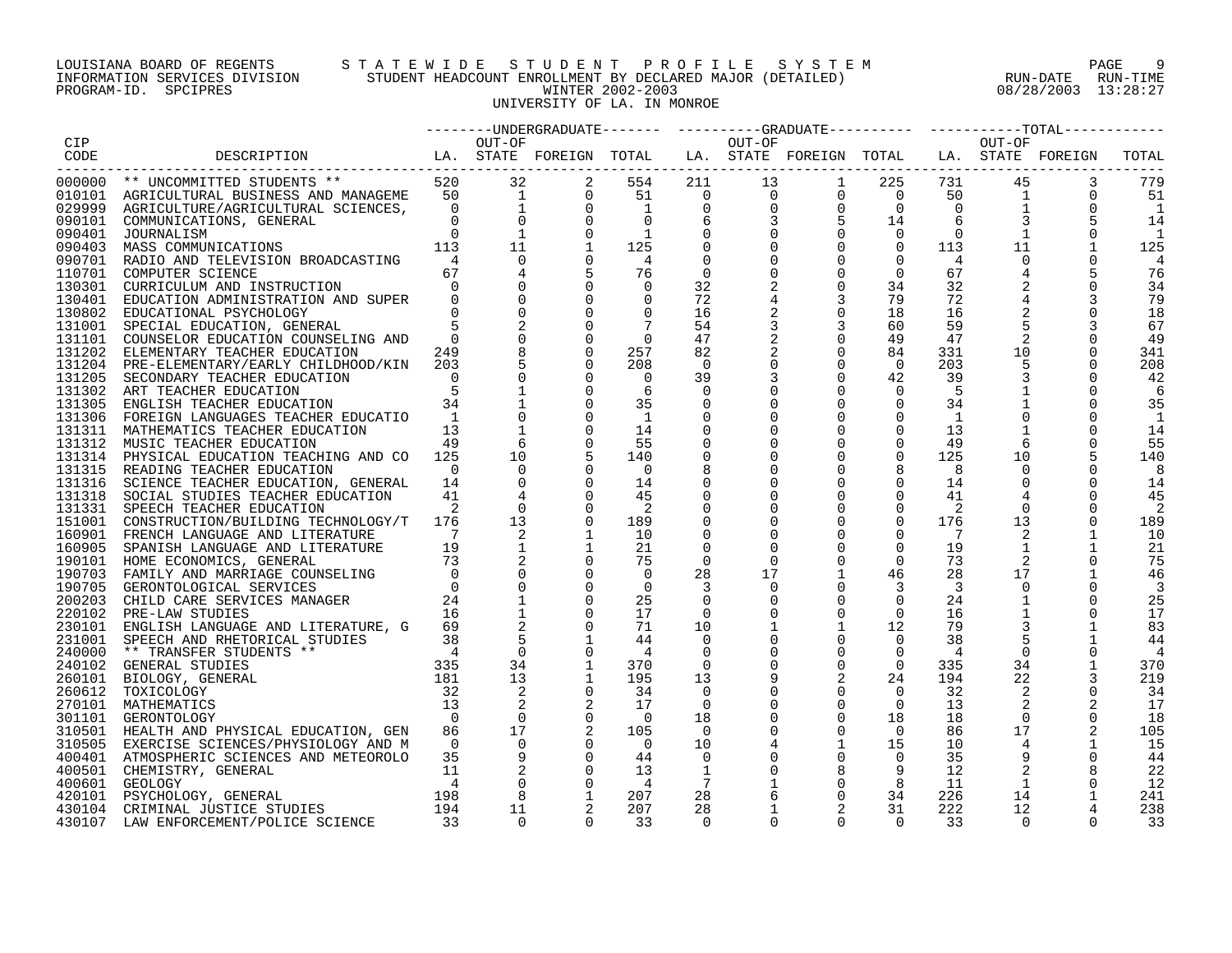# LOUISIANA BOARD OF REGENTS S T A T E W I D E S T U D E N T P R O F I L E S Y S T E M PAGE 10 INFORMATION SERVICES DIVISION STUDENT HEADCOUNT ENROLLMENT BY DECLARED MAJOR (DETAILED) RUN-DATE RUN-TIME PROGRAM-ID. SPCIPRES WINTER 2002-2003 08/28/2003 13:28:27 UNIVERSITY OF LA. IN MONROE

|        |                                                                                                                                                                                                                                                                                                  |              |         |                                                   |                |     |    | --------UNDERGRADUATE------- ---------GRADUATE---------- ----------TOTAL----------- |                                       |     |     |     |                |
|--------|--------------------------------------------------------------------------------------------------------------------------------------------------------------------------------------------------------------------------------------------------------------------------------------------------|--------------|---------|---------------------------------------------------|----------------|-----|----|-------------------------------------------------------------------------------------|---------------------------------------|-----|-----|-----|----------------|
| CIP    |                                                                                                                                                                                                                                                                                                  |              |         |                                                   |                |     |    |                                                                                     |                                       |     |     |     |                |
| CODE   | OUT-OF OUT-OF OUT-OF OUT-OF OUT-OF DESCRIPTION LA. STATE FOREIGN TOTAL LA. STATE POREIGN TOTAL LA. STATE FOREIGN                                                                                                                                                                                 |              |         |                                                   |                |     |    |                                                                                     |                                       |     |     |     | TOTAL          |
|        | $\begin{tabular}{lllllllll} 440701 & \texttt{SOCIAL WORK} & & & & & & & \\ 450701 & \texttt{GEOGRAPHY} & & & & & 1 & & \\ 450801 & \texttt{HISTORY, GENERAL} & & & & 45 & & \textbf{``} \\ 451001 & \texttt{POLITICAL SCIERCE, GENERAL} & & & & 25 & & \\ & & & & & & 43 & & & \\ \end{tabular}$ |              | $109$ 1 |                                                   | $0$ 110        |     |    |                                                                                     | $\overline{0}$                        |     | 109 |     | 110            |
|        |                                                                                                                                                                                                                                                                                                  |              |         |                                                   | $\mathbf{1}$   |     |    |                                                                                     |                                       |     |     |     |                |
|        |                                                                                                                                                                                                                                                                                                  |              |         |                                                   | 48             |     |    |                                                                                     | $\begin{matrix}0&&0\0&&1\end{matrix}$ | 54  |     |     | 59             |
|        |                                                                                                                                                                                                                                                                                                  |              |         |                                                   | 27             |     |    |                                                                                     |                                       | 25  |     |     | 27             |
|        | $\frac{43}{46}$                                                                                                                                                                                                                                                                                  |              |         |                                                   | 44             |     |    |                                                                                     |                                       | 43  |     |     | 44             |
| 490101 | AVIATION AND AIRWAY SCIENCE                                                                                                                                                                                                                                                                      |              |         |                                                   | 58             |     |    |                                                                                     |                                       | 46  |     |     | 58             |
| 490106 | FLIGHT ATTENDANT<br>$\begin{array}{c} 1 \\ 66 \end{array}$                                                                                                                                                                                                                                       | $\mathbf{1}$ |         |                                                   |                |     |    |                                                                                     |                                       |     |     |     |                |
| 500701 | ART, GENERAL                                                                                                                                                                                                                                                                                     |              |         |                                                   | 68             |     |    |                                                                                     |                                       | 66  |     |     | 68             |
| 500901 | MUSIC, GENERAL                                                                                                                                                                                                                                                                                   |              |         |                                                   |                | 11  |    |                                                                                     | 13                                    | 15  |     |     | 18             |
| 500903 | MUSIC - GENERAL PERFORMANCE                                                                                                                                                                                                                                                                      | 22           |         |                                                   | 26             |     |    |                                                                                     |                                       | 22  |     |     | 26             |
| 510204 | SPEECH-LANGUAGE PATHOLOGY AND AUDI                                                                                                                                                                                                                                                               | 58           |         |                                                   | 64             | 27  |    |                                                                                     | 34                                    | 85  |     |     | 98             |
| 510602 | DENTAL HYGIENIST                                                                                                                                                                                                                                                                                 | 119          |         |                                                   | 122            |     |    |                                                                                     | $\Omega$                              | 119 |     |     | 122            |
| 510803 | OCCUPATIONAL THERAPY ASSISTANT                                                                                                                                                                                                                                                                   | 67           |         |                                                   | 67             |     |    |                                                                                     |                                       | 67  |     |     | 67             |
| 510907 | MEDICAL RADIOLOGIC TECHNOLOGY/TECH                                                                                                                                                                                                                                                               | 223          | 20      |                                                   | 243            |     |    |                                                                                     | $\Omega$                              | 223 | 20  |     | 243            |
| 511005 | MEDICAL TECHNOLOGY                                                                                                                                                                                                                                                                               | 62           | 27      |                                                   | 90             |     |    |                                                                                     |                                       | 62  | 27  |     | 90             |
| 511199 | HEALTH AND MEDICAL PREPARATORY PRO                                                                                                                                                                                                                                                               |              |         |                                                   |                |     |    |                                                                                     |                                       |     |     |     |                |
|        | 511501 ALCOHOL/DRUG ABUSE COUNSELING 0 0<br>511601 NURSING (R.N. TRAINING) 625 18<br>512001 PHARMACY (B. PHARM., PHARM.D.), 2013 33                                                                                                                                                              |              |         |                                                   |                |     |    |                                                                                     |                                       |     |     |     |                |
|        |                                                                                                                                                                                                                                                                                                  |              |         |                                                   | 643            |     |    |                                                                                     |                                       | 625 | 18  |     | 643            |
|        |                                                                                                                                                                                                                                                                                                  |              |         |                                                   | 338            | 353 | 16 |                                                                                     | 370                                   | 656 | 49  |     | 708            |
| 512003 | MEDICAL PHARMACOLOGY AND PHARMACEU 0                                                                                                                                                                                                                                                             |              |         |                                                   | $\overline{0}$ |     |    | 50                                                                                  | 58                                    | 6   |     | 50  | 58             |
|        | 512306 OCCUPATIONAL THERAPY                                                                                                                                                                                                                                                                      | 172          |         |                                                   | 180            |     |    | $\Omega$                                                                            | $\overline{0}$                        | 172 |     |     | 180            |
| 520201 | BUSINESS ADMINISTRATION AND MANAGE                                                                                                                                                                                                                                                               | 353          |         | $\begin{array}{c}\n 0 \\  8 \\  37\n \end{array}$ | 398            | 35  |    | 54                                                                                  | 89                                    | 388 | 37  | 62  | 487            |
| 520301 | ACCOUNTING                                                                                                                                                                                                                                                                                       | 195          | 11      |                                                   | 214            |     |    |                                                                                     |                                       | 195 | 11  |     | 214            |
| 520601 | BUSINESS/MANAGERIAL ECONOMICS 2<br>TIMAMOR GENERAL ECONOMICS 61                                                                                                                                                                                                                                  |              |         |                                                   |                |     |    |                                                                                     |                                       |     |     |     | 6              |
| 520801 |                                                                                                                                                                                                                                                                                                  |              |         |                                                   | 67             |     |    |                                                                                     |                                       | 61  |     |     | 67             |
| 520805 | INSURANCE AND RISK MANAGEMENT                                                                                                                                                                                                                                                                    | 24           |         |                                                   | 24             |     |    |                                                                                     |                                       | 24  |     |     | 24             |
| 521203 | BUSINESS SYSTEMS ANALYSIS AND DESI 269                                                                                                                                                                                                                                                           |              |         |                                                   | 285            |     |    |                                                                                     |                                       | 269 |     |     | 285            |
|        | 521401 BUSINESS MARKETING AND MARKETING M 107 10                                                                                                                                                                                                                                                 |              |         |                                                   | 124            |     |    |                                                                                     |                                       | 107 | 10  |     | 124            |
|        | 529999 BUSINESS MANAGEMENT AND ADMINISTRA                                                                                                                                                                                                                                                        |              |         |                                                   | $\overline{1}$ |     |    |                                                                                     |                                       |     |     |     | $\overline{1}$ |
|        | TOTAL STUDENTS                                                                                                                                                                                                                                                                                   | 6,047        |         |                                                   |                |     |    | 416 73 6,536 1,161 97 137 1,395 7,208                                               |                                       |     | 513 | 210 | 7,931          |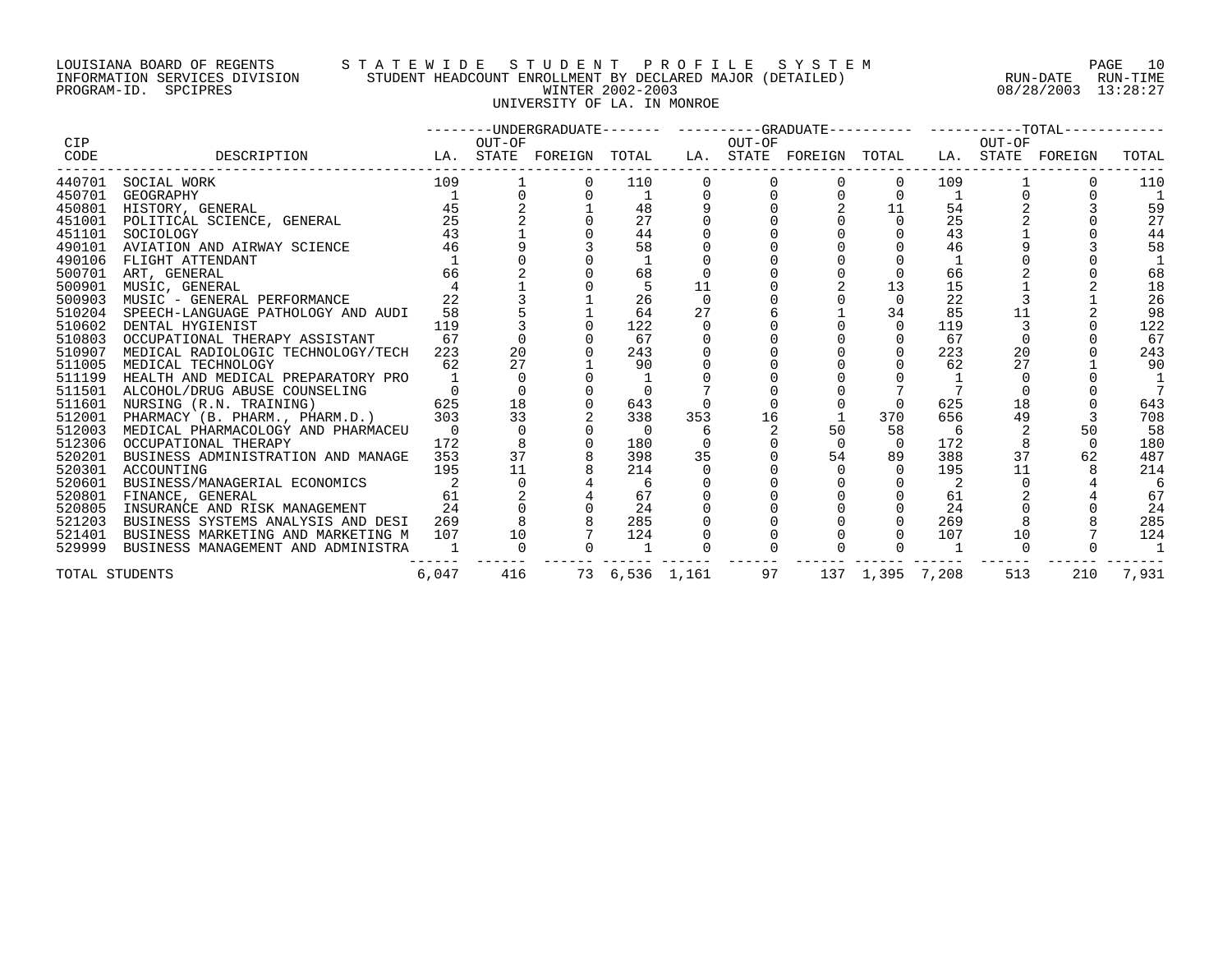#### LOUISIANA BOARD OF REGENTS S T A T E W I D E S T U D E N T P R O F I L E S Y S T E M PAGE 11 INFORMATION SERVICES DIVISION STUDENT HEADCOUNT ENROLLMENT BY DECLARED MAJOR (DETAILED) RUN-DATE RUN-TIME PROGRAM-ID. SPCIPRES WINTER 2002-2003 08/28/2003 13:28:27 NORTHWESTERN STATE UNIVERSITY

|                |                                                                                                                                                                                                                                                                                                                                                                                                                       |       |                 |                                                                                                          |                |                          |                |                                                                                                                                                                                                                                                                                                                                       |                                                |                 |                 | -------UNDERGRADUATE------- ---------GRADUATE---------  ----------TOTAL------- |                |
|----------------|-----------------------------------------------------------------------------------------------------------------------------------------------------------------------------------------------------------------------------------------------------------------------------------------------------------------------------------------------------------------------------------------------------------------------|-------|-----------------|----------------------------------------------------------------------------------------------------------|----------------|--------------------------|----------------|---------------------------------------------------------------------------------------------------------------------------------------------------------------------------------------------------------------------------------------------------------------------------------------------------------------------------------------|------------------------------------------------|-----------------|-----------------|--------------------------------------------------------------------------------|----------------|
| CIP            |                                                                                                                                                                                                                                                                                                                                                                                                                       |       | OUT-OF          |                                                                                                          |                |                          | OUT-OF         |                                                                                                                                                                                                                                                                                                                                       |                                                |                 | OUT-OF          |                                                                                |                |
| CODE           |                                                                                                                                                                                                                                                                                                                                                                                                                       |       |                 |                                                                                                          |                |                          |                |                                                                                                                                                                                                                                                                                                                                       |                                                |                 |                 |                                                                                | TOTAL          |
|                |                                                                                                                                                                                                                                                                                                                                                                                                                       |       |                 |                                                                                                          |                |                          |                |                                                                                                                                                                                                                                                                                                                                       |                                                |                 |                 |                                                                                |                |
|                |                                                                                                                                                                                                                                                                                                                                                                                                                       |       | $\overline{0}$  | $\mathbf 0$                                                                                              | 52             | 344                      |                |                                                                                                                                                                                                                                                                                                                                       |                                                | 351 396         | $\overline{7}$  | $\mathbf 0$                                                                    | 403            |
|                |                                                                                                                                                                                                                                                                                                                                                                                                                       |       |                 |                                                                                                          | 165            | $\overline{0}$           |                |                                                                                                                                                                                                                                                                                                                                       |                                                | 154             | 10              | $\mathbf{1}$                                                                   | 165            |
|                |                                                                                                                                                                                                                                                                                                                                                                                                                       |       |                 |                                                                                                          |                |                          |                |                                                                                                                                                                                                                                                                                                                                       | $\begin{matrix} 0 & 0 \\ 0 & 0 \end{matrix}$   |                 |                 |                                                                                |                |
|                |                                                                                                                                                                                                                                                                                                                                                                                                                       |       |                 |                                                                                                          | 266            | $\overline{0}$           |                |                                                                                                                                                                                                                                                                                                                                       | $\overline{0}$                                 | 251             |                 | $\begin{array}{c}\n12 \\ 12 \\ 16\n\end{array}$                                | 266            |
|                |                                                                                                                                                                                                                                                                                                                                                                                                                       |       |                 |                                                                                                          | $\overline{0}$ | 452                      |                |                                                                                                                                                                                                                                                                                                                                       | $\overline{2}$<br>470                          | 452             |                 |                                                                                | 470            |
|                |                                                                                                                                                                                                                                                                                                                                                                                                                       |       |                 |                                                                                                          | $\overline{0}$ | 79                       | $\overline{4}$ | $\mathbf 0$                                                                                                                                                                                                                                                                                                                           | 83                                             | 79              | $\overline{4}$  | $\mathbf 0$                                                                    | 83             |
|                |                                                                                                                                                                                                                                                                                                                                                                                                                       |       |                 |                                                                                                          | 22             | $\overline{\phantom{0}}$ | 0              | $\mathbf 0$                                                                                                                                                                                                                                                                                                                           | $\overline{0}$                                 | 20              |                 |                                                                                | 22             |
|                |                                                                                                                                                                                                                                                                                                                                                                                                                       |       |                 |                                                                                                          | $\overline{0}$ | 34                       |                | $\mathbf 0$                                                                                                                                                                                                                                                                                                                           | 34                                             | 34              | $\mathbf 0$     | $\Omega$                                                                       | 34             |
|                |                                                                                                                                                                                                                                                                                                                                                                                                                       |       |                 |                                                                                                          | 358            | $\overline{0}$           |                | $\mathbf 0$                                                                                                                                                                                                                                                                                                                           | $\overline{0}$                                 | 349             | $\mathsf 9$     | $\Omega$                                                                       | 358            |
|                |                                                                                                                                                                                                                                                                                                                                                                                                                       |       |                 |                                                                                                          | 140            | 0                        |                | $\mathbf 0$                                                                                                                                                                                                                                                                                                                           | $\overline{0}$                                 | 136             |                 |                                                                                | 140            |
|                |                                                                                                                                                                                                                                                                                                                                                                                                                       |       |                 |                                                                                                          | 150            | $\Omega$                 |                | $\Omega$                                                                                                                                                                                                                                                                                                                              | $\Omega$                                       | 144             | 6               | $\Omega$                                                                       | 150            |
|                |                                                                                                                                                                                                                                                                                                                                                                                                                       |       |                 |                                                                                                          | 112            | $\overline{0}$           |                | $\mathbf 0$                                                                                                                                                                                                                                                                                                                           | $\overline{0}$                                 |                 | 48              |                                                                                |                |
|                |                                                                                                                                                                                                                                                                                                                                                                                                                       |       |                 |                                                                                                          |                |                          |                |                                                                                                                                                                                                                                                                                                                                       |                                                | 64              |                 |                                                                                | 112            |
|                |                                                                                                                                                                                                                                                                                                                                                                                                                       |       |                 |                                                                                                          | 239            | 27                       |                | $\mathbf 0$                                                                                                                                                                                                                                                                                                                           | 36                                             | 237             | 37              |                                                                                | 275            |
|                |                                                                                                                                                                                                                                                                                                                                                                                                                       |       |                 |                                                                                                          | $\overline{0}$ | -1                       |                | $\overline{0}$                                                                                                                                                                                                                                                                                                                        | <sup>1</sup>                                   | 1               | $\overline{0}$  |                                                                                | $\overline{1}$ |
|                |                                                                                                                                                                                                                                                                                                                                                                                                                       |       | $\frac{7}{3}$   |                                                                                                          | 104            |                          |                | $\overline{0}$                                                                                                                                                                                                                                                                                                                        | $\mathbf 0$                                    | 97              | $7\phantom{.0}$ | $\Omega$                                                                       | 104            |
|                | 150603 INDUSTRIAL/MANUFACTURING TECHNOLOG                                                                                                                                                                                                                                                                                                                                                                             | 88    | $\overline{3}$  | $\Omega$                                                                                                 | 91             | $\mathbf 0$              |                | $\Omega$                                                                                                                                                                                                                                                                                                                              | $\mathbf 0$                                    | 88              |                 | $\Omega$                                                                       | 91             |
|                | 190101 HOME ECONOMICS, GENERAL                                                                                                                                                                                                                                                                                                                                                                                        | 88    | $7\phantom{.0}$ | $\mathbf 0$                                                                                              | 95             | 0                        |                | $\mathbf 0$                                                                                                                                                                                                                                                                                                                           | $\mathbf 0$                                    | 88              |                 |                                                                                | 95             |
|                | 199999 HOME ECONOMICS, OTHER                                                                                                                                                                                                                                                                                                                                                                                          | 86    | $\overline{4}$  | 2                                                                                                        | 92             | $\overline{0}$           |                | $\mathbf 0$                                                                                                                                                                                                                                                                                                                           | $\mathbf 0$                                    | 86              |                 |                                                                                | 92             |
|                | 230101 ENGLISH LANGUAGE AND LITERATURE, G                                                                                                                                                                                                                                                                                                                                                                             | 39    | $\overline{a}$  | $\Omega$                                                                                                 | 41             | 18                       |                | $\mathbf 0$                                                                                                                                                                                                                                                                                                                           | 18                                             | 57              | 2               |                                                                                | 59             |
|                | 240101 LIBERAL ARTS AND SCIENCES/LIBERAL 144                                                                                                                                                                                                                                                                                                                                                                          |       | 16              | $\mathbf 0$                                                                                              | 160            | 0                        |                | $\mathbf 0$                                                                                                                                                                                                                                                                                                                           | $\overline{0}$                                 | 144             | 16              | $\overline{0}$                                                                 | 160            |
|                |                                                                                                                                                                                                                                                                                                                                                                                                                       |       |                 |                                                                                                          |                |                          |                | $\overline{0}$                                                                                                                                                                                                                                                                                                                        |                                                |                 |                 |                                                                                |                |
|                | $\begin{tabular}{ c c c c c c c} \multicolumn{1}{c}{\textbf{240101}} & \multicolumn{1}{c}{\textbf{LIBERAL} \textbf{ARTS AND SCIENTES/LIBERAL} & \textbf{144} & \textbf{16} \\ \textbf{240102} & \textbf{GEDERRAL} & \textbf{375} & \textbf{62} \\ \textbf{240101} & \textbf{BIOLOGY, GENERAL} & \textbf{1,372} & \textbf{62} \\ \textbf{270101} & \textbf{MATHEMATICS} & \textbf{375} & \textbf{34} \\ \textbf{27010$ |       |                 | 2                                                                                                        | 1,436          | 0                        |                |                                                                                                                                                                                                                                                                                                                                       |                                                | $0 \quad 1.372$ | 62              | 2                                                                              | 1,436          |
|                |                                                                                                                                                                                                                                                                                                                                                                                                                       |       |                 | 1                                                                                                        | 410            | 0                        |                | $\mathbf 0$                                                                                                                                                                                                                                                                                                                           | $\overline{0}$                                 | 375             | 34              | $\mathbf{1}$                                                                   | 410            |
|                |                                                                                                                                                                                                                                                                                                                                                                                                                       |       |                 | $\Omega$                                                                                                 | 32             | $\mathbf 0$              |                | $\mathbf{0}$                                                                                                                                                                                                                                                                                                                          | $\overline{0}$                                 | 28              | $\overline{4}$  | $\overline{0}$                                                                 | 32             |
|                |                                                                                                                                                                                                                                                                                                                                                                                                                       |       |                 |                                                                                                          | 41             | $\Omega$                 |                | $\Omega$                                                                                                                                                                                                                                                                                                                              | $\Omega$                                       | 37              |                 |                                                                                | 41             |
|                |                                                                                                                                                                                                                                                                                                                                                                                                                       |       |                 | $\Omega$                                                                                                 | 21             | $\mathbf 0$              |                | $\mathbf 0$                                                                                                                                                                                                                                                                                                                           | $\overline{0}$                                 | 20              | 1               | $\overline{0}$                                                                 | 21             |
|                |                                                                                                                                                                                                                                                                                                                                                                                                                       |       |                 | 2                                                                                                        | 318            | $\overline{0}$           |                | $\mathsf{O}$                                                                                                                                                                                                                                                                                                                          | $\overline{0}$                                 | 289             | 27              |                                                                                | 318            |
|                |                                                                                                                                                                                                                                                                                                                                                                                                                       |       |                 | $\Omega$                                                                                                 | $\overline{0}$ | 19                       |                | $\mathbf 0$                                                                                                                                                                                                                                                                                                                           | 26                                             | 19              |                 |                                                                                | 26             |
|                |                                                                                                                                                                                                                                                                                                                                                                                                                       |       |                 | $\Omega$                                                                                                 | 225            | $\Omega$                 |                | $\Omega$                                                                                                                                                                                                                                                                                                                              | $\Omega$                                       | 217             | 8               | $\Omega$                                                                       | 225            |
|                |                                                                                                                                                                                                                                                                                                                                                                                                                       |       |                 | $\Omega$                                                                                                 | 112            | $\Omega$                 |                | $\Omega$                                                                                                                                                                                                                                                                                                                              | $\overline{0}$                                 | 107             |                 | $\Omega$                                                                       | 112            |
|                |                                                                                                                                                                                                                                                                                                                                                                                                                       |       |                 | $\mathbf 0$                                                                                              |                |                          |                | $\mathbf{0}$                                                                                                                                                                                                                                                                                                                          | $\mathbf 0$                                    |                 |                 | $\Omega$                                                                       |                |
|                |                                                                                                                                                                                                                                                                                                                                                                                                                       |       |                 |                                                                                                          | 217            | 0                        |                |                                                                                                                                                                                                                                                                                                                                       |                                                | 215             |                 |                                                                                | 217            |
|                |                                                                                                                                                                                                                                                                                                                                                                                                                       |       |                 | $\Omega$                                                                                                 | 11             | 0                        |                | $\Omega$                                                                                                                                                                                                                                                                                                                              | $\mathbf 0$                                    | 10              |                 |                                                                                | -11            |
|                |                                                                                                                                                                                                                                                                                                                                                                                                                       |       |                 | $\Omega$                                                                                                 | 19             | $\mathbf 0$              |                | $\mathbf 0$                                                                                                                                                                                                                                                                                                                           | $\mathbf 0$                                    | 18              |                 | $\Omega$                                                                       | 19             |
|                |                                                                                                                                                                                                                                                                                                                                                                                                                       |       |                 |                                                                                                          | 55             |                          |                | $\mathbf 0$                                                                                                                                                                                                                                                                                                                           | 6                                              | 56              |                 |                                                                                | 61             |
|                |                                                                                                                                                                                                                                                                                                                                                                                                                       |       |                 |                                                                                                          | 79             |                          |                | $\Omega$                                                                                                                                                                                                                                                                                                                              | $\Omega$                                       | 77              |                 | $\Omega$                                                                       | 79             |
|                |                                                                                                                                                                                                                                                                                                                                                                                                                       |       |                 | $\Omega$                                                                                                 | 39             |                          |                | $\Omega$                                                                                                                                                                                                                                                                                                                              | $\Omega$                                       | 37              |                 | $\mathbf 0$                                                                    | 39             |
|                |                                                                                                                                                                                                                                                                                                                                                                                                                       |       |                 |                                                                                                          | 68             |                          |                | $\mathbf 0$                                                                                                                                                                                                                                                                                                                           | $\mathbf 0$                                    | 65              |                 |                                                                                | 68             |
|                |                                                                                                                                                                                                                                                                                                                                                                                                                       |       |                 |                                                                                                          | 87             |                          |                | $\mathbf 0$                                                                                                                                                                                                                                                                                                                           | $\mathbf 0$                                    | 78              |                 |                                                                                | 87             |
|                |                                                                                                                                                                                                                                                                                                                                                                                                                       |       |                 |                                                                                                          | 38             |                          |                |                                                                                                                                                                                                                                                                                                                                       | 10                                             | 42              | $\overline{4}$  |                                                                                | 48             |
|                |                                                                                                                                                                                                                                                                                                                                                                                                                       |       |                 | 5                                                                                                        | 44             |                          |                | $\mathbf 0$                                                                                                                                                                                                                                                                                                                           | $\overline{0}$                                 | 27              | 12              |                                                                                | 44             |
|                |                                                                                                                                                                                                                                                                                                                                                                                                                       |       |                 |                                                                                                          |                |                          |                | $\mathbf 0$                                                                                                                                                                                                                                                                                                                           |                                                |                 |                 |                                                                                |                |
|                |                                                                                                                                                                                                                                                                                                                                                                                                                       |       |                 |                                                                                                          | $\overline{0}$ |                          |                |                                                                                                                                                                                                                                                                                                                                       | 6                                              | $\overline{4}$  | 2               |                                                                                | 6              |
|                | 510808 VETERINARIAN ASSISTANT/ANIMAL HEAL                                                                                                                                                                                                                                                                                                                                                                             | 42    | $\frac{1}{3}$   |                                                                                                          |                | $\mathbf 0$              |                | $\mathbf 0$                                                                                                                                                                                                                                                                                                                           | $\overline{0}$                                 | 42              | $\mathbf{1}$    | $\Omega$                                                                       | 43             |
|                | 510907 MEDICAL RADIOLOGIC TECHNOLOGY/TECH                                                                                                                                                                                                                                                                                                                                                                             | 230   |                 |                                                                                                          |                | $\mathbf 0$              |                |                                                                                                                                                                                                                                                                                                                                       | $\Omega$                                       | 230             |                 | $\Omega$                                                                       | 233            |
|                | 511005 MEDICAL TECHNOLOGY                                                                                                                                                                                                                                                                                                                                                                                             | 23    |                 |                                                                                                          |                | $\overline{0}$           |                |                                                                                                                                                                                                                                                                                                                                       | $\overline{0}$                                 | 23              | $\overline{1}$  | 0                                                                              | 24             |
|                | 511601 NURSING (R.N. TRAINING) 1,925                                                                                                                                                                                                                                                                                                                                                                                  |       |                 | $\begin{array}{cccc} 1 & 0 & 43 \\ 3 & 0 & 233 \\ 1 & 0 & 24 \\ 33 & 1 & 1,959 \\ 0 & 0 & 0 \end{array}$ |                | $\overline{0}$           |                |                                                                                                                                                                                                                                                                                                                                       | $\frac{0}{77}$                                 | $0 \quad 1,925$ |                 | $33 \atop 27$                                                                  | 1,959          |
|                | 511602 NURSING ADMINISTRATION (POST-R.N.) 0                                                                                                                                                                                                                                                                                                                                                                           |       |                 |                                                                                                          |                | 76                       |                |                                                                                                                                                                                                                                                                                                                                       |                                                | 76              | $\overline{1}$  | $\Omega$                                                                       | 77             |
|                | 520201 BUSINESS ADMINISTRATION AND MANAGE 729                                                                                                                                                                                                                                                                                                                                                                         |       |                 |                                                                                                          |                | $\overline{0}$           |                |                                                                                                                                                                                                                                                                                                                                       |                                                | 729             | 63              |                                                                                | 799            |
|                | 520301 ACCOUNTING                                                                                                                                                                                                                                                                                                                                                                                                     |       |                 |                                                                                                          |                | $\Omega$                 | $\Omega$       |                                                                                                                                                                                                                                                                                                                                       |                                                | 184             |                 | $\begin{array}{c} 7 \\ 1 \end{array}$<br>$9^{\circ}$                           | 194            |
|                | 12001 NOT NOT THE 2 29<br>RATION AND MANAGE 729 63 7 799<br>SISTANT/SECRETARI 18 0 0 18<br>520401 ADMINISTRATIVE ASSISTANT/SECRETARI                                                                                                                                                                                                                                                                                  |       |                 |                                                                                                          |                | $\overline{0}$           | $\mathbf 0$    | $\begin{bmatrix} 0 & 0 & 0 \\ 0 & 0 & 0 \\ 0 & 0 & 0 \\ 0 & 0 & 0 \\ 0 & 0 & 0 \\ 0 & 0 & 0 \\ 0 & 0 & 0 \\ 0 & 0 & 0 \\ 0 & 0 & 0 \\ 0 & 0 & 0 \\ 0 & 0 & 0 \\ 0 & 0 & 0 \\ 0 & 0 & 0 \\ 0 & 0 & 0 \\ 0 & 0 & 0 \\ 0 & 0 & 0 \\ 0 & 0 & 0 \\ 0 & 0 & 0 \\ 0 & 0 & 0 \\ 0 & 0 & 0 \\ 0 & 0 & 0 \\ 0 & 0 & 0 \\ 0 & 0 & 0 \\ 0 & 0 & $ | $\begin{matrix} 0 \\ 0 \\ 0 \\ 0 \end{matrix}$ | 18              |                 | $\overline{0}$<br>$\overline{0}$                                               | 18             |
|                |                                                                                                                                                                                                                                                                                                                                                                                                                       |       | -------         |                                                                                                          |                |                          |                |                                                                                                                                                                                                                                                                                                                                       |                                                |                 |                 |                                                                                |                |
| TOTAL STUDENTS |                                                                                                                                                                                                                                                                                                                                                                                                                       | 8,130 | 451             |                                                                                                          | 28 8,609 1,067 |                          | 47             |                                                                                                                                                                                                                                                                                                                                       | 4 1,118 9,197                                  |                 | 498             | 32                                                                             | 9,727          |
|                |                                                                                                                                                                                                                                                                                                                                                                                                                       |       |                 |                                                                                                          |                |                          |                |                                                                                                                                                                                                                                                                                                                                       |                                                |                 |                 |                                                                                |                |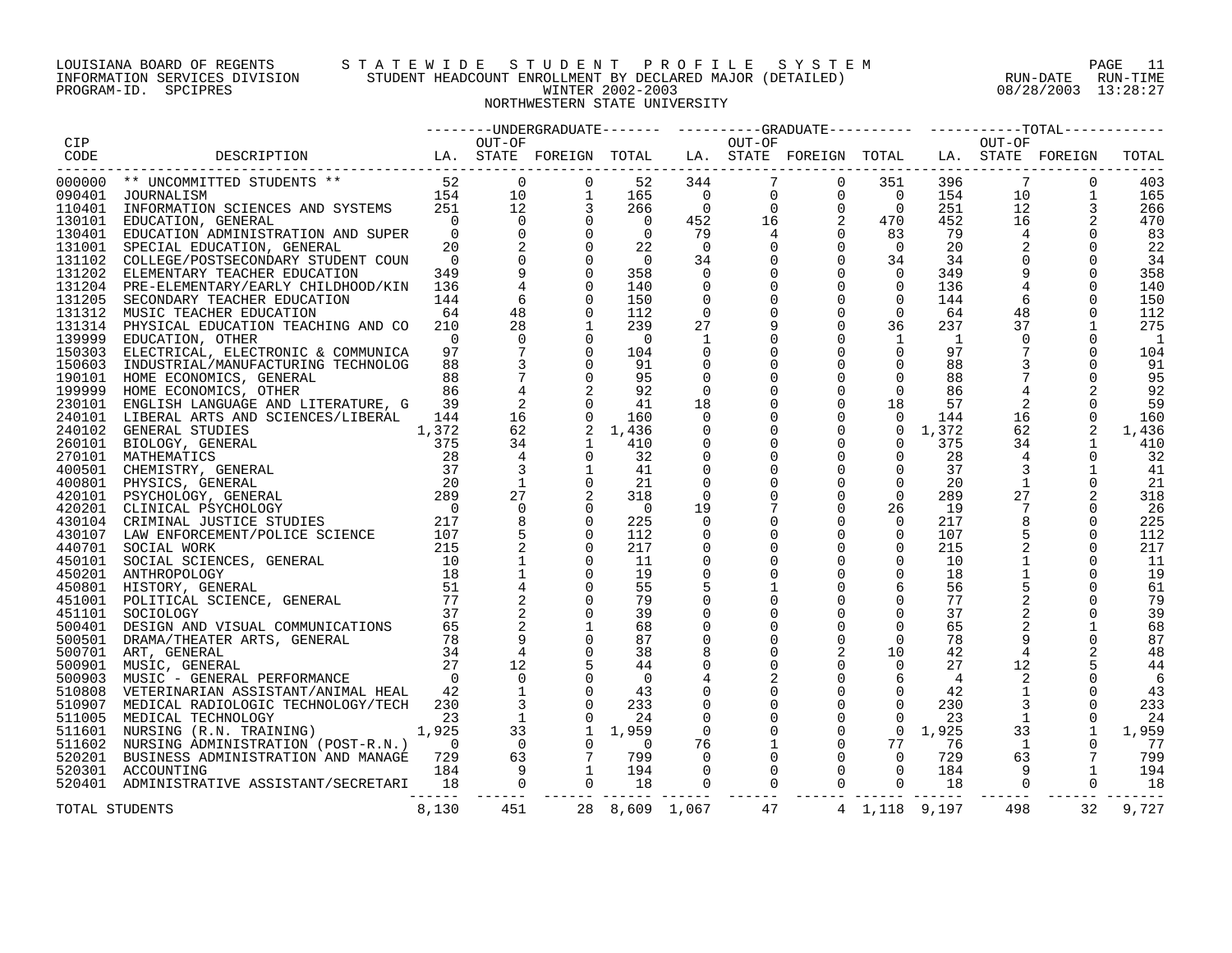# LOUISIANA BOARD OF REGENTS S T A T E W I D E S T U D E N T P R O F I L E S Y S T E M PAGE 12 INFORMATION SERVICES DIVISION STUDENT HEADCOUNT ENROLLMENT BY DECLARED MAJOR (DETAILED) RUN-DATE RUN-TIME PROGRAM-ID. SPCIPRES WINTER 2002-2003 08/28/2003 13:28:27 SOUTHEASTERN LA. UNIVERSITY

|  |  |  |  |  |  | TOTAL      |
|--|--|--|--|--|--|------------|
|  |  |  |  |  |  |            |
|  |  |  |  |  |  | 2,500      |
|  |  |  |  |  |  | 24         |
|  |  |  |  |  |  | 340        |
|  |  |  |  |  |  | 32         |
|  |  |  |  |  |  | 346        |
|  |  |  |  |  |  | 148        |
|  |  |  |  |  |  | 139        |
|  |  |  |  |  |  | 205        |
|  |  |  |  |  |  | - 88       |
|  |  |  |  |  |  | 86         |
|  |  |  |  |  |  | 1,080      |
|  |  |  |  |  |  | 302        |
|  |  |  |  |  |  | 41         |
|  |  |  |  |  |  | 107        |
|  |  |  |  |  |  | 56         |
|  |  |  |  |  |  | -39        |
|  |  |  |  |  |  | 479        |
|  |  |  |  |  |  | 30         |
|  |  |  |  |  |  | 138        |
|  |  |  |  |  |  |            |
|  |  |  |  |  |  | -5         |
|  |  |  |  |  |  | 16         |
|  |  |  |  |  |  | 410        |
|  |  |  |  |  |  | 15         |
|  |  |  |  |  |  | 25         |
|  |  |  |  |  |  | 168        |
|  |  |  |  |  |  | 137        |
|  |  |  |  |  |  | 465        |
|  |  |  |  |  |  | 55         |
|  |  |  |  |  |  | 797        |
|  |  |  |  |  |  | 38         |
|  |  |  |  |  |  | 32         |
|  |  |  |  |  |  |            |
|  |  |  |  |  |  | 101<br>88  |
|  |  |  |  |  |  |            |
|  |  |  |  |  |  | -80        |
|  |  |  |  |  |  | 424<br>400 |
|  |  |  |  |  |  |            |
|  |  |  |  |  |  | 50         |
|  |  |  |  |  |  | 256        |
|  |  |  |  |  |  | 177        |
|  |  |  |  |  |  | 119        |
|  |  |  |  |  |  | 114        |
|  |  |  |  |  |  | 185        |
|  |  |  |  |  |  | -29        |
|  |  |  |  |  |  | 72         |
|  |  |  |  |  |  | -80        |
|  |  |  |  |  |  | 1,322      |
|  |  |  |  |  |  | - 49       |
|  |  |  |  |  |  | 1,642      |
|  |  |  |  |  |  | 548        |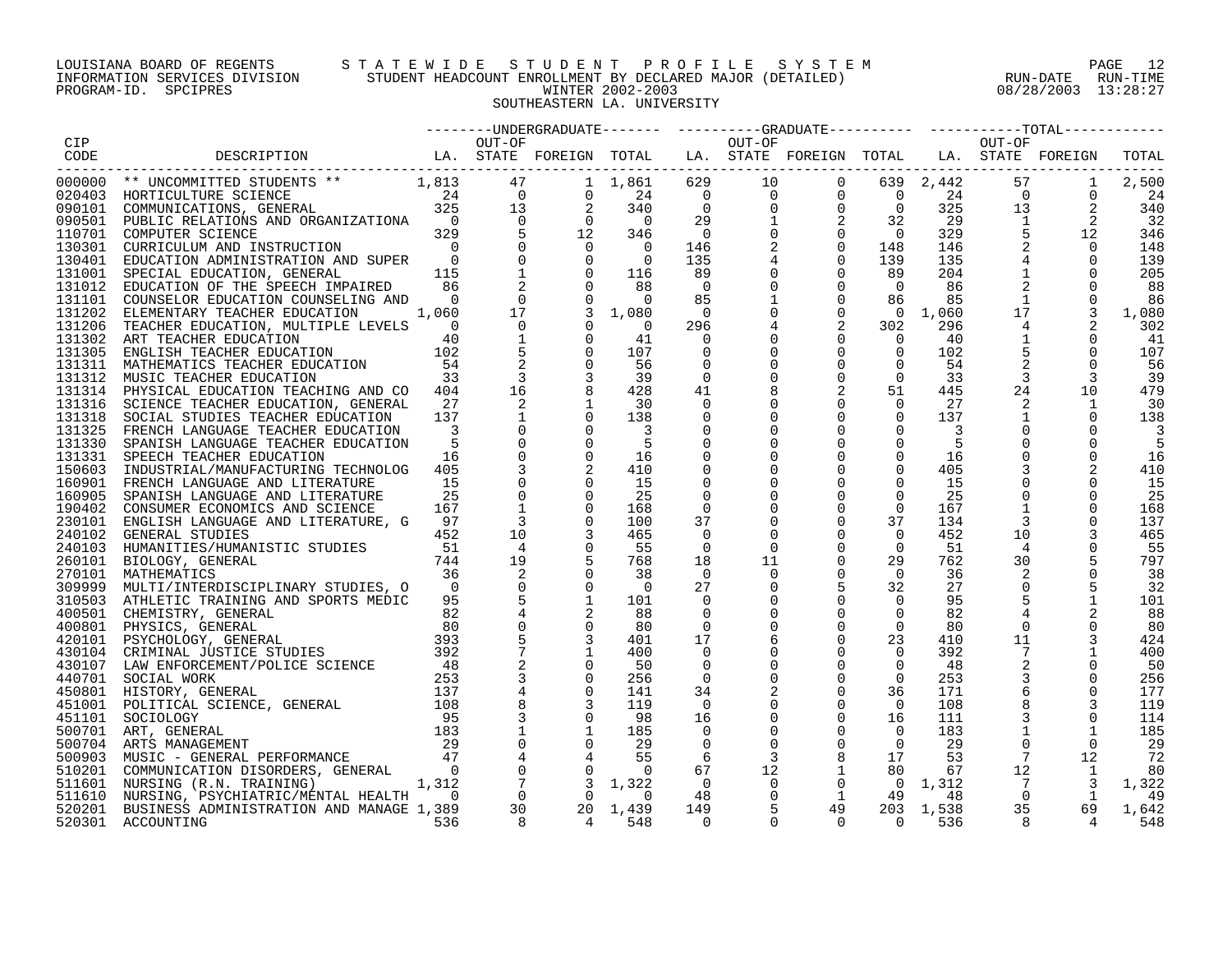# LOUISIANA BOARD OF REGENTS S T A T E W I D E S T U D E N T P R O F I L E S Y S T E M PAGE 13 INFORMATION SERVICES DIVISION STUDENT HEADCOUNT ENROLLMENT BY DECLARED MAJOR (DETAILED) RUN-DATE RUN-TIME PROGRAM-ID. SPCIPRES WINTER 2002-2003 08/28/2003 13:28:27 SOUTHEASTERN LA. UNIVERSITY

| CIP                        |                                                                                              |                  | OUT-OF | $-$ UNDERGRADUATE $---$ |                  |     | OUT-OF | $-$ GRADUATE---------- |                 |                   | OUT-OF | – ТОТАТ – – |                  |
|----------------------------|----------------------------------------------------------------------------------------------|------------------|--------|-------------------------|------------------|-----|--------|------------------------|-----------------|-------------------|--------|-------------|------------------|
| CODE                       | DESCRIPTION                                                                                  | LA.              | STATE  | FOREIGN                 | TOTAL            | LA. | STATE  | FOREIGN                | TOTAL           | LA.               | STATE  | FOREIGN     | TOTAL            |
| 520401<br>520801<br>521401 | ADMINISTRATIVE ASSISTANT/SECRETARI<br>FINANCE, GENERAL<br>BUSINESS MARKETING AND MARKETING M | 43<br>191<br>453 |        |                         | 43<br>196<br>478 |     |        |                        |                 | -43<br>191<br>453 |        |             | 43<br>196<br>478 |
|                            | TOTAL STUDENTS                                                                               | 12,431           | 268    |                         | 92 12,791 1,869  |     | 69     |                        | 70 2,008 14,300 |                   | 337    |             | 162 14,799       |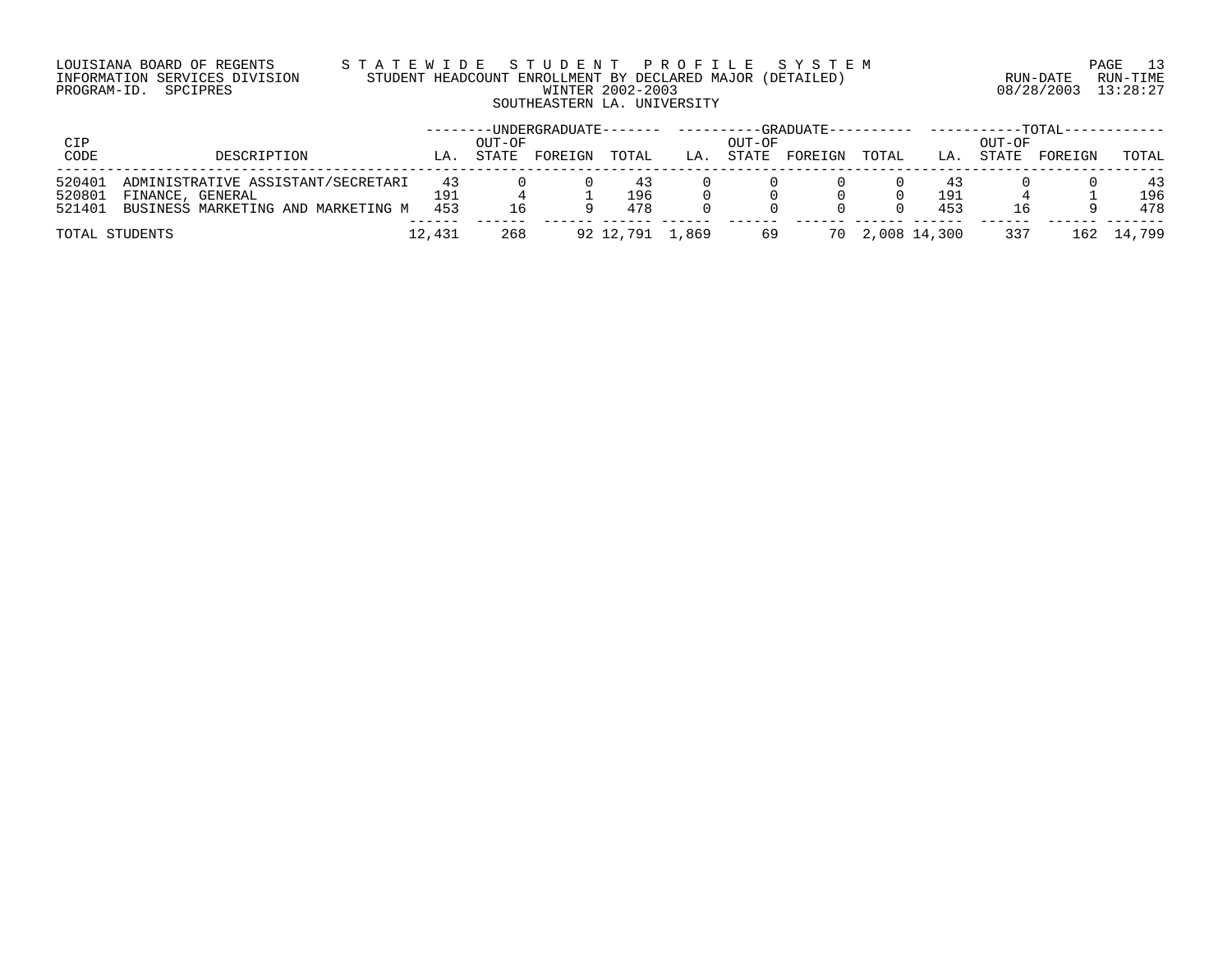# LOUISIANA BOARD OF REGENTS STATEWIDE STUDENT PROFILE SYSTEM PAGE 14 INFORMATION SERVICES DIVISION STUDENT HEADCOUNT ENROLLMENT BY DECLARED MAJOR (DETAILED) RUN-DATE RUN-DATE RUN-TIME<br>PROGRAM-ID. SPCIPRES 13:28:27 PROGRAM-ID. SPCIPRES WINTER 2002-2003 08/28/2003 13:28:27 UNIVERSITY OF LA. IN LAFAYETTE

|        |                                                                                  |                |                |                |                          |                |                                             | -------DINDERGRADUATE------- ---------GRADUATE--------- --------TOTAL------- |                |                |                |                |                          |
|--------|----------------------------------------------------------------------------------|----------------|----------------|----------------|--------------------------|----------------|---------------------------------------------|------------------------------------------------------------------------------|----------------|----------------|----------------|----------------|--------------------------|
| CIP    |                                                                                  |                | OUT-OF         |                |                          |                | OUT-OF                                      |                                                                              |                |                | OUT-OF         |                |                          |
| CODE   | LA. STATE FOREIGN TOTAL LA. STATE FOREIGN TOTAL LA. STATE FOREIGN<br>DESCRIPTION |                |                |                |                          |                |                                             |                                                                              |                |                |                |                | TOTAL                    |
|        |                                                                                  |                |                |                |                          |                |                                             |                                                                              |                |                |                |                |                          |
|        | 000000 ** UNCOMMITTED STUDENTS ** 1,347                                          |                | 30             |                | 14 1,391                 | 352            |                                             | 7<br>9                                                                       |                | 368 1,699      | 37             | 23             | 1,759                    |
|        |                                                                                  |                |                | $\overline{0}$ | 51                       |                | $\begin{bmatrix} 0 \\ 0 \\ 1 \end{bmatrix}$ |                                                                              |                | 47             | 4              | $\overline{0}$ | 51                       |
|        |                                                                                  |                |                | $\overline{0}$ | 81                       |                |                                             |                                                                              |                | 78             | $\overline{3}$ | $\Omega$       | 81                       |
|        | 040201 ARCHITECTURE                                                              |                |                | 20             | 214                      |                |                                             | $\begin{array}{cccc} 0 & 0 & 0 \ 0 & 0 & 0 \ 0 & 0 & 1 \end{array}$          |                | 181            | 14             | 20             | 215                      |
| 040501 | INTERIOR ARCHITECTURE                                                            | 123            | 1              |                | 126                      |                |                                             | $\mathbf 0$                                                                  | $\overline{0}$ | 123            | 1              | 2              | 126                      |
| 049999 | ARCHITECTURE AND RELATED PROGRAMS,                                               | $\overline{7}$ |                |                | - 8                      | $\mathbf 0$    |                                             | $\mathbf 0$                                                                  | $\Omega$       |                | $\mathbf 0$    | 1              | 8                        |
| 050199 | AREA STUDIES, OTHER<br>$\begin{array}{c}0\\123\end{array}$                       |                |                |                | $\Omega$                 |                | 6                                           | 11                                                                           | 19             | 2              |                | 11             | 19                       |
|        | 080102 FASHION MERCHANDISING                                                     |                |                |                | 125                      | $\overline{0}$ |                                             | $\mathbf 0$                                                                  | $\Omega$       | 123            |                | 1              | 125                      |
| 090101 | COMMUNICATIONS, GENERAL                                                          | 53             |                |                | 56                       | 24             |                                             | 6                                                                            | 31             | 77             |                |                | 87                       |
| 090401 | JOURNALISM                                                                       | $\sqrt{1}$     | $\mathbf 0$    |                | $\overline{\phantom{a}}$ | 0              |                                             | $\mathbf 0$                                                                  | $\overline{0}$ | -1             | $\Omega$       |                | $\overline{\phantom{a}}$ |
| 090403 | MASS COMMUNICATIONS                                                              | 329            | 13             |                | 348                      | 0              |                                             | $\mathbf 0$                                                                  | $\Omega$       | 329            | 13             | 6              | 348                      |
|        | 090501 PUBLIC RELATIONS AND ORGANIZATIONA 145                                    |                | 5              | $\overline{3}$ | 153                      | $\mathbf{0}$   |                                             | $\Omega$                                                                     | $\Omega$       | 145            | 5              | 3              | 153                      |
| 110701 | COMPUTER SCIENCE                                                                 | 264            |                |                | 280                      | 21             |                                             | 150                                                                          | 172            | 285            |                | 162            | 452                      |
| 130301 | CURRICULUM AND INSTRUCTION                                                       | $\overline{0}$ |                |                | $\Omega$                 | 89             |                                             | $\Omega$                                                                     | 96             | 89             |                |                | 96                       |
| 130401 | EDUCATION ADMINISTRATION AND SUPER                                               | $\Omega$       |                |                | $\overline{0}$           | 61             |                                             | $\Omega$                                                                     | 65             | 61             |                | $\Omega$       | 65                       |
| 131001 | SPECIAL EDUCATION, GENERAL                                                       | 66             |                |                | 68                       | $\overline{0}$ |                                             | $\mathbf 0$                                                                  | $\mathbf 0$    | 66             | $\mathbf{1}$   |                | 68                       |
| 131004 | EDUCATION OF THE GIFTED AND TALENT                                               | $\Omega$       |                |                | $\Omega$                 | 24             |                                             | $\mathbf{1}$                                                                 | 26             | 24             |                |                | 26                       |
| 131101 | COUNSELOR EDUCATION COUNSELING AND                                               | $\Omega$       | $\Omega$       |                | $\Omega$                 | 78             |                                             | 0                                                                            | 79             | 78             | 1              | 0              | 79                       |
| 131202 | ELEMENTARY TEACHER EDUCATION                                                     | 697            | 14             | $\mathbf{1}$   | 712                      | $\Omega$       |                                             | $\mathbf 0$                                                                  | $\Omega$       | 697            | 14             | $\mathbf{1}$   | 712                      |
|        | 131204 PRE-ELEMENTARY/EARLY CHILDHOOD/KIN                                        | 14             | $\mathbf{1}$   |                | 15                       | $\Omega$       |                                             | $\mathbf 0$                                                                  | $\mathbf 0$    | 14             | 1              | 0              | 15                       |
|        | 131205 SECONDARY TEACHER EDUCATION                                               | 299            |                |                | 305                      |                |                                             | $\Omega$                                                                     | $\overline{0}$ | 299            | 6              |                | 305                      |
| 131312 | MUSIC TEACHER EDUCATION                                                          | 46             | 2              |                | 49                       |                |                                             | 0                                                                            | 0              | 46             | 2              | 1              | 49                       |
| 131314 | PHYSICAL EDUCATION TEACHING AND CO                                               | 442            | 19             |                | 468                      | $\mathbf 0$    |                                             | $\Omega$                                                                     | $\Omega$       | 442            | 19             | 7              | 468                      |
|        | 131399 TEACHER ED., SPECIFIC ACADEMIC & V                                        | 16             | $\Omega$       | 1              | 17                       | $\mathbf 0$    |                                             | $\mathbf 0$                                                                  | $\Omega$       | 16             | $\Omega$       | 1              | 17                       |
|        | 140701 CHEMICAL ENGINEERING                                                      | 84             | 2              | 10             | 96                       | $\mathbf 0$    | $\Omega$                                    | 32                                                                           | 32             | 84             | 2              | 42             | 128                      |
|        | 140801 CIVIL ENGINEERING, GENERAL                                                | 117            |                |                | 125                      |                |                                             | 13                                                                           | 14             | 118            | $\overline{4}$ | 17             | 139                      |
|        | 140901 COMPUTER ENGINEERING                                                      | 141            |                |                | 159                      | 7              |                                             | 52                                                                           | 60             | 148            | 10             | 61             | 219                      |
|        | 141001 ELECTRICAL, ELECTRONICS AND COMMUN 147                                    |                |                | 29             | 182                      | $\Omega$       | $\Omega$                                    | $\Omega$                                                                     | $\overline{0}$ | 147            | 6              | 29             | 182                      |
|        | 141901 MECHANICAL ENGINEERING                                                    | 237            |                | - 9            | 254                      |                |                                             | 16                                                                           | 19             | 240            |                | 25             | 273                      |
| 142501 | PETROLEUM ENGINEERING                                                            | 22             |                | 24             | 50                       | $\mathbf 0$    |                                             | $\overline{0}$                                                               | $\Omega$       | 22             |                | 24             | 50                       |
|        | 143001 ENGINEERING/INDUSTRIAL MANAGEMENT                                         | $\overline{0}$ |                | $\Omega$       | $\Omega$                 | 9              |                                             | 18                                                                           | 29             | 9              | $\overline{2}$ | 18             | 29                       |
| 149999 | ENGINEERING, OTHER                                                               | $\Omega$       |                | $\Omega$       | $\Omega$                 | 10             |                                             | 27                                                                           | 37             | 10             |                | 27             | 37                       |
| 150603 | INDUSTRIAL/MANUFACTURING TECHNOLOG                                               | 260            |                |                | 268                      | $\Omega$       | $\Omega$                                    | $\mathbf 0$                                                                  | $\Omega$       | 260            |                | 1              | 268                      |
|        |                                                                                  | $\Omega$       |                |                | $\Omega$                 | 3              |                                             | 5                                                                            | 8              | $\overline{3}$ | $\mathsf 0$    | 5              | 8                        |
|        | 160901 FRENCH LANGUAGE AND LITERATURE                                            | 27             |                |                | 30                       | 0              |                                             | 0                                                                            | $\mathbf 0$    | 27             |                | 1              | 30                       |
| 169999 | FOREIGN LANGUAGES AND LITERATURES,<br>190101 HOME ECONOMICS, GENERAL             | $\Omega$       |                |                | - 0                      | 20             |                                             | $\mathbf 0$                                                                  | 20             | 20             | $\mathbf 0$    |                | 20                       |
| 190503 |                                                                                  | 88             |                |                | 93                       | $\Omega$       |                                             | $\Omega$                                                                     | $\Omega$       | 88             | $\mathbf{1}$   |                | 93                       |
|        | DIETETICS/HUMAN NUTRITIONAL SERVIC                                               |                |                |                |                          |                |                                             |                                                                              |                |                |                |                |                          |
| 190799 | INDIVIDUAL AND FAMILY DEVELOPMENT                                                | 227            |                |                | 233                      | 0              |                                             | 0                                                                            | $\mathbf 0$    | 227            |                |                | 233                      |
| 199999 | HOME ECONOMICS, OTHER                                                            | 98             |                |                | 105                      | 0              |                                             |                                                                              | $\overline{0}$ | 98             |                |                | 105                      |
| 220102 | PRE-LAW STUDIES                                                                  | 121            |                |                | 129                      | 0              | 0                                           | $\mathbf 0$                                                                  | $\overline{0}$ | 121            |                |                | 129                      |
| 230101 | ENGLISH LANGUAGE AND LITERATURE, G                                               | 171            |                |                | 177                      | 58             | 34                                          | 4                                                                            | 96             | 229            | 38             |                | 273                      |
| 230501 | ENGLISH CREATIVE WRITING                                                         | $\Omega$       |                |                | $\overline{0}$           | $\mathbf{1}$   |                                             | $\mathbf 0$                                                                  | 2              | $\overline{1}$ | 1              |                | 2                        |
| 239999 | ENGLISH LANGUAGE AND LITERATURE/LE                                               | $\Omega$       | $\mathbf 0$    |                | $\Omega$                 |                |                                             | $\mathbf 0$                                                                  | 2              | 2              | $\mathbf 0$    |                | 2                        |
| 240000 | ** TRANSFER STUDENTS **                                                          | 129            | $\overline{3}$ |                | 133                      | 0              |                                             | $\mathbf 0$                                                                  | $\overline{0}$ | 129            | 3              |                | 133                      |
|        | 240102 GENERAL STUDIES                                                           | 679            | 55             |                | 743                      | $\Omega$       |                                             | $\Omega$                                                                     | $\Omega$       | 679            | 55             | 9              | 743                      |
| 260101 | BIOLOGY, GENERAL<br>$\begin{array}{c} 336 \\ 33 \end{array}$                     |                | 18             |                | 358                      | 16             | 9                                           | 4                                                                            | 29             | 352            | 27             | 8              | 387                      |
| 260501 | MICROBIOLOGY/BACTERIOLOGY                                                        |                | $\overline{1}$ |                | 35                       | $\overline{0}$ | $\Omega$                                    | $\mathbf 0$                                                                  | $\overline{0}$ | 33             | 1              | 1              | 35                       |
| 260699 | MISCELLANEOUS BIOLOGICAL SPECIALIZ                                               | 22             | 2              |                | 24                       | 10             | 14                                          | 16                                                                           | 40             | 32             | 16             | 16             | 64                       |
| 270101 | MATHEMATICS                                                                      | 38             |                |                | 40                       | 11             | 1                                           | 20                                                                           | 32             | 49             | 1              | 22             | 72                       |
| 309999 | MULTI/INTERDISCIPLINARY STUDIES, O                                               | $\Omega$       | $\Omega$       | $\Omega$       | $\Omega$                 | 6              | 3                                           | <sup>1</sup>                                                                 | 10             | 6              |                | $\overline{1}$ | 10                       |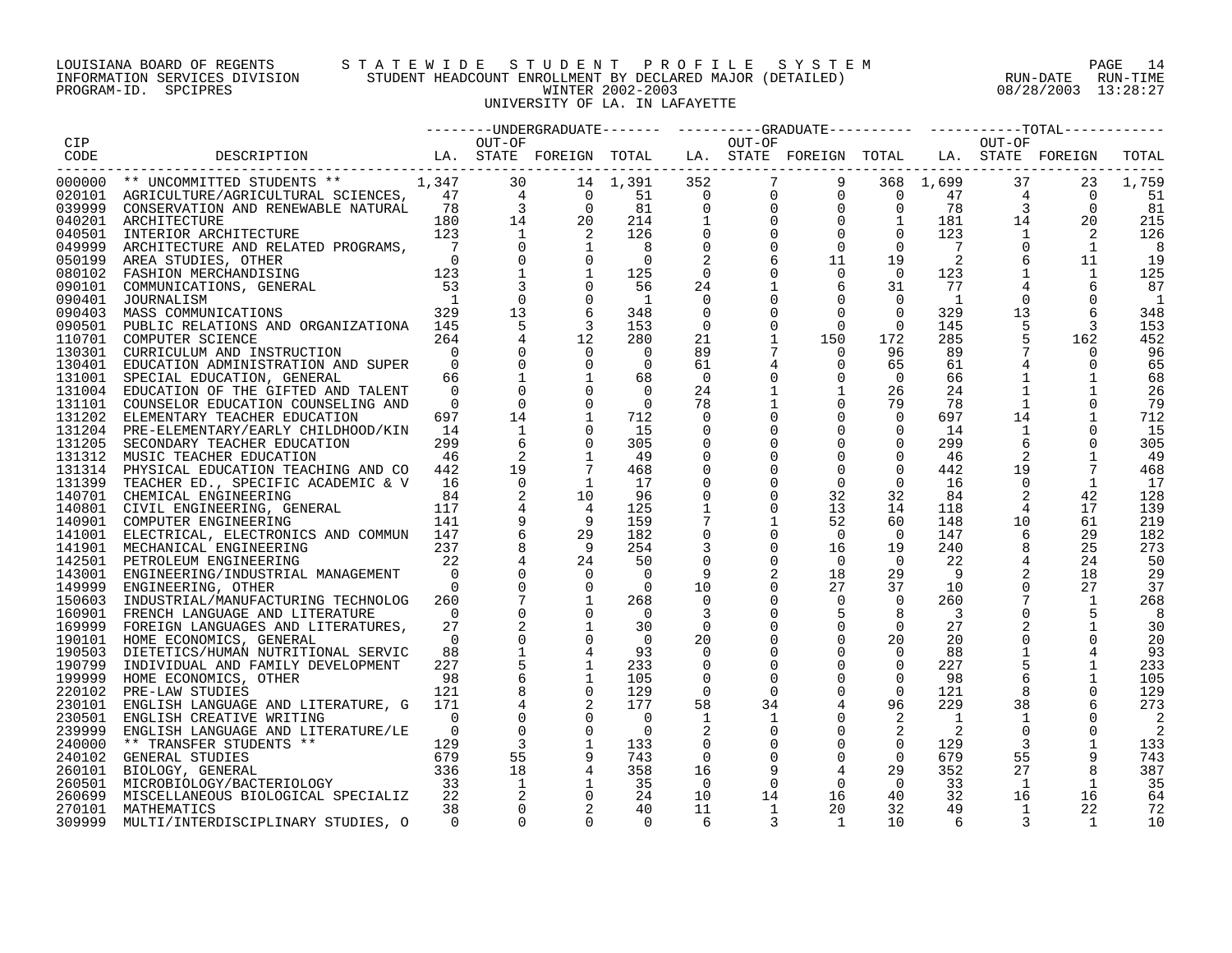# LOUISIANA BOARD OF REGENTS S T A T E W I D E S T U D E N T P R O F I L E S Y S T E M PAGE 15 INFORMATION SERVICES DIVISION STUDENT HEADCOUNT ENROLLMENT BY DECLARED MAJOR (DETAILED) RUN-DATE RUN-TIME PROGRAM-ID. SPCIPRES WINTER 2002-2003 08/28/2003 13:28:27 UNIVERSITY OF LA. IN LAFAYETTE

|             |                                                                                                                                                                                                                                                                                  |        |                            |                          |                |                          |          | --------UNDERGRADUATE------- ---------GRADUATE---------- ----------TOTAL----------- |                |                  |                |          |            |
|-------------|----------------------------------------------------------------------------------------------------------------------------------------------------------------------------------------------------------------------------------------------------------------------------------|--------|----------------------------|--------------------------|----------------|--------------------------|----------|-------------------------------------------------------------------------------------|----------------|------------------|----------------|----------|------------|
| CIP<br>CODE | LA. STATE FOREIGN TOTAL LA. STATE FOREIGN TOTAL LA. STATE FOREIGN<br>DESCRIPTION                                                                                                                                                                                                 |        | OUT-OF                     |                          |                |                          | OUT-OF   |                                                                                     |                |                  | OUT-OF         |          | TOTAL      |
|             | 380101 PHILOSOPHY                                                                                                                                                                                                                                                                | 23     |                            | 0                        | 23             | $\mathbf 0$              |          | $\overline{0}$                                                                      |                | 23               |                |          | 23         |
|             |                                                                                                                                                                                                                                                                                  |        |                            |                          | 43             | 0                        | $\Omega$ | $\frac{0}{2}$                                                                       | $\mathbf 0$    | 40               |                |          | 43         |
|             |                                                                                                                                                                                                                                                                                  |        |                            |                          | 27             |                          |          |                                                                                     | 15             | 31               |                |          | 42         |
|             |                                                                                                                                                                                                                                                                                  |        | $\frac{2}{13}$             |                          | 23             | $\mathbf{3}$             |          |                                                                                     | 9              | 24               |                |          | 32         |
|             |                                                                                                                                                                                                                                                                                  |        |                            |                          | 393            | 21                       |          |                                                                                     | 23             | 399              | 14             |          | 416        |
|             |                                                                                                                                                                                                                                                                                  |        | 11                         |                          | 334            | 0                        |          |                                                                                     | $\overline{0}$ | 321              | 11             |          | 334        |
|             |                                                                                                                                                                                                                                                                                  |        | $\overline{0}$             |                          | 11             |                          |          |                                                                                     |                | 11               | 0              |          | -11        |
|             | ANTAROFOLOGY<br>HISTORY, GENERAL<br>POLITICAL SCIENCE, GENERAL<br>SOCIOLOGY<br>VISUAL AND PERFORMING ARTS<br>INDUSTRIAL DESIGN<br>THE SOCIOLOGY<br>THE SOCIOLOGY<br>THE SOCIOLOGY<br>THE SOCIOLOGY<br>THE SOCIOLOGY<br>THE SOCIOLOGY<br>THE SOCIOLOGY<br><br>450201 ANTHROPOLOGY |        |                            |                          | 50             | $\overline{0}$           |          |                                                                                     | $\overline{0}$ | 47               |                |          | 50         |
| 450801      |                                                                                                                                                                                                                                                                                  |        |                            |                          | 101            | 15                       |          |                                                                                     | 17             | 109              |                |          | 118        |
| 451001      |                                                                                                                                                                                                                                                                                  |        |                            |                          | 92             | $\Omega$                 |          |                                                                                     | $\Omega$       | 89               |                |          | 92         |
| 451101      |                                                                                                                                                                                                                                                                                  |        |                            |                          | 141            | $\mathbf 0$              |          |                                                                                     | $\overline{0}$ | 137              |                |          | 141        |
| 500101      |                                                                                                                                                                                                                                                                                  |        |                            |                          | 99             |                          |          |                                                                                     |                | 96               |                |          | 99         |
| 500404      | $\frac{75}{28}$                                                                                                                                                                                                                                                                  |        |                            |                          | 78             |                          |          |                                                                                     |                | 75               |                |          | 78         |
| 500701      | ART, GENERAL                                                                                                                                                                                                                                                                     |        | 15                         |                          | 404            |                          |          |                                                                                     | $\Omega$       | 388              | 15             |          | 404        |
| 500903      | MUSIC - GENERAL PERFORMANCE 95                                                                                                                                                                                                                                                   |        |                            |                          | 106            | 13                       |          |                                                                                     | 17             | 108              | 12             |          | 123        |
| 510204      | SPEECH-LANGUAGE PATHOLOGY AND AUDI 121                                                                                                                                                                                                                                           |        |                            |                          | 124            | 34                       |          |                                                                                     | 34             | 155              |                |          | 158        |
| 510299      | COMMUNICATION DISORDERS SCIENCES A 0                                                                                                                                                                                                                                             |        |                            |                          | $\overline{0}$ |                          |          | 2                                                                                   | 10             | $-5$             |                |          | 10         |
| 510602      | DENTAL HYGIENIST                                                                                                                                                                                                                                                                 | 90     |                            |                          | 91             | $\overline{0}$           |          |                                                                                     | $\overline{0}$ | 90               |                |          | 91         |
| 510701      | HEALTH SYSTEM/HEALTH SERVICES ADMI 0                                                                                                                                                                                                                                             |        |                            |                          | $\overline{0}$ | 28                       |          |                                                                                     | 30             | 28               |                |          | 30         |
|             | 510706 MEDICAL RECORDS ADMINISTRATION                                                                                                                                                                                                                                            | 113    |                            |                          | 114            | $\overline{\phantom{0}}$ |          |                                                                                     | $\overline{0}$ | 113              |                |          | 114        |
| 511601      |                                                                                                                                                                                                                                                                                  |        | 26                         |                          | 1,095          | $\overline{\mathbf{0}}$  |          | $\mathbf 0$                                                                         | $\overline{0}$ | 1,064            | 26             |          | 1,095      |
| 511699      | MEDICAL RECORDS ADMINISIRATION 1,064<br>NURSING (R.N. TRAINING) 1,064                                                                                                                                                                                                            |        | $\overline{0}$             |                          | $\overline{0}$ | 45                       |          | $\mathbf 0$                                                                         | 45             | 45               | $\overline{0}$ |          | 45         |
| 520201      | BUSINESS ADMINISTRATION AND MANAGE 700                                                                                                                                                                                                                                           |        | 18                         | 14                       | 732            | 116                      | 11       | 21                                                                                  | 148            | 816              | 29             | 35       | 880        |
| 520301      | ACCOUNTING                                                                                                                                                                                                                                                                       | 487    | 18                         |                          | 510            | $\Omega$                 | 0        | $\mathbf{0}$                                                                        | $\Omega$       | 487              | 18             |          | 510        |
| 520601      | BUSINESS/MANAGERIAL ECONOMICS 43<br>FINANCE, GENERAL 333                                                                                                                                                                                                                         |        | <sup>1</sup>               |                          | 45             |                          |          |                                                                                     | $\Omega$       | 43               | 1              |          | 45         |
| 520801      |                                                                                                                                                                                                                                                                                  |        | 13                         | 10                       | 356            |                          |          |                                                                                     | $\Omega$       | 333              | 13             | 10       | 356        |
| 520805      | INSURANCE AND RISK MANAGEMENT                                                                                                                                                                                                                                                    | 56     | $\overline{1}$             | $\Omega$                 | 57             | $\mathbf 0$              |          |                                                                                     | $\Omega$       | 56               |                |          | 57         |
| 521203      | BUSINESS SYSTEMS ANALYSIS AND DESI 285                                                                                                                                                                                                                                           |        | 12                         | 14                       | 311            |                          |          |                                                                                     | $\mathbf 0$    | 285              | 12             | 14       | 311        |
| 521401      | BUSINESS MARKETING AND MARKETING M 396                                                                                                                                                                                                                                           |        | 14                         | 11                       | 421            |                          |          |                                                                                     | $\Omega$       | 396              | 14             | 11       | 421        |
|             | 529999 BUSINESS MANAGEMENT AND ADMINISTRA                                                                                                                                                                                                                                        | 30     | $\overline{\phantom{a}}$ 2 | $\overline{0}$           | 32             |                          |          |                                                                                     |                | 30               |                | $\Omega$ | 32         |
|             | TOTAL STUDENTS                                                                                                                                                                                                                                                                   | 12,812 |                            | 446 257 13,515 1,095 122 |                |                          |          |                                                                                     |                | 418 1,635 13,907 |                | 568      | 675 15,150 |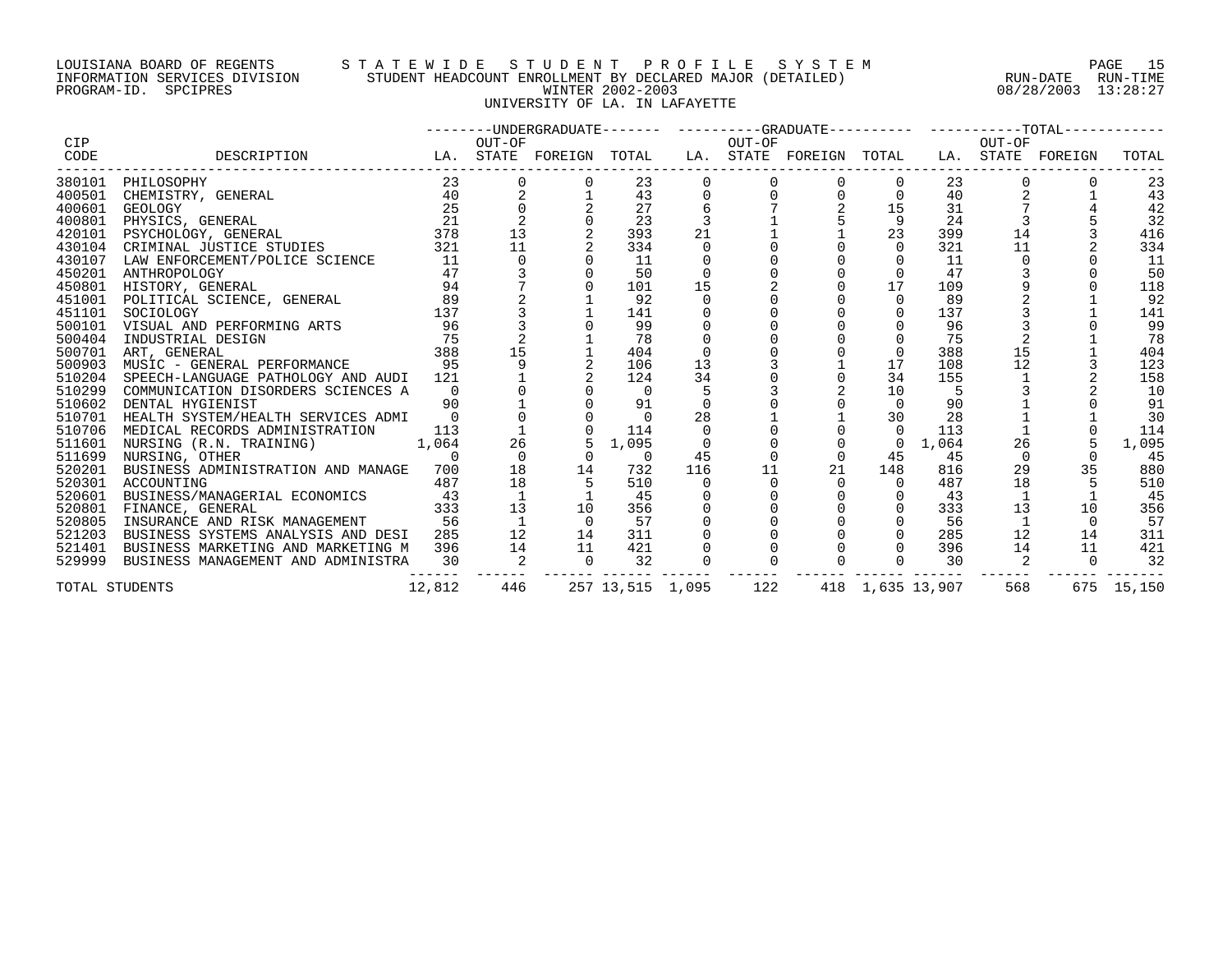# LOUISIANA BOARD OF REGENTS S T A T E W I D E S T U D E N T P R O F I L E S Y S T E M PAGE 16 INFORMATION SERVICES DIVISION STUDENT HEADCOUNT ENROLLMENT BY DECLARED MAJOR (DETAILED) RUN-DATE RUN-TIME PROGRAM-ID. SPCIPRES WINTER 2002-2003 08/28/2003 13:28:27 L.S.U. AT ALEXANDRIA

|                |                                    |       |        | -UNDERGRADUATE------- |       |     |        | ----------GRADUATE-- |       |         |        | $-TOTAL-$ |       |
|----------------|------------------------------------|-------|--------|-----------------------|-------|-----|--------|----------------------|-------|---------|--------|-----------|-------|
| CIP            |                                    |       | OUT-OF |                       |       |     | OUT-OF |                      |       |         | OUT-OF |           |       |
| CODE           | DESCRIPTION                        | LA.   | STATE  | FOREIGN               | TOTAL | LA. | STATE  | FOREIGN              | TOTAL | LA.     | STATE  | FOREIGN   | TOTAL |
| 110301         | DATA PROCESSING TECHNOLOGY/TECHNIC | 51    |        |                       | 51    |     |        |                      |       |         |        |           | 51    |
| 131204         | PRE-ELEMENTARY/EARLY CHILDHOOD/KIN | 60    |        |                       | 60    |     |        |                      |       | 60      |        |           | 60    |
| 220103         | PARALEGAL/LEGAL ASSISTANT          | 42    |        |                       |       |     |        |                      |       | 42      |        |           | 42    |
| 240000         | ** TRANSFER STUDENTS **            | .,774 |        |                       | .790  |     |        |                      |       | . . 774 |        |           | .790  |
| 430107         | LAW ENFORCEMENT/POLICE SCIENCE     | 125   |        |                       | 125   |     |        |                      |       | 125     |        |           | 125   |
| 510805         | PHARMACY TECHNICIAN/ASSISTANT      |       |        |                       |       |     |        |                      |       |         |        |           | 37    |
| 510904         | EMERGENCY MEDICAL TECHNOLOGY/TECHN |       |        |                       |       |     |        |                      |       |         |        |           |       |
| 511005         | MEDICAL TECHNOLOGY                 | 28    |        |                       |       |     |        |                      |       | 28      |        |           | 29    |
| 511601         | NURSING (R.N. TRAINING)            | 863   |        |                       | 877   |     |        |                      |       | 863     |        |           | 877   |
| TOTAL STUDENTS |                                    | 2,981 |        | 10                    | 3,012 |     |        |                      |       | 2,981   |        | 10        | 3,012 |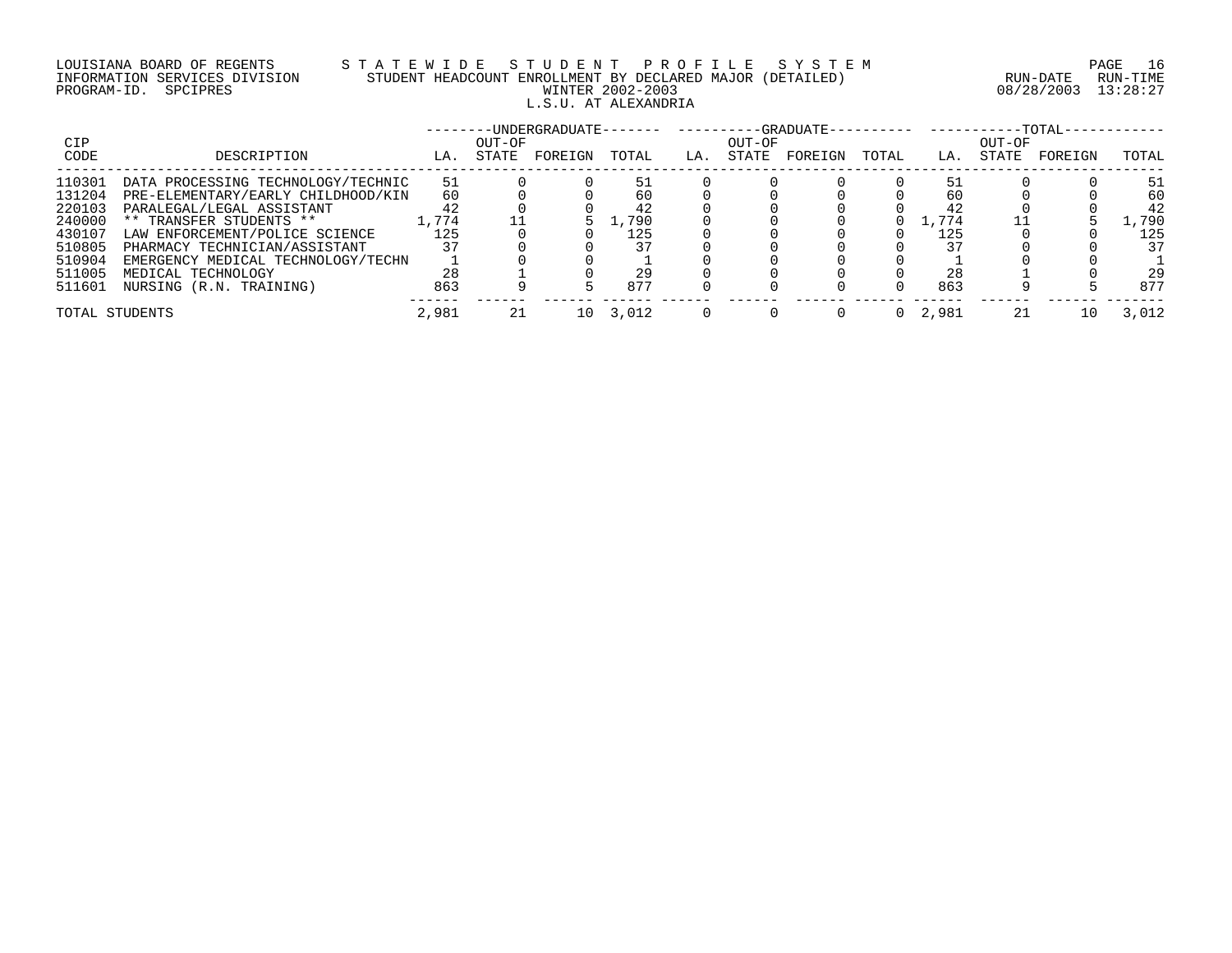# LOUISIANA BOARD OF REGENTS S T A T E W I D E S T U D E N T P R O F I L E S Y S T E M PAGE 17 INFORMATION SERVICES DIVISION STUDENT HEADCOUNT ENROLLMENT BY DECLARED MAJOR (DETAILED) RUN-DATE RUN-TIME PROGRAM-ID. SPCIPRES WINTER 2002-2003 08/28/2003 13:28:27 L.S.U. IN BATON ROUGE

|            |                                                                                                                                                                                                                                      |                |                                                                         |                      |                          |                            |                                                                             |                                                                                                                                                                                                                                                                                                                                                                                                                     |                      |                |                 | --------UNDERGRADUATE------- ---------GRADUATE--------- ---------TOTAL------- |       |
|------------|--------------------------------------------------------------------------------------------------------------------------------------------------------------------------------------------------------------------------------------|----------------|-------------------------------------------------------------------------|----------------------|--------------------------|----------------------------|-----------------------------------------------------------------------------|---------------------------------------------------------------------------------------------------------------------------------------------------------------------------------------------------------------------------------------------------------------------------------------------------------------------------------------------------------------------------------------------------------------------|----------------------|----------------|-----------------|-------------------------------------------------------------------------------|-------|
| <b>CIP</b> |                                                                                                                                                                                                                                      |                | OUT-OF                                                                  |                      |                          |                            | OUT-OF                                                                      |                                                                                                                                                                                                                                                                                                                                                                                                                     |                      |                | OUT-OF          |                                                                               |       |
| CODE       | DESCRIPTION LA. STATE FOREIGN TOTAL LA. STATE FOREIGN TOTAL LA. STATE FOREIGN                                                                                                                                                        |                |                                                                         |                      |                          |                            |                                                                             |                                                                                                                                                                                                                                                                                                                                                                                                                     |                      |                |                 |                                                                               | TOTAL |
|            | 000000 ** UNCOMMITTED STUDENTS ** $1,384$ 162 67 1,613 386<br>010101 AGRICULTURAL BUSINESS AND MANAGEME 108 6 14 128 0<br>010103 AGRICULTURAL BUSINESS AND MANAGEME 108 6 14 128 0<br>020201 ANIMAL SCIENCES, GENERAL 366 41 4 411 2 |                |                                                                         |                      |                          |                            |                                                                             | $\begin{array}{cccc} 200 & 29 & 41 & 456 \\ 0 & 0 & 0 & 0 \\ 7 & 3 & 21 & 31 \\ 26 & 10 & 12 & 48 \\ 3 & 2 & 31 & 31 \\ 3 & 3 & 3 & 32 \end{array}$                                                                                                                                                                                                                                                                 |                      |                |                 |                                                                               |       |
|            |                                                                                                                                                                                                                                      |                |                                                                         |                      |                          |                            |                                                                             |                                                                                                                                                                                                                                                                                                                                                                                                                     |                      | 41 456 1,770   | 191             | 108                                                                           | 2,069 |
|            |                                                                                                                                                                                                                                      |                |                                                                         |                      |                          |                            |                                                                             |                                                                                                                                                                                                                                                                                                                                                                                                                     |                      | 108            | $\overline{6}$  | 14                                                                            | 128   |
|            |                                                                                                                                                                                                                                      |                |                                                                         |                      |                          |                            |                                                                             |                                                                                                                                                                                                                                                                                                                                                                                                                     |                      | $\overline{7}$ | $\overline{3}$  | 21                                                                            | -31   |
|            |                                                                                                                                                                                                                                      |                |                                                                         |                      |                          |                            |                                                                             |                                                                                                                                                                                                                                                                                                                                                                                                                     |                      | 392            | 51              | 16                                                                            | 459   |
|            |                                                                                                                                                                                                                                      |                |                                                                         |                      |                          |                            |                                                                             |                                                                                                                                                                                                                                                                                                                                                                                                                     |                      | 50             | 5               | 23                                                                            | 78    |
|            |                                                                                                                                                                                                                                      |                |                                                                         |                      |                          |                            | $\overline{0}$                                                              | $\bigcirc$                                                                                                                                                                                                                                                                                                                                                                                                          | $\overline{0}$       | 46             |                 | 1                                                                             | 50    |
|            |                                                                                                                                                                                                                                      |                |                                                                         |                      |                          |                            | 6                                                                           | 18                                                                                                                                                                                                                                                                                                                                                                                                                  | 40                   | 16             |                 | 18                                                                            | 40    |
|            |                                                                                                                                                                                                                                      |                |                                                                         |                      |                          |                            |                                                                             | - 9                                                                                                                                                                                                                                                                                                                                                                                                                 | 24                   | 14             | $\mathbf{1}$    | 9                                                                             | 24    |
| 030102     | ENVIRONMENTAL SCIENCE/STUDIES 66                                                                                                                                                                                                     |                |                                                                         |                      | 70                       | 18                         |                                                                             | $7\phantom{.0}$                                                                                                                                                                                                                                                                                                                                                                                                     | 30                   | 84             |                 |                                                                               | 100   |
| 030301     | FISHING AND FISHERIES SCIENCES AND                                                                                                                                                                                                   | $\Omega$       |                                                                         |                      | $\overline{\phantom{0}}$ | $\overline{\phantom{0}}^2$ | 5                                                                           | 6                                                                                                                                                                                                                                                                                                                                                                                                                   | 13                   | 2              |                 | 6                                                                             | 13    |
| 030501     | FORESTRY, GENERAL                                                                                                                                                                                                                    | $\overline{0}$ |                                                                         |                      | $\overline{0}$           | 11                         |                                                                             | 16                                                                                                                                                                                                                                                                                                                                                                                                                  | 30                   | 11             |                 | 16                                                                            | 30    |
| 030506     | FOREST MANAGEMENT                                                                                                                                                                                                                    | 45             |                                                                         |                      | 47                       | $\overline{0}$             |                                                                             |                                                                                                                                                                                                                                                                                                                                                                                                                     | $\overline{0}$       | 45             |                 | $\Omega$                                                                      | 47    |
| 030601     | WILDLIFE AND WILDLANDS MANAGEMENT                                                                                                                                                                                                    | 77             |                                                                         |                      | 83                       | 17                         |                                                                             |                                                                                                                                                                                                                                                                                                                                                                                                                     | 30                   | 94             | 13              | 6                                                                             | 113   |
| 040201     |                                                                                                                                                                                                                                      |                | 25                                                                      |                      | 265                      | 18                         |                                                                             |                                                                                                                                                                                                                                                                                                                                                                                                                     | 25                   | 249            | 30              | 11                                                                            | 290   |
| 040501     |                                                                                                                                                                                                                                      |                |                                                                         | 27                   | 322                      | $\overline{0}$             |                                                                             |                                                                                                                                                                                                                                                                                                                                                                                                                     | $\overline{0}$       | 288            | 27              | $\overline{7}$                                                                | 322   |
|            |                                                                                                                                                                                                                                      |                | 27                                                                      |                      | 198                      |                            |                                                                             |                                                                                                                                                                                                                                                                                                                                                                                                                     | 51                   |                | 47              | 15                                                                            |       |
| 040601     |                                                                                                                                                                                                                                      |                | $\Omega$                                                                |                      |                          | 19<br>$\Omega$             |                                                                             |                                                                                                                                                                                                                                                                                                                                                                                                                     | $\Omega$             | 187            | $\Omega$        | $\Omega$                                                                      | 249   |
| 050110     | ARCHITECTURE 231<br>INTERIOR ARCHITECTURE 288<br>LANDSCAPE ARCHITECTURE 168<br>RUSSIAN AND SLAVIC AREA STUDIES 6<br>WOMEN'S STUDIES                                                                                                  |                |                                                                         |                      |                          |                            |                                                                             | $\begin{array}{ccc} 9 & & 4 \\ 5 & & 2 \\ 0 & & 0 \\ 20 & & 12 \\ 0 & & & \\ 0 & & & \\ 0 & & & \\ 0 & & & \\ 0 & & & \\ 0 & & & \\ 0 & & & \\ 0 & & & \\ 0 & & & \\ 0 & & & \\ 0 & & & \\ 0 & & & \\ 0 & & & \\ 0 & & & \\ 0 & & & \\ 0 & & & \\ 0 & & & & \\ 0 & & & & \\ 0 & & & & \\ 0 & & & & \\ 0 & & & & \\ 0 & & & & \\ 0 & & & & \\ 0 & & & & \\ 0 & & & & & \\ 0 & & & & & \\ 0 & & & & & \\ 0 & & & & &$ |                      | 6              |                 |                                                                               |       |
| 050207     | WOMEN'S STUDIES                                                                                                                                                                                                                      |                | $\overline{0}$                                                          |                      |                          | 0                          |                                                                             |                                                                                                                                                                                                                                                                                                                                                                                                                     | $\overline{0}$       | 3              | $\mathbf 0$     |                                                                               |       |
| 080102     |                                                                                                                                                                                                                                      |                | 21                                                                      | $\Omega$             | 265                      | $\overline{0}$             |                                                                             | $\mathsf{O}$                                                                                                                                                                                                                                                                                                                                                                                                        | $\Omega$             | 244            | 21              | $\Omega$                                                                      | 265   |
| 090401     | JOURNALISM<br>$\begin{array}{c} 0 \\ 1,028 \end{array}$                                                                                                                                                                              | $\overline{0}$ | $\overline{0}$                                                          | $\Omega$             | $\overline{0}$           | 24                         |                                                                             | $7\overline{ }$                                                                                                                                                                                                                                                                                                                                                                                                     | 38                   | 24             | $\overline{7}$  | 7                                                                             | 38    |
| 090403     | MASS COMMUNICATIONS                                                                                                                                                                                                                  |                | 157                                                                     |                      | 10 1,195                 | $\mathbf 0$                |                                                                             | $\mathbf 0$                                                                                                                                                                                                                                                                                                                                                                                                         | $\overline{0}$       | 1,028          | 157             | 10                                                                            | 1,195 |
| 090499     | JOURNALISM AND MASS COMMUNICATION, 0                                                                                                                                                                                                 |                | $\overline{0}$                                                          | $\Omega$             | $\Omega$                 | 5                          | $\begin{array}{c} 0 \\ 0 \\ 7 \\ 4 \\ 2 \\ 2 \\ 10 \\ \epsilon \end{array}$ | 6                                                                                                                                                                                                                                                                                                                                                                                                                   | 15                   | -5             | 4               | 6                                                                             | 15    |
|            | 110401 INFORMATION SCIENCES AND SYSTEMS                                                                                                                                                                                              | $\overline{0}$ | $\overline{0}$<br>$\begin{matrix} &0& &0\\ 3\,4\,1& & &18 \end{matrix}$ | $\overline{0}$       | $\Omega$                 | $\overline{7}$             |                                                                             | 53                                                                                                                                                                                                                                                                                                                                                                                                                  | 62                   | $\overline{7}$ | 2               | 53                                                                            | 62    |
|            | 110701 COMPUTER SCIENCE                                                                                                                                                                                                              |                |                                                                         | 33                   | 392                      | 11                         |                                                                             | 37                                                                                                                                                                                                                                                                                                                                                                                                                  | 50                   | 352            | 20              | 70                                                                            | 442   |
| 130101     |                                                                                                                                                                                                                                      | $\bigcap$      | $\begin{matrix}0\\0\\0\end{matrix}$                                     |                      | $\overline{0}$           | 176                        |                                                                             | 1                                                                                                                                                                                                                                                                                                                                                                                                                   | 187                  | 176            | 10              | 1                                                                             | 187   |
| 130301     |                                                                                                                                                                                                                                      |                |                                                                         | $\overline{0}$       | $\overline{0}$           | 56                         | 6                                                                           |                                                                                                                                                                                                                                                                                                                                                                                                                     | 66                   | 56             | 6               |                                                                               | 66    |
| 130401     | EDUCATION ADMINISTRATION AND SUPER 0                                                                                                                                                                                                 |                |                                                                         | $\Omega$             | $\overline{0}$           | 17                         | 1                                                                           | $\overline{0}$                                                                                                                                                                                                                                                                                                                                                                                                      | 18                   | 17             | $\mathbf{1}$    |                                                                               | 18    |
| 130601     | EDUCATIONAL EVALUATION AND RESEARC                                                                                                                                                                                                   | $\cap$         |                                                                         |                      | $\overline{0}$           | <sup>1</sup>               |                                                                             | $\overline{0}$                                                                                                                                                                                                                                                                                                                                                                                                      | $\mathbf{1}$         | 1              |                 |                                                                               |       |
|            | 131101 COUNSELOR EDUCATION COUNSELING AND                                                                                                                                                                                            | $\overline{0}$ |                                                                         |                      | $\bigcirc$               |                            |                                                                             | $\mathbf 0$                                                                                                                                                                                                                                                                                                                                                                                                         |                      |                | $\mathbf 0$     |                                                                               | 5     |
| 131202     | ELEMENTARY TEACHER EDUCATION                                                                                                                                                                                                         | 841            | 85                                                                      |                      | 929                      | $\mathbf 0$                |                                                                             | $\mathbf 0$                                                                                                                                                                                                                                                                                                                                                                                                         | $\mathsf{O}$         | 841            | 85              |                                                                               | 929   |
|            | 131205 SECONDARY TEACHER EDUCATION<br>131312 MUSIC TEACHER EDUCATION                                                                                                                                                                 | 436            | 31                                                                      |                      | 468                      | 0                          | $\overline{0}$                                                              | $\mathbf 0$                                                                                                                                                                                                                                                                                                                                                                                                         | $\overline{0}$       | 436            | 31              |                                                                               | 468   |
|            | 131312 MUSIC TEACHER EDUCATION                                                                                                                                                                                                       | 53             | 52                                                                      |                      | 105                      | $\overline{0}$             | $\overline{0}$                                                              | $\Omega$                                                                                                                                                                                                                                                                                                                                                                                                            | $\Omega$             | 53             | 52              |                                                                               | 105   |
| 131314     | PHYSICAL EDUCATION TEACHING AND CO 757                                                                                                                                                                                               |                | 68                                                                      |                      | 829                      | 59                         | 24                                                                          |                                                                                                                                                                                                                                                                                                                                                                                                                     | 93                   | 816            | 92              | 14                                                                            | 922   |
|            | 131399 TEACHER ED., SPECIFIC ACADEMIC & V                                                                                                                                                                                            | 61             |                                                                         |                      | 64                       | 98                         | 4                                                                           |                                                                                                                                                                                                                                                                                                                                                                                                                     | 107                  | 159            | 6               | 6                                                                             | 171   |
| 139999     | EDUCATION, OTHER                                                                                                                                                                                                                     | $\Omega$       |                                                                         |                      | $\overline{0}$           | 63                         |                                                                             |                                                                                                                                                                                                                                                                                                                                                                                                                     | 67                   | 63             |                 |                                                                               | 67    |
| 140301     | AGRICULTURAL ENGINEERING                                                                                                                                                                                                             | $\cap$         |                                                                         | $\Omega$             | $\bigcap$                | -5                         |                                                                             |                                                                                                                                                                                                                                                                                                                                                                                                                     | 12                   | - 5            | $\Omega$        |                                                                               | 12    |
|            | 140501 BIOENGINEERING AND BIOMEDICAL ENGI 146                                                                                                                                                                                        |                | $\overline{7}$                                                          |                      | 158                      | $\overline{0}$             | $\overline{0}$                                                              | $\begin{array}{r} 10 \\ 10 \\ 2 \\ 7 \\ 0 \\ 34 \\ 75 \end{array}$                                                                                                                                                                                                                                                                                                                                                  | $\Omega$             | 146            | $7\phantom{.0}$ |                                                                               | 158   |
|            | 140701 CHEMICAL ENGINEERING                                                                                                                                                                                                          | 387            | 28                                                                      | 27                   | 442                      | 7                          |                                                                             |                                                                                                                                                                                                                                                                                                                                                                                                                     | 45                   | 394            | 32              | 61                                                                            | 487   |
|            | 140801 CHEMICAL ENGINEERING, GENERAL 309<br>140801 CIVIL ENGINEERING, GENERAL 309<br>140901 COMPUTER ENGINEERING 378                                                                                                                 |                | 22                                                                      |                      | 340                      | 36                         |                                                                             |                                                                                                                                                                                                                                                                                                                                                                                                                     | 119                  | 345            | 30              | 84                                                                            | 459   |
|            | 140901 COMPUTER ENGINEERING                                                                                                                                                                                                          | 278            | 20                                                                      | 31                   | 329                      | $\overline{0}$             | 0                                                                           | $\overline{0}$                                                                                                                                                                                                                                                                                                                                                                                                      | $\overline{0}$       | 278            | 20              | 31                                                                            | 329   |
| 141001     | ELECTRICAL, ELECTRONICS AND COMMUN                                                                                                                                                                                                   | 392            | 19                                                                      | 35                   | 446                      | 20                         | 3                                                                           | 109                                                                                                                                                                                                                                                                                                                                                                                                                 | 132                  | 412            | 22              | 144                                                                           | 578   |
|            | 141301 ENGINEERING SCIENCE                                                                                                                                                                                                           | $\overline{0}$ | $\overline{0}$                                                          |                      | $\overline{0}$           | 17                         |                                                                             | 64                                                                                                                                                                                                                                                                                                                                                                                                                  | 82                   | 17             | <sup>1</sup>    | 64                                                                            | 82    |
| 141401     |                                                                                                                                                                                                                                      | 55             |                                                                         |                      | 62                       | $\overline{0}$             | 0                                                                           | $\overline{0}$                                                                                                                                                                                                                                                                                                                                                                                                      | $\overline{0}$       | 55             | 6               | 1                                                                             | 62    |
| 141701     | ENVIRONMENTAL/ENVIRONMENTAL HEALTH<br>INDUSTRIAL/MANUFACTURING ENGINEERI                                                                                                                                                             | 72             | $\overline{7}$                                                          | 33                   | 112                      | 2                          | $\mathbf 0$                                                                 | 35                                                                                                                                                                                                                                                                                                                                                                                                                  | 37                   | 74             | $7\phantom{.0}$ | 68                                                                            | 149   |
|            |                                                                                                                                                                                                                                      |                | 43                                                                      | 15                   | 586                      |                            | $\overline{0}$                                                              | 77                                                                                                                                                                                                                                                                                                                                                                                                                  | 93                   | 544            | 43              | 92                                                                            | 679   |
| 141901     | MECHANICAL ENGINEERING                                                                                                                                                                                                               | 528            | 25                                                                      |                      |                          | 16                         |                                                                             | 19                                                                                                                                                                                                                                                                                                                                                                                                                  |                      |                |                 |                                                                               |       |
| 142501     | PETROLEUM ENGINEERING                                                                                                                                                                                                                | 109            | 37                                                                      | 32<br>$\overline{0}$ | 166                      | - 7                        | $\overline{0}$                                                              |                                                                                                                                                                                                                                                                                                                                                                                                                     | 26<br>$\overline{0}$ | 116            | 25              | 51                                                                            | 192   |
| 150101     | ARCHITECTURAL ENGINEERING TECHNOLO                                                                                                                                                                                                   | 535            |                                                                         |                      | 572                      | $\mathbf 0$                | $\overline{0}$                                                              | $\overline{0}$                                                                                                                                                                                                                                                                                                                                                                                                      |                      | 535            | 37              | 0                                                                             | 572   |
| 160102     | LINGUISTICS                                                                                                                                                                                                                          | $\Omega$       | $\overline{0}$                                                          |                      | $\overline{\mathbf{0}}$  | 9                          |                                                                             | 2                                                                                                                                                                                                                                                                                                                                                                                                                   | 11                   |                | $\Omega$        |                                                                               | 11    |
| 160501     | GERMAN LANGUAGE AND LITERATURE                                                                                                                                                                                                       |                | $\Omega$                                                                |                      | $-5$                     | $\Omega$                   |                                                                             | $\Omega$                                                                                                                                                                                                                                                                                                                                                                                                            | $\Omega$             | 4              | $\Omega$        | $\overline{1}$                                                                | 5     |
| 160901     | FRENCH LANGUAGE AND LITERATURE                                                                                                                                                                                                       | 27             |                                                                         | $\Omega$             | 35                       | 10                         | 9                                                                           | 12                                                                                                                                                                                                                                                                                                                                                                                                                  | 31                   | 37             | 17              | 12                                                                            | 66    |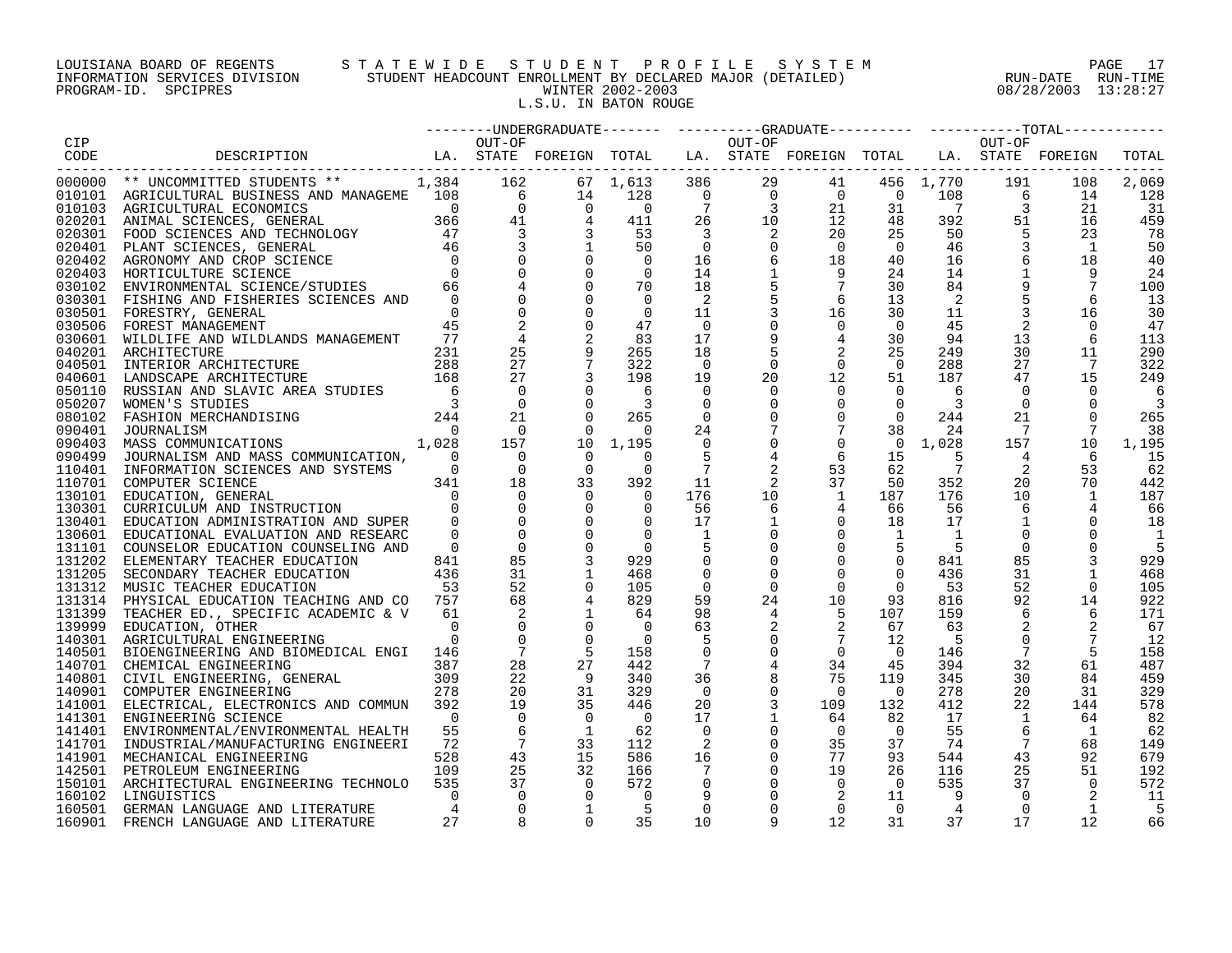# LOUISIANA BOARD OF REGENTS S T A T E W I D E S T U D E N T P R O F I L E S Y S T E M PAGE 18 INFORMATION SERVICES DIVISION STUDENT HEADCOUNT ENROLLMENT BY DECLARED MAJOR (DETAILED) RUN-DATE RUN-TIME PROGRAM-ID. SPCIPRES WINTER 2002-2003 08/28/2003 13:28:27 L.S.U. IN BATON ROUGE

|        |                                                                                                                                                                                                                                            |                |                     |                 |                          |                         |                         |                                                                                                                                                                                                                    |                         |                      |                            | --------UNDERGRADUATE-------  ---------GRADUATE---------  ----------TOTAL------- |                          |
|--------|--------------------------------------------------------------------------------------------------------------------------------------------------------------------------------------------------------------------------------------------|----------------|---------------------|-----------------|--------------------------|-------------------------|-------------------------|--------------------------------------------------------------------------------------------------------------------------------------------------------------------------------------------------------------------|-------------------------|----------------------|----------------------------|----------------------------------------------------------------------------------|--------------------------|
| CIP    |                                                                                                                                                                                                                                            |                | OUT-OF              |                 |                          |                         | OUT-OF                  |                                                                                                                                                                                                                    |                         |                      | OUT-OF                     |                                                                                  |                          |
| CODE   | LA. STATE FOREIGN TOTAL LA. STATE FOREIGN TOTAL LA. STATE FOREIGN<br>DESCRIPTION                                                                                                                                                           |                |                     |                 |                          |                         |                         |                                                                                                                                                                                                                    |                         |                      |                            |                                                                                  | TOTAL                    |
|        |                                                                                                                                                                                                                                            |                |                     |                 |                          |                         |                         |                                                                                                                                                                                                                    |                         |                      |                            |                                                                                  |                          |
|        | 160905 SPANISH LANGUAGE AND LITERATURE                                                                                                                                                                                                     | 27             | $5^{\circ}$         | 1               | 33                       | $6\overline{6}$         | $\mathbf 0$             | 4                                                                                                                                                                                                                  |                         | 10                   | 5<br>33                    | 5                                                                                | 43                       |
|        | 161203 LATIN LANGUAGE AND LITERATURE (ANC                                                                                                                                                                                                  |                | $\frac{10}{0}$<br>2 | $\mathbf 0$     | 12                       |                         |                         |                                                                                                                                                                                                                    |                         | $\overline{0}$<br>10 |                            | $\overline{0}$                                                                   | 12                       |
|        | 190101 HOME ECONOMICS, GENERAL                                                                                                                                                                                                             | $\overline{0}$ | $\overline{0}$      | $\mathbf 0$     | $\overline{0}$           |                         |                         |                                                                                                                                                                                                                    |                         | 34<br>21             | $\mathbf{3}$               | 10                                                                               | 34                       |
|        | 190503 DIETETICS/HUMAN NUTRITIONAL SERVIC 136                                                                                                                                                                                              |                | 13                  |                 | 150                      |                         |                         |                                                                                                                                                                                                                    | $\overline{0}$          | 136                  | 13                         | 1                                                                                | 150                      |
|        | 190701 INDIVIDUAL AND FAMILY DEVELOPMENT                                                                                                                                                                                                   | 184            | 11                  |                 | 195                      |                         |                         |                                                                                                                                                                                                                    | $\overline{0}$          | 184                  | 11                         | $\Omega$                                                                         | 195                      |
|        | 230101 ENGLISH LANGUAGE AND LITERATURE, G                                                                                                                                                                                                  | 515            | 46                  |                 | 565                      |                         |                         |                                                                                                                                                                                                                    | 58                      | 539                  | 77                         |                                                                                  | 623                      |
|        | 230301 COMPARATIVE LITERATURE                                                                                                                                                                                                              | 0              | $\overline{0}$      |                 | $\overline{\phantom{0}}$ |                         |                         |                                                                                                                                                                                                                    | 14                      | $\overline{7}$       | 2                          |                                                                                  | 14                       |
|        | 230501 ENGLISH CREATIVE WRITING                                                                                                                                                                                                            | $\Omega$       | $\overline{0}$      |                 | $\overline{0}$           |                         |                         | $\begin{array}{cccc} 6 & 0 & 4 \ 0 & 0 & 0 & 0 \ 21 & 3 & 10 & 0 \ 0 & 0 & 0 & 0 \ 24 & 31 & 3 & 5 \ 7 & 2 & 5 & 12 \ 19 & 20 & 2 & 2 \ 0 & 0 & 0 & 0 \ 0 & 0 & 0 & 0 \ 0 & 0 & 0 & 0 \ 0 & 0 & 6 & 0 \end{array}$ | 22                      | 12                   | 9                          | $\mathbf{1}$                                                                     | 22                       |
| 231001 | SPEECH AND RHETORICAL STUDIES                                                                                                                                                                                                              | 116            | 18                  | $\Omega$        | 134                      |                         |                         |                                                                                                                                                                                                                    | 41                      | 135                  | 38                         |                                                                                  | 175                      |
|        | 240000 ** TRANSFER STUDENTS **                                                                                                                                                                                                             | 451            | 19                  | 1               | 471                      |                         |                         |                                                                                                                                                                                                                    | $\overline{0}$          | 451                  | 19                         | $\mathbf{1}$                                                                     | 471                      |
|        | 240101 LIBERAL ARTS AND SCIENCES/LIBERAL                                                                                                                                                                                                   | 65             | 6                   | 1               | 72                       |                         |                         |                                                                                                                                                                                                                    | $\overline{0}$          | 65                   | 6                          | $\mathbf{1}$                                                                     | -72                      |
|        | 240102 GENERAL STUDIES                                                                                                                                                                                                                     | 997            | 78                  | 12              | 1,087                    |                         |                         |                                                                                                                                                                                                                    | $\overline{0}$          | 997                  | 78                         | 12                                                                               | 1,087                    |
|        | 240103 HUMANITIES/HUMANISTIC STUDIES                                                                                                                                                                                                       | $\overline{0}$ | $\Omega$            | $\Omega$        | $\Omega$                 | 50                      | 6                       | $\mathbf{1}$                                                                                                                                                                                                       | 57                      | 50                   | 6                          | 1                                                                                | 57                       |
|        | 250101 LIBRARY SCIENCE/LIBRARIANSHIP                                                                                                                                                                                                       |                | $\Omega$            | $\Omega$        | $\Omega$                 | 153                     | 16                      | $7\overline{ }$                                                                                                                                                                                                    | 176                     | 153                  | 16                         | $7\phantom{.0}$                                                                  | 176                      |
|        | 260101 BIOLOGY, GENERAL                                                                                                                                                                                                                    |                | $\Omega$            | $\Omega$        | $\Omega$                 | - 8                     |                         | 9                                                                                                                                                                                                                  | 26                      | $_{\rm 8}$           | - 9                        | 9                                                                                | -26                      |
|        | 260202 BIOCHEMISTRY                                                                                                                                                                                                                        |                | 13                  | 10              | 242                      | 11                      |                         | 14                                                                                                                                                                                                                 | 28                      | 230                  | 16                         | 24                                                                               | 270                      |
| 260301 | BOTANY, GENERAL                                                                                                                                                                                                                            |                |                     |                 | $\Omega$                 |                         |                         | 5                                                                                                                                                                                                                  | 17                      | 3                    |                            |                                                                                  | 17                       |
|        | 260305 PLANT PATHOLOGY                                                                                                                                                                                                                     |                | $\Omega$            |                 | $\overline{0}$           | 7                       |                         | 8                                                                                                                                                                                                                  | 17                      | $7\phantom{.0}$      | 2                          |                                                                                  | 17                       |
|        | EXERIBILIP 0<br>ARIANSHIP 0<br>0<br>219<br>0<br>0<br>0<br>73<br>260501 MICROBIOLOGY/BACTERIOLOGY                                                                                                                                           |                |                     |                 | 75                       | 8                       | 1                       | 5                                                                                                                                                                                                                  | 14                      | 81                   |                            |                                                                                  | 89                       |
| 260701 | ZOOLOGY, GENERAL                                                                                                                                                                                                                           | 18             |                     |                 | 19                       | 7                       | 13                      | 5                                                                                                                                                                                                                  | 25                      | 25                   | 14                         |                                                                                  | 44                       |
|        | 260702 ENTOMOLOGY                                                                                                                                                                                                                          | $\overline{0}$ | $\Omega$            |                 | - 0                      | 15                      | 9                       | 7                                                                                                                                                                                                                  | 31                      | 15                   | - 9                        |                                                                                  | 31                       |
|        | 269999 BIOLOGICAL SCIENCES/LIFE SCIENCES, 1,855                                                                                                                                                                                            |                | 129                 | 13              | 1,997                    | $\overline{0}$          | $\mathbf 0$             | $\mathbf 0$                                                                                                                                                                                                        |                         | $0 \quad 1,855$      | 129                        | 13                                                                               | 1,997                    |
|        | 270101 MATHEMATICS                                                                                                                                                                                                                         | 80             | 11                  | -5              | 96                       | 20                      | 13                      | 38                                                                                                                                                                                                                 | 71                      | 100                  | 24                         | 43                                                                               | 167                      |
|        | 270501 MATHEMATICAL STATISTICS                                                                                                                                                                                                             | $\mathbf 0$    | $\overline{0}$      | $\mathbf 0$     | $\overline{0}$           | 6                       | $\overline{1}$          | 12                                                                                                                                                                                                                 | 19                      | 6                    | 1                          | 12                                                                               | 19                       |
|        | 300101 BIOLOGICAL AND PHYSICAL SCIENCES                                                                                                                                                                                                    | $\Omega$       | $\overline{0}$      |                 | $\Omega$                 | 31                      |                         | $\overline{0}$                                                                                                                                                                                                     | 32                      | 31                   | 1                          | 0                                                                                | 32                       |
|        | 309999 MULTI/INTERDISCIPLINARY STUDIES, O                                                                                                                                                                                                  | 76             | 12                  |                 | 91<br>87                 | $\overline{0}$          | $\Omega$                | $\overline{0}$<br>$\mathbf 0$                                                                                                                                                                                      | $\overline{0}$          | 76                   | 12                         | $\Omega$                                                                         | 91<br>95                 |
|        | 380101 PHILOSOPHY                                                                                                                                                                                                                          | 80             |                     |                 | 134                      | 8                       | $\overline{0}$          | 56                                                                                                                                                                                                                 | 8 <sup>8</sup><br>125   | 88<br>165            | $\overline{7}$<br>35       | 59                                                                               | 259                      |
|        | $\begin{array}{c c} & & 122 \\ \hline 122 & & 39 \\ 0 & & 65 \\ \hline \text{L} & & 1,040 \\ \hline \text{ION} & & 0 \\ & & 0 \\ \end{array}$<br>400501 CHEMISTRY, GENERAL<br>400601 GEOLOGY                                               |                |                     |                 | 47                       | 43<br>$\overline{9}$    | 26<br>14                | 5                                                                                                                                                                                                                  | 28                      | 48                   | 17                         | 10                                                                               | 75                       |
| 400702 | OCEANOGRAPHY                                                                                                                                                                                                                               |                |                     |                 | $\overline{0}$           | 27                      | 16                      | 14                                                                                                                                                                                                                 | 57                      | 27                   | 16                         | 14                                                                               | 57                       |
|        | 400801 PHYSICS, GENERAL                                                                                                                                                                                                                    |                | 8                   |                 | 75                       | $\overline{7}$          | 5                       | 29                                                                                                                                                                                                                 | 41                      | 72                   | 13                         | 31                                                                               | 116                      |
|        | 420101 PSYCHOLOGY, GENERAL                                                                                                                                                                                                                 |                | 84                  | $7\phantom{.0}$ | 1,131                    | 47                      | 42                      | $\mathbf{3}$                                                                                                                                                                                                       | 92                      | 1,087                | 126                        | 10                                                                               | 1,223                    |
| 440401 | PUBLIC ADMINISTRATION                                                                                                                                                                                                                      |                | $\mathbf 0$         | $\Omega$        | $\overline{0}$           | 104                     | 8                       | $4\overline{ }$                                                                                                                                                                                                    | 116                     | 104                  | 8                          | 4                                                                                | 116                      |
|        |                                                                                                                                                                                                                                            |                | $\mathbf 0$         | $\Omega$        | $\overline{0}$           | 189                     | -5                      | $\mathbf{1}$                                                                                                                                                                                                       | 195                     | 189                  | -5                         | 1                                                                                | 195                      |
|        |                                                                                                                                                                                                                                            |                | 8                   |                 | 186                      | 27                      | 12                      | $\overline{3}$                                                                                                                                                                                                     | 42                      | 204                  | 20                         | 4                                                                                | 228                      |
|        |                                                                                                                                                                                                                                            |                |                     |                 | 112                      | $\overline{\mathbf{3}}$ | $\overline{\mathbf{c}}$ | 19                                                                                                                                                                                                                 | 24                      | 100                  | 8                          | 28                                                                               | 136                      |
|        |                                                                                                                                                                                                                                            |                | 4                   |                 | 74                       | 25                      | 21                      | 8                                                                                                                                                                                                                  | 54                      | 95                   | 25                         | 8                                                                                | 128                      |
|        |                                                                                                                                                                                                                                            |                | 28                  |                 | 320                      | 40                      | 19                      | 2                                                                                                                                                                                                                  | 61                      | 331                  | 47                         | 3                                                                                | 381                      |
|        | 440401 PUBLIC ADMINISTRATION<br>440701 SOCIAL WORK<br>450201 ANTHROPOLOGY<br>450601 ECONOMICS, GENERAL<br>450601 GEOGRAPHY<br>450801 HISTORY, GENERAL<br>451001 POLITICAL SCIENCE, GENERAL<br>430<br>471101 SOCIOLOGY<br>430<br>430<br>430 |                | 62                  |                 | 706                      | 22                      | 14                      | $\mathbf{1}$                                                                                                                                                                                                       | 37                      | 661                  | 76                         |                                                                                  | 743                      |
|        |                                                                                                                                                                                                                                            |                | 41                  |                 | 474                      | 19                      | 14                      | $\overline{4}$                                                                                                                                                                                                     | 37                      | 449                  | 55                         |                                                                                  | 511                      |
| 500501 |                                                                                                                                                                                                                                            |                | 11                  |                 | 147                      | - 8                     | 25                      | $\mathbf{3}$                                                                                                                                                                                                       | 36                      | 144                  | 36                         | 3                                                                                | 183                      |
|        | NOCIOLOGY<br>DRAMA/THEATER ARTS, GENERAL 136<br>578<br>500702 FINE/STUDIO ARTS                                                                                                                                                             |                | 54                  |                 | 637                      | 10                      | 24                      | 5                                                                                                                                                                                                                  | 39                      | 588                  | 78                         | 10                                                                               | 676                      |
| 500703 | ART HISTORY, CRITICISM AND CONSERV 0                                                                                                                                                                                                       |                | $\overline{0}$      |                 | $\overline{0}$           | 8                       | $\Omega$                | $\mathbf{1}$                                                                                                                                                                                                       | 9                       | 8                    | $\overline{0}$             | 1                                                                                | - 9                      |
|        | 500901 MUSIC, GENERAL                                                                                                                                                                                                                      | 11             | 8                   | $\Omega$        | 19                       | 4                       | 3                       | 2                                                                                                                                                                                                                  | 9                       | 15                   | 11                         |                                                                                  | 28                       |
| 500903 | MUSIC - GENERAL PERFORMANCE                                                                                                                                                                                                                | 70             | 61                  | 24              | 155                      | 41                      | 58                      | 35                                                                                                                                                                                                                 | 134                     | 111                  | 119                        | 59                                                                               | 289                      |
| 500905 | MUSICOLOGY AND ETHNOMUSICOLOGY                                                                                                                                                                                                             | $\overline{0}$ | $\overline{0}$      | $\overline{0}$  | $\overline{\phantom{0}}$ | <sup>1</sup>            | 2                       | $\mathsf{O}$                                                                                                                                                                                                       | $\overline{\mathbf{3}}$ | $\mathbf{1}$         | $\overline{\phantom{0}}^2$ | $\mathbf 0$                                                                      | $\overline{\phantom{a}}$ |
| 510204 | SPEECH-LANGUAGE PATHOLOGY AND AUDI                                                                                                                                                                                                         | 203            |                     |                 | 213                      | 51                      |                         | $\overline{0}$                                                                                                                                                                                                     | 56                      | 254                  | 14                         | 1                                                                                | 269                      |
| 512205 | HEALTH PHYSICS/RADIOLOGIC HEALTH                                                                                                                                                                                                           | $\Omega$       |                     |                 | $\overline{0}$           | - 6                     | 0                       | 5                                                                                                                                                                                                                  | 11                      | 6                    | $\mathbf 0$                |                                                                                  | -11                      |
|        | 512401 VETERINARY MEDICINE (D.V.M.)                                                                                                                                                                                                        |                |                     | $\Omega$        | $\overline{0}$           | 235                     | 79                      | 1                                                                                                                                                                                                                  | 315                     | 235                  | 79                         | 1                                                                                | 315                      |
|        | 512501 VETERINARY CLINICAL SCIENCES (M.S.                                                                                                                                                                                                  | $\Omega$       | $\Omega$            | $\Omega$        | $\Omega$                 | 34                      | 7                       | 14                                                                                                                                                                                                                 | 55                      | 34                   | $7\phantom{.0}$            | 14                                                                               | 55                       |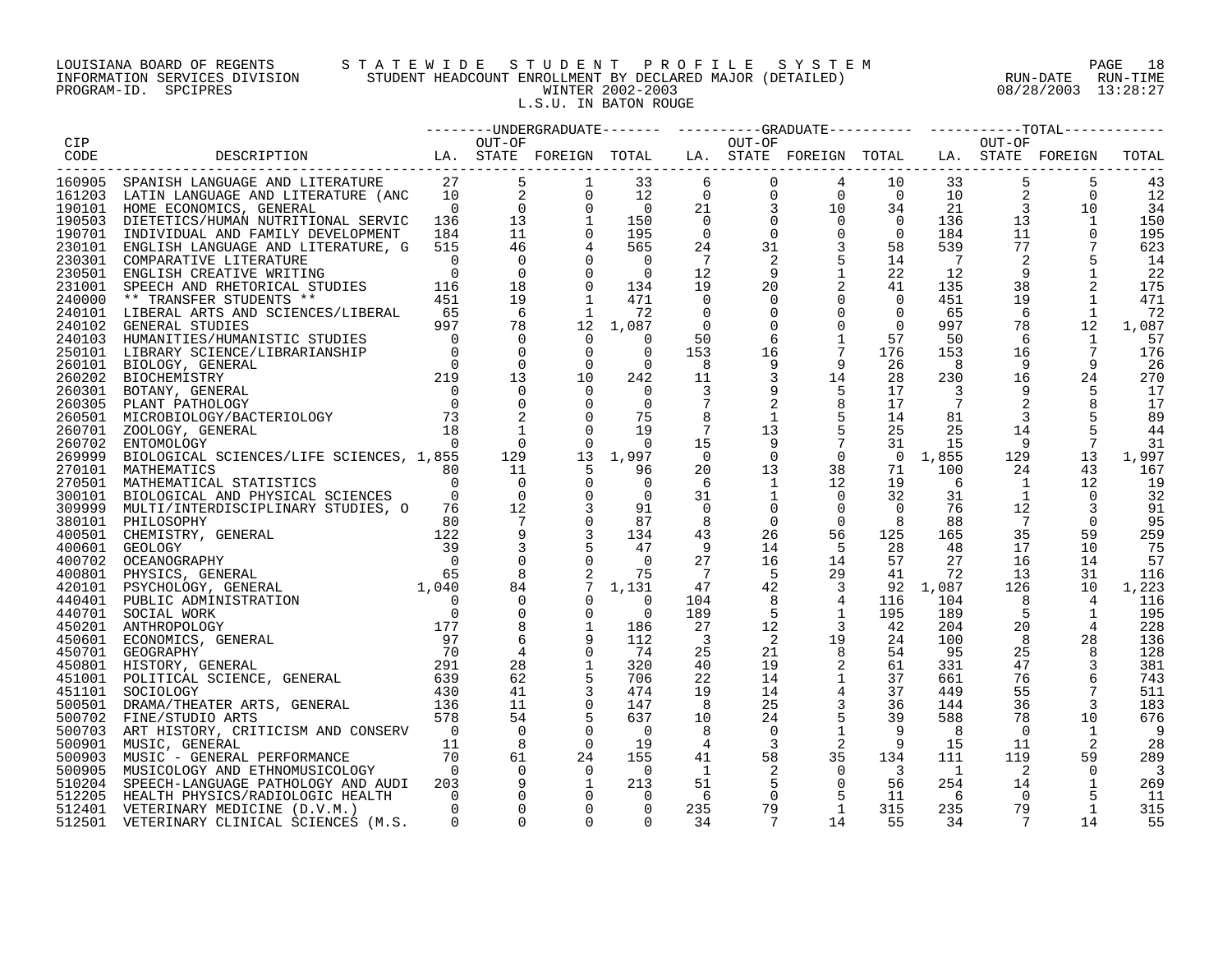# LOUISIANA BOARD OF REGENTS S T A T E W I D E S T U D E N T P R O F I L E S Y S T E M PAGE 19 INFORMATION SERVICES DIVISION STUDENT HEADCOUNT ENROLLMENT BY DECLARED MAJOR (DETAILED) RUN-DATE RUN-TIME PROGRAM-ID. SPCIPRES WINTER 2002-2003 08/28/2003 13:28:27 L.S.U. IN BATON ROUGE

|        |                                          |        |        |         |                  |     |        |         |       |                       |        | --TOTAL- |              |
|--------|------------------------------------------|--------|--------|---------|------------------|-----|--------|---------|-------|-----------------------|--------|----------|--------------|
| CIP    |                                          |        | OUT-OF |         |                  |     | OUT-OF |         |       |                       | OUT-OF |          |              |
| CODE   | DESCRIPTION                              | LA.    | STATE  | FOREIGN | TOTAL            | LA. | STATE  | FOREIGN | TOTAL | LA.                   | STATE  | FOREIGN  | TOTAL        |
| 520201 | BUSINESS ADMINISTRATION AND MANAGE 1,297 |        | 144    | 23      | 1,464            | 278 |        | 25      | 314   | 1,575                 | 155    | 48       | . . 778      |
| 520301 | ACCOUNTING                               | 633    |        |         | 699              |     |        |         |       | 676                   | 52     | 27       | 755          |
| 520601 | BUSINESS/MANAGERIAL ECONOMICS            | 41     |        |         |                  |     |        |         |       |                       |        |          | 47           |
| 520801 | FINANCE, GENERAL                         | 389    | 44     | 21      | 454              |     |        |         | 26    | 402                   |        |          | 480          |
| 521101 | INTERNATIONAL BUSINESS                   | 111    |        |         | 141              |     |        |         |       | 111                   |        | 14       | 141          |
| 521301 | MANAGEMENT SCIENCE                       | 491    | 28     | 40      | 559              |     |        | 22      |       | 504                   |        | 62       | 596          |
| 521401 | BUSINESS MARKETING AND MARKETING M       | 542    | 63     |         | 618              |     |        |         |       | 546                   | 65     | 20       | 631          |
|        |                                          |        |        |         |                  |     |        |         |       |                       |        |          |              |
|        | TOTAL STUDENTS                           | 21,812 | 2,072  |         | 603 24,487 2,915 |     | 758    |         |       | 1, 149 4, 822 24, 727 | 2,830  |          | 1,752 29,309 |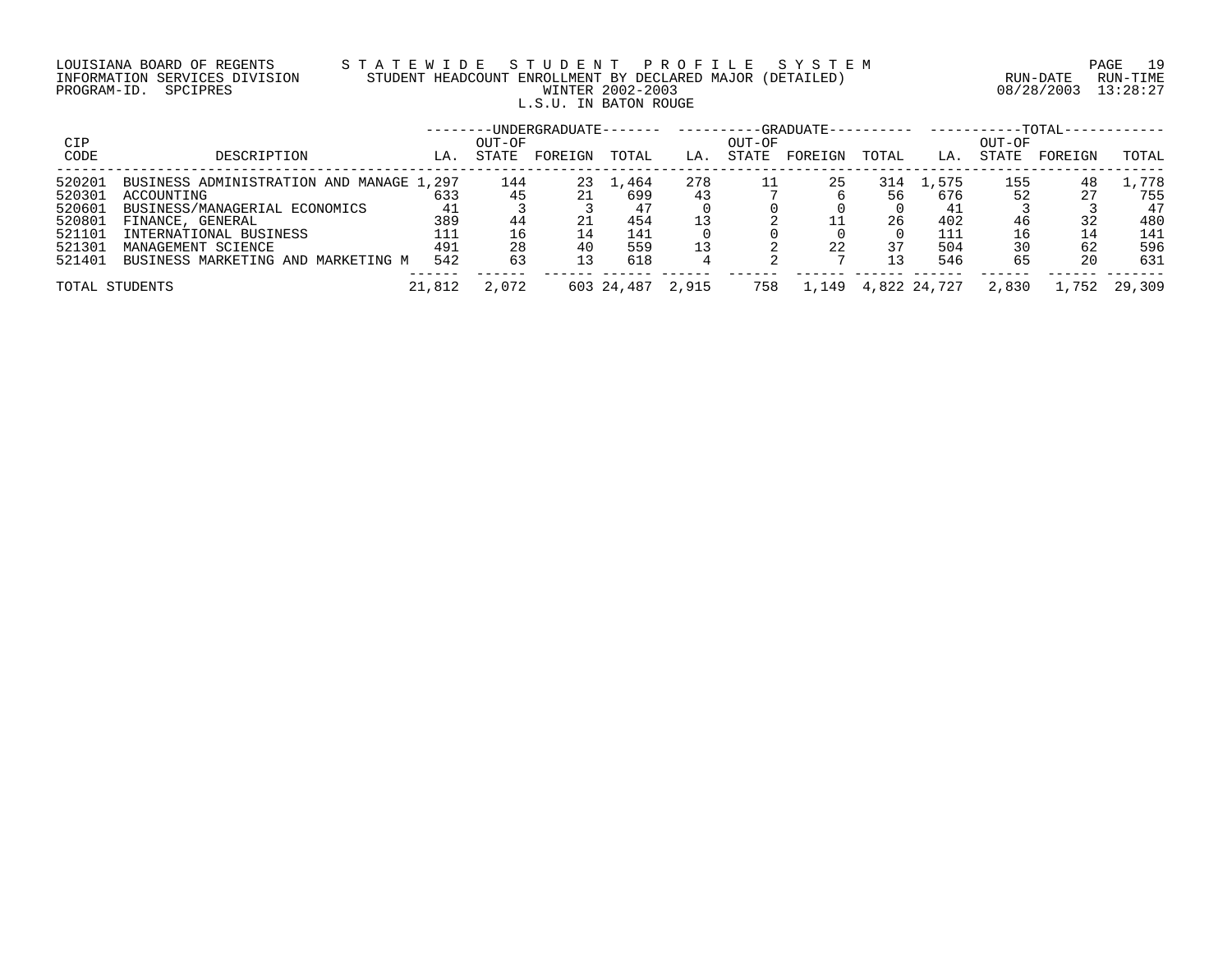# LOUISIANA BOARD OF REGENTS S T A T E W I D E S T U D E N T P R O F I L E S Y S T E M PAGE 20 INFORMATION SERVICES DIVISION STUDENT HEADCOUNT ENROLLMENT BY DECLARED MAJOR (DETAILED) RUN-DATE RUN-TIME PROGRAM-ID. SPCIPRES WINTER 2002-2003 08/28/2003 13:28:27 L.S.U. AT EUNICE

|                |                                                                                                                                                                                                                                                                                                     |    |          |        |                 |  | --------UNDERGRADUATE------- ---------GRADUATE---------- ----------TOTAL----------- |                 |        |       |
|----------------|-----------------------------------------------------------------------------------------------------------------------------------------------------------------------------------------------------------------------------------------------------------------------------------------------------|----|----------|--------|-----------------|--|-------------------------------------------------------------------------------------|-----------------|--------|-------|
| CIP            |                                                                                                                                                                                                                                                                                                     |    |          | OUT-OF |                 |  | OUT-OF                                                                              |                 | OUT-OF |       |
| CODE           | LA. STATE FOREIGN TOTAL LA. STATE FOREIGN TOTAL LA. STATE FOREIGN<br>DESCRIPTION                                                                                                                                                                                                                    |    |          |        |                 |  |                                                                                     |                 |        | TOTAL |
|                | $\begin{tabular}{lllllllllllll} 0.00000 & ** & UNCOMMITTED STUDENTS & ** & 116 \\ 110301 & DATA PROCESSING TECHNOLOGY/TECHNIC & 106 \\ 131204 & PRE-ELEMENTARY/EARLY CHILDHOOD/KIN & 138 \\ 220103 & PARALEGAL/LEGAL ASSISTANT & 41 \\ 240000 & ** TRANSFER STUDENTS & ** & 1,010 \\ \end{tabular}$ |    |          |        | 116             |  |                                                                                     | 116             |        | 116   |
|                |                                                                                                                                                                                                                                                                                                     |    |          |        | 106             |  |                                                                                     | 106             |        | 106   |
|                |                                                                                                                                                                                                                                                                                                     |    |          |        | 138             |  |                                                                                     | 138             |        | 138   |
|                |                                                                                                                                                                                                                                                                                                     |    |          |        | 42              |  |                                                                                     | -41             |        | 42    |
|                |                                                                                                                                                                                                                                                                                                     |    |          |        | $0 \quad 1,013$ |  |                                                                                     | $0\quad 1\,010$ |        | 1,013 |
| 240102         | 134<br>GENERAL STUDIES                                                                                                                                                                                                                                                                              |    |          |        | 134             |  |                                                                                     | 134             |        | 134   |
|                | 240199 LIBERAL ART & SCIENCES, GENERAL ST 66                                                                                                                                                                                                                                                        |    |          |        | 66              |  |                                                                                     | 66              |        | 66    |
|                | 430107 LAW ENFORCEMENT/POLICE SCIENCE 98                                                                                                                                                                                                                                                            |    |          |        | 98              |  |                                                                                     | 98              |        | 98    |
| 430201         | FIRE PROTECTION AND SAFETY TECHNOL 1                                                                                                                                                                                                                                                                |    |          |        |                 |  |                                                                                     |                 |        |       |
| 430203         | 142<br>FIRE SCIENCE/FIREFIGHTING                                                                                                                                                                                                                                                                    |    | 10       |        | 152             |  |                                                                                     | 142             |        | 152   |
| 430299         | FIRE PROTECTION, OTHER                                                                                                                                                                                                                                                                              |    |          |        |                 |  |                                                                                     |                 |        |       |
| 439999         | PROTECTIVE SERVICES, OTHER                                                                                                                                                                                                                                                                          |    |          |        |                 |  |                                                                                     |                 |        |       |
| 510907         | MEDICAL RADIOLOGIC TECHNOLOGY/TECH 233                                                                                                                                                                                                                                                              |    |          |        | 233             |  |                                                                                     | 233             |        | 233   |
| 510908         | RESPIRATORY THERAPY TECHNICIAN                                                                                                                                                                                                                                                                      | 78 |          |        | 78              |  |                                                                                     | 78              |        | 78    |
| 510910         |                                                                                                                                                                                                                                                                                                     |    |          |        |                 |  |                                                                                     |                 |        |       |
| 511601         |                                                                                                                                                                                                                                                                                                     |    |          |        | 537             |  |                                                                                     | 536             |        | 537   |
| 520201         | BUSINESS ADMINISTRATION AND MANAGE 152                                                                                                                                                                                                                                                              |    |          |        | 152             |  |                                                                                     | 152             |        | 152   |
|                | 520401 ADMINISTRATIVE ASSISTANT/SECRETARI                                                                                                                                                                                                                                                           | 89 |          |        | 89              |  |                                                                                     | 89              |        | 89    |
|                | 520408 GENERAL OFFICE/CLERICAL AND TYPING                                                                                                                                                                                                                                                           |    |          |        |                 |  |                                                                                     |                 |        |       |
| TOTAL STUDENTS |                                                                                                                                                                                                                                                                                                     |    | 2,951 15 |        |                 |  | $0 \quad 2.966$ $0 \quad 0 \quad 0 \quad 0 \quad 2.951$ 15 0                        |                 |        | 2,966 |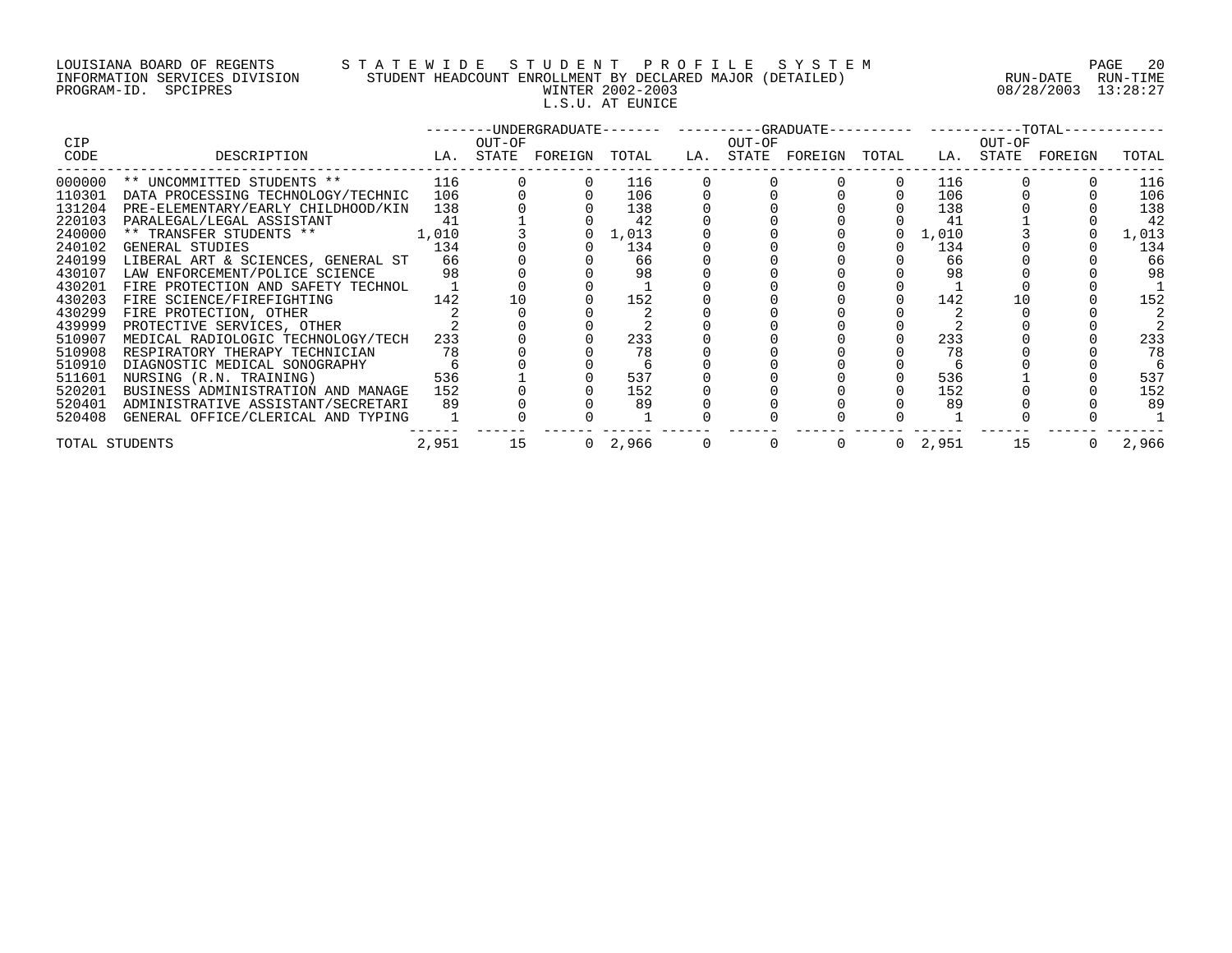# LOUISIANA BOARD OF REGENTS S T A T E W I D E S T U D E N T P R O F I L E S Y S T E M PAGE 21 INFORMATION SERVICES DIVISION STUDENT HEADCOUNT ENROLLMENT BY DECLARED MAJOR (DETAILED) RUN-DATE RUN-TIME PROGRAM-ID. SPCIPRES WINTER 2002-2003 08/28/2003 13:28:27 L.S.U. IN SHREVEPORT

|        |                                                                                                                                                                                                               |       |        |                         |                |             |                                                                                                                                                                                                                                                                                |                |                         |        | --------UNDERGRADUATE------- ---------GRADUATE---------- ----------TOTAL---------- |                |
|--------|---------------------------------------------------------------------------------------------------------------------------------------------------------------------------------------------------------------|-------|--------|-------------------------|----------------|-------------|--------------------------------------------------------------------------------------------------------------------------------------------------------------------------------------------------------------------------------------------------------------------------------|----------------|-------------------------|--------|------------------------------------------------------------------------------------|----------------|
| CIP    |                                                                                                                                                                                                               |       | OUT-OF |                         |                | OUT-OF      |                                                                                                                                                                                                                                                                                |                |                         | OUT-OF |                                                                                    |                |
| CODE   | DESCRIPTION THA. STATE FOREIGN TOTAL TA. STATE FOREIGN TOTAL TA. STATE FOREIGN                                                                                                                                |       |        |                         |                |             |                                                                                                                                                                                                                                                                                |                |                         |        |                                                                                    | TOTAL          |
|        |                                                                                                                                                                                                               |       |        |                         |                |             | $\begin{array}{cccccccc} 592 & 15 & 1 & 608 & 1,274 & 35\ 0 & 0 & 0 & 0 & 10 & 0\ 0 & 0 & 0 & 0 & 103 & 3\ 9 & 0 & 0 & 9 & 9 & 0\ 0 & 0 & 0 & 0 & 166 & 4\ 29 & 0 & 0 & 29 & 29 & 0\ 4 & 2 & 0 & 6 & 4 & 2\ 0 & 0 & 0 & 0 & 242 & 5\ 0 & 0 & 0 & 0 & 0 & 242 & 5\ \end{array}$ |                |                         |        |                                                                                    | 1,311          |
|        |                                                                                                                                                                                                               |       |        |                         | $\overline{0}$ |             |                                                                                                                                                                                                                                                                                |                |                         |        | $\Omega$                                                                           | 10             |
|        |                                                                                                                                                                                                               |       |        |                         | $\overline{0}$ |             |                                                                                                                                                                                                                                                                                |                |                         |        |                                                                                    | 107            |
|        |                                                                                                                                                                                                               |       |        |                         |                |             |                                                                                                                                                                                                                                                                                |                |                         |        |                                                                                    | - 9            |
|        |                                                                                                                                                                                                               |       |        |                         |                |             |                                                                                                                                                                                                                                                                                |                |                         |        | $\Omega$                                                                           | 170            |
|        |                                                                                                                                                                                                               |       |        |                         |                |             |                                                                                                                                                                                                                                                                                |                |                         |        |                                                                                    | -29            |
|        |                                                                                                                                                                                                               |       |        |                         |                |             |                                                                                                                                                                                                                                                                                |                |                         |        |                                                                                    | 6              |
|        |                                                                                                                                                                                                               |       |        |                         |                |             |                                                                                                                                                                                                                                                                                |                |                         |        |                                                                                    | 24             |
|        |                                                                                                                                                                                                               |       |        |                         |                |             |                                                                                                                                                                                                                                                                                |                |                         |        |                                                                                    | 247            |
|        |                                                                                                                                                                                                               |       |        | $-5$                    | $\mathbf 0$    |             | $\mathbf{0}$                                                                                                                                                                                                                                                                   | $\mathbf 0$    | 5                       |        |                                                                                    | $-5$           |
|        | 131302 ART TEACHER EDUCATION 5<br>131305 ENGLISH TEACHER EDUCATION 25<br>131311 MATHEMATICS TEACHER EDUCATION 14                                                                                              |       |        | 26                      | $\mathbf{0}$   |             | $\Omega$                                                                                                                                                                                                                                                                       | $\Omega$       | 25                      |        |                                                                                    | 26             |
|        |                                                                                                                                                                                                               |       |        | 15                      |                |             | $\Omega$                                                                                                                                                                                                                                                                       | $\overline{0}$ | 14                      |        | $\Omega$                                                                           | 15             |
| 131314 | PHYSICAL EDUCATION TEACHING AND CO                                                                                                                                                                            | 66 —  |        | 71                      |                |             |                                                                                                                                                                                                                                                                                | $\Omega$       | 66                      |        |                                                                                    | 71             |
| 131318 | SOCIAL STUDIES TEACHER EDUCATION                                                                                                                                                                              | 39    |        | 39                      |                |             |                                                                                                                                                                                                                                                                                | $\Omega$       | 39                      |        |                                                                                    | 39             |
|        | 131322 BIOLOGY TEACHER EDUCATION                                                                                                                                                                              |       |        | 9                       |                |             |                                                                                                                                                                                                                                                                                | $\mathbf 0$    | 9                       |        |                                                                                    | 9              |
|        | 131323 CHEMISTRY TEACHER EDUCATION                                                                                                                                                                            |       |        |                         |                |             |                                                                                                                                                                                                                                                                                | $\overline{0}$ |                         |        |                                                                                    |                |
|        | 160901 FRENCH LANGUAGE AND LITERATURE                                                                                                                                                                         |       |        |                         |                |             |                                                                                                                                                                                                                                                                                | $\Omega$       |                         |        |                                                                                    |                |
|        | 160905 SPANISH LANGUAGE AND LITERATURE                                                                                                                                                                        | 11    |        | 11                      |                |             |                                                                                                                                                                                                                                                                                | $\Omega$       | 11                      |        |                                                                                    | 11             |
|        | 230101 ENGLISH LANGUAGE AND LITERATURE, G                                                                                                                                                                     | 39    |        | 39                      | $\mathbf 0$    |             |                                                                                                                                                                                                                                                                                | $\mathbf 0$    | 39                      |        |                                                                                    | 39             |
| 231001 | SPEECH AND RHETORICAL STUDIES<br>GENERAL STUDIES<br>HUMANITIES/HUMANISTIC STUDIES<br>BIOLOGY, GENERAL<br>BIOLOGY, GENERAL<br>BIOLOGICAL SCIENCES/LIFE SCIENCES, 47<br>9                                       |       |        | $-5$                    |                |             | $\Omega$                                                                                                                                                                                                                                                                       | $\Omega$       | - 5                     |        |                                                                                    | .5             |
|        | 240102 GENERAL STUDIES                                                                                                                                                                                        |       |        | 162                     | $\Omega$       |             | $\Omega$                                                                                                                                                                                                                                                                       | $\Omega$       | 158                     |        |                                                                                    | 162            |
|        | 240103 HUMANITIES/HUMANISTIC STUDIES                                                                                                                                                                          |       |        | $\overline{0}$          | 19             |             | $\mathbf 0$                                                                                                                                                                                                                                                                    | 20             | 19                      |        |                                                                                    | -20            |
| 260101 |                                                                                                                                                                                                               |       |        | 219                     | $\overline{0}$ |             | $\mathbf 0$                                                                                                                                                                                                                                                                    | $\mathbf 0$    | 211                     |        |                                                                                    | 219            |
| 269999 |                                                                                                                                                                                                               |       |        | 48                      | 0              |             | $\Omega$                                                                                                                                                                                                                                                                       | $\Omega$       | 47                      |        |                                                                                    | 48             |
|        |                                                                                                                                                                                                               |       |        | 22                      |                |             | $\Omega$                                                                                                                                                                                                                                                                       | $\mathbf 0$    | 22                      |        |                                                                                    | 22             |
|        |                                                                                                                                                                                                               |       |        | 22                      |                |             | $\mathbf 0$                                                                                                                                                                                                                                                                    | $\mathbf 0$    | 22                      |        |                                                                                    | 22             |
|        |                                                                                                                                                                                                               |       |        | 11                      |                |             |                                                                                                                                                                                                                                                                                | $\overline{0}$ | - 11                    |        |                                                                                    | 11             |
|        |                                                                                                                                                                                                               |       | 11     | 182                     |                |             | $\Omega$                                                                                                                                                                                                                                                                       | $\overline{0}$ | 171                     | 11     |                                                                                    | 182            |
|        |                                                                                                                                                                                                               |       |        | 110                     | $\mathbf{0}$   |             | $\mathbf 0$                                                                                                                                                                                                                                                                    | $\overline{0}$ | 103                     |        |                                                                                    | 110            |
|        | 2003<br>22<br>22<br>22<br>400801 MATHEMATICS (SENERAL 22<br>400801 PHYSICS, GENERAL 11<br>420101 PSYCHOLOGY, GENERAL 171<br>430104 CRIMINAL JUSTICE STUDIES 103<br>440201 COMMUNITY ORGANIZATION, RESOURCES 0 |       |        | $\overline{0}$          | 21             |             |                                                                                                                                                                                                                                                                                | 21             | 21                      |        |                                                                                    | -21            |
|        |                                                                                                                                                                                                               |       |        | $\overline{\mathbf{3}}$ | $\overline{0}$ |             |                                                                                                                                                                                                                                                                                | $\mathbf 0$    | $\overline{\mathbf{3}}$ |        |                                                                                    | $\overline{3}$ |
|        | 450701 GEOGRAPHY<br>450801 HISTORY, GENERAL 42<br>451001 POLITICAL SCIENCE, GENERAL 38<br>52011 12011 CAV                                                                                                     |       |        | 43                      |                |             |                                                                                                                                                                                                                                                                                | $\Omega$       | 42                      |        |                                                                                    | 43             |
|        |                                                                                                                                                                                                               |       |        | 41                      |                |             |                                                                                                                                                                                                                                                                                | $\mathbf 0$    | 38                      |        |                                                                                    | 41             |
| 451101 | $\frac{1}{43}$<br>SOCIOLOGY                                                                                                                                                                                   |       |        | 43                      |                |             |                                                                                                                                                                                                                                                                                | $\overline{0}$ | 43                      |        |                                                                                    | 43             |
|        | 500701 ART, GENERAL                                                                                                                                                                                           |       |        | 56                      | $\overline{0}$ |             | $\mathbf 0$                                                                                                                                                                                                                                                                    | $\overline{0}$ | 53                      |        | $\Omega$                                                                           | 56             |
| 510204 | SPEECH-LANGUAGE PATHOLOGY AND AUDI 11                                                                                                                                                                         |       |        | 11                      | $\Omega$       |             | $\Omega$                                                                                                                                                                                                                                                                       | $\overline{0}$ | 11                      |        |                                                                                    | 11             |
|        | 520201 BUSINESS ADMINISTRATION AND MANAGE 350                                                                                                                                                                 |       |        | 375                     | 52             |             | $\mathsf{O}$                                                                                                                                                                                                                                                                   | 55             | 402                     | 27     |                                                                                    | 430            |
|        | 520301 ACCOUNTING                                                                                                                                                                                             |       |        | 195                     | $\overline{0}$ |             | $\overline{0}$                                                                                                                                                                                                                                                                 | $\overline{0}$ | 191                     |        |                                                                                    | 195            |
| 520801 | FINANCE, GENERAL                                                                                                                                                                                              |       |        | 85                      | $\Omega$       |             | $\Omega$                                                                                                                                                                                                                                                                       | $\Omega$       | 81                      |        |                                                                                    | 85             |
|        | 43 0<br>ATHOLOGY AND AUDI 11 0<br>RATION AND MANAGE 350 24 1<br>53 3 0<br>191 4 0<br>53 3 0<br>191 4 0<br>81 3 1<br>5 AND MARKETING M 115 2<br>521401 BUSINESS MARKETING AND MARKETING M 115                  |       |        | 118                     | $\overline{0}$ | $\mathbf 0$ | $\overline{0}$                                                                                                                                                                                                                                                                 | $\overline{0}$ | 115                     |        |                                                                                    | 118            |
|        |                                                                                                                                                                                                               |       |        |                         |                |             |                                                                                                                                                                                                                                                                                |                |                         |        |                                                                                    |                |
|        | TOTAL STUDENTS                                                                                                                                                                                                | 3,115 | 104    | 11 3,230                | 726            | 21          | $\overline{1}$                                                                                                                                                                                                                                                                 |                | 748 3,841               | 125    | 12                                                                                 | 3,978          |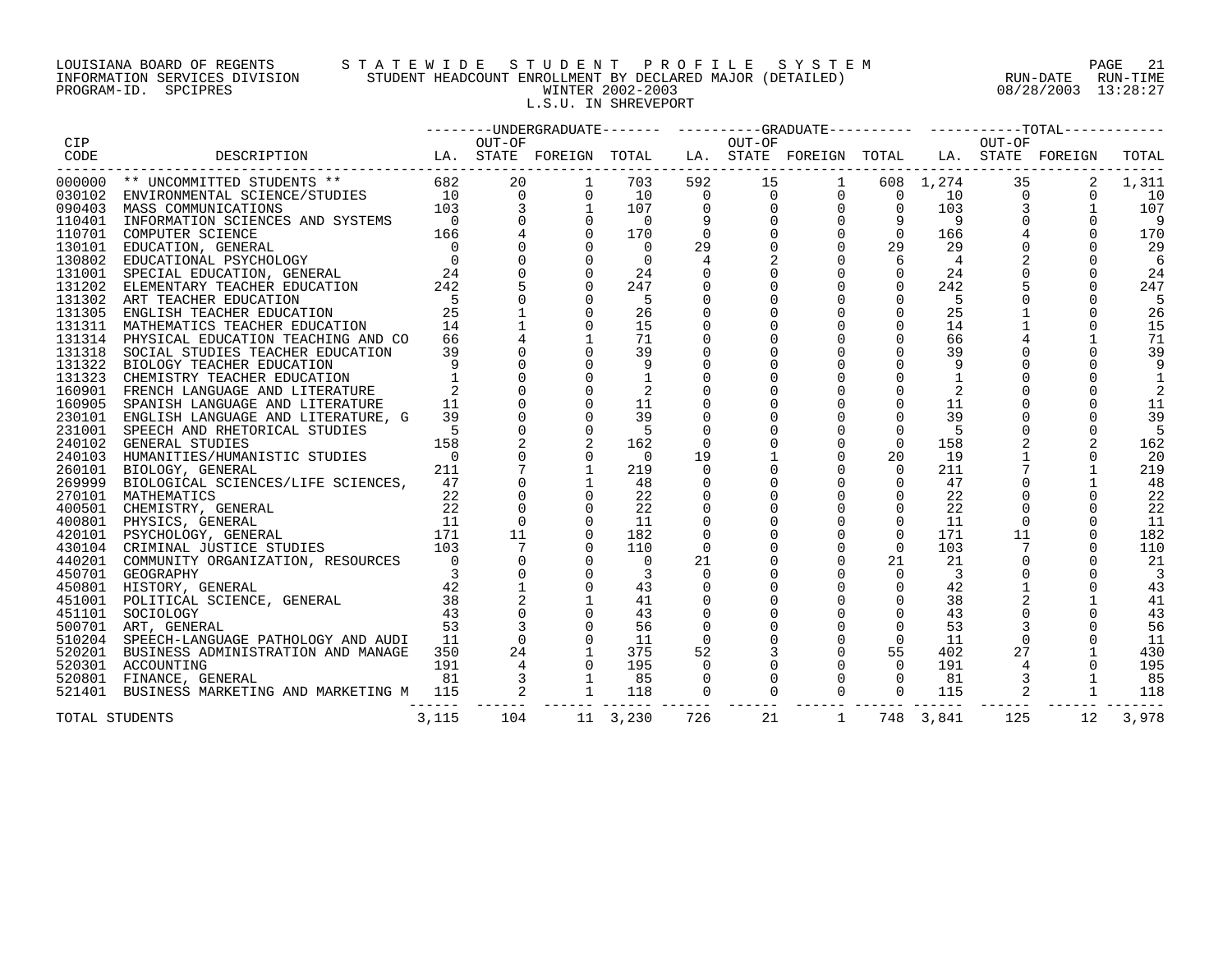## LOUISIANA BOARD OF REGENTS S T A T E W I D E S T U D E N T P R O F I L E S Y S T E M PAGE 22 INFORMATION SERVICES DIVISION STUDENT HEADCOUNT ENROLLMENT BY DECLARED MAJOR (DETAILED) RUN-DATE RUN-TIME PROGRAM-ID. SPCIPRES WINTER 2002-2003 08/28/2003 13:28:27 UNIVERSITY OF NEW ORLEANS

| CIP  |                                                                                                                                                                                                                                |           |          |        |                |  |    |                      |                |                                                                                                                 |                            |
|------|--------------------------------------------------------------------------------------------------------------------------------------------------------------------------------------------------------------------------------|-----------|----------|--------|----------------|--|----|----------------------|----------------|-----------------------------------------------------------------------------------------------------------------|----------------------------|
| CODE | OUT-OF OUT-OF CONFIDENTION DESCRIPTION LA STATE FOREIGN TOTAL LA STATE FORE ON THE STATE PORE ON THE STATE STATE STATE STATE STATE STATE STATE STATE STATE STATE STATE STATE STATE STATE STATE STATE STATE STATE STATE STATE S |           |          |        |                |  |    |                      |                |                                                                                                                 | TOTAL                      |
|      |                                                                                                                                                                                                                                |           |          |        |                |  |    |                      |                |                                                                                                                 |                            |
|      |                                                                                                                                                                                                                                |           |          |        |                |  |    |                      |                |                                                                                                                 | 3,635                      |
|      |                                                                                                                                                                                                                                |           |          |        |                |  |    |                      |                |                                                                                                                 | <sup>16</sup>              |
|      |                                                                                                                                                                                                                                |           |          |        |                |  |    |                      |                |                                                                                                                 | -46                        |
|      |                                                                                                                                                                                                                                |           |          |        |                |  |    |                      |                |                                                                                                                 | 710                        |
|      |                                                                                                                                                                                                                                |           |          |        |                |  |    |                      |                |                                                                                                                 | 496                        |
|      |                                                                                                                                                                                                                                |           |          |        |                |  |    |                      |                |                                                                                                                 | 221                        |
|      |                                                                                                                                                                                                                                |           |          |        |                |  |    |                      |                |                                                                                                                 | 162                        |
|      |                                                                                                                                                                                                                                |           |          |        |                |  |    |                      |                |                                                                                                                 | 91                         |
|      |                                                                                                                                                                                                                                |           |          |        |                |  |    |                      |                |                                                                                                                 | 162                        |
|      |                                                                                                                                                                                                                                |           |          |        |                |  |    |                      |                |                                                                                                                 | 480                        |
|      |                                                                                                                                                                                                                                |           |          |        |                |  |    |                      |                |                                                                                                                 | 12                         |
|      |                                                                                                                                                                                                                                |           |          |        |                |  |    |                      |                |                                                                                                                 | -3                         |
|      |                                                                                                                                                                                                                                |           |          |        |                |  |    |                      |                |                                                                                                                 |                            |
|      |                                                                                                                                                                                                                                |           |          |        |                |  |    |                      |                |                                                                                                                 | 11<br>$\overline{7}$       |
|      |                                                                                                                                                                                                                                |           |          |        |                |  |    |                      |                |                                                                                                                 |                            |
|      |                                                                                                                                                                                                                                |           |          |        |                |  |    |                      |                |                                                                                                                 | 196                        |
|      |                                                                                                                                                                                                                                |           |          |        |                |  |    |                      |                |                                                                                                                 | 16                         |
|      |                                                                                                                                                                                                                                |           |          |        |                |  |    |                      |                |                                                                                                                 | -22                        |
|      |                                                                                                                                                                                                                                |           |          |        |                |  |    |                      |                |                                                                                                                 | $\overline{\phantom{0}}^2$ |
|      |                                                                                                                                                                                                                                |           |          |        |                |  |    |                      |                |                                                                                                                 | 204                        |
|      |                                                                                                                                                                                                                                |           |          |        |                |  |    |                      |                |                                                                                                                 | 418                        |
|      |                                                                                                                                                                                                                                |           |          |        |                |  |    |                      |                |                                                                                                                 | 200                        |
|      |                                                                                                                                                                                                                                |           |          |        |                |  |    |                      |                |                                                                                                                 | 289                        |
|      |                                                                                                                                                                                                                                |           |          |        |                |  |    |                      |                |                                                                                                                 | 135                        |
|      |                                                                                                                                                                                                                                |           |          |        |                |  |    |                      |                |                                                                                                                 | 40                         |
|      |                                                                                                                                                                                                                                |           |          |        |                |  |    |                      |                |                                                                                                                 | 25                         |
|      |                                                                                                                                                                                                                                |           |          |        |                |  |    |                      |                |                                                                                                                 | 24                         |
|      |                                                                                                                                                                                                                                |           |          |        |                |  |    |                      |                |                                                                                                                 | 27                         |
|      |                                                                                                                                                                                                                                |           |          |        |                |  |    |                      |                |                                                                                                                 | 349                        |
|      |                                                                                                                                                                                                                                |           |          |        |                |  |    |                      |                |                                                                                                                 | 919                        |
|      |                                                                                                                                                                                                                                |           |          |        |                |  |    |                      |                |                                                                                                                 | 386                        |
|      |                                                                                                                                                                                                                                |           |          |        |                |  |    |                      |                |                                                                                                                 | 22                         |
|      |                                                                                                                                                                                                                                |           |          |        |                |  |    |                      |                |                                                                                                                 | 81                         |
|      |                                                                                                                                                                                                                                |           |          |        |                |  |    |                      |                |                                                                                                                 | 2                          |
|      |                                                                                                                                                                                                                                |           |          |        |                |  |    |                      |                |                                                                                                                 | 41                         |
|      |                                                                                                                                                                                                                                |           |          |        |                |  |    |                      |                |                                                                                                                 | 128                        |
|      |                                                                                                                                                                                                                                |           |          |        |                |  |    |                      |                |                                                                                                                 | 67                         |
|      |                                                                                                                                                                                                                                |           |          |        |                |  |    |                      |                |                                                                                                                 |                            |
|      |                                                                                                                                                                                                                                |           |          |        |                |  |    |                      |                |                                                                                                                 | 52                         |
|      |                                                                                                                                                                                                                                |           |          |        |                |  |    |                      |                |                                                                                                                 | 563                        |
|      |                                                                                                                                                                                                                                |           |          |        |                |  |    |                      |                |                                                                                                                 | 30                         |
|      |                                                                                                                                                                                                                                |           |          |        | $\overline{0}$ |  |    | 34                   | $\overline{0}$ |                                                                                                                 | 35                         |
|      |                                                                                                                                                                                                                                |           |          |        | 89             |  |    | 83                   | 6              |                                                                                                                 | 89                         |
|      |                                                                                                                                                                                                                                |           |          |        | $\overline{4}$ |  |    |                      | $\Omega$       |                                                                                                                 |                            |
|      |                                                                                                                                                                                                                                |           |          |        | 38             |  |    | $\overline{4}$<br>57 | $\mathbf{1}$   |                                                                                                                 | 59                         |
|      |                                                                                                                                                                                                                                |           |          |        |                |  |    |                      |                | $\begin{array}{cccc} 1 & & 1 \\ 13 & & 3 \\ 22 & & 15 \\ 6 & & 4 \\ 6 & & 5 \\ 52 & & 3 \\ 3 & & 3 \end{array}$ |                            |
|      |                                                                                                                                                                                                                                |           |          |        | 176            |  | 38 | 198                  |                |                                                                                                                 | 214                        |
|      |                                                                                                                                                                                                                                |           |          |        | 262            |  |    | 265                  |                |                                                                                                                 | 302                        |
|      |                                                                                                                                                                                                                                |           |          |        | 134            |  |    | 155                  |                |                                                                                                                 | 165                        |
|      |                                                                                                                                                                                                                                |           |          |        | 29             |  |    | 75                   | 6              |                                                                                                                 | - 86                       |
|      |                                                                                                                                                                                                                                |           |          |        | $\overline{0}$ |  |    | 55                   |                |                                                                                                                 | 110                        |
|      | 500702 FINE/STUDIO ARTS                                                                                                                                                                                                        | $\bigcap$ | $\Omega$ | $\cap$ | $\bigcap$      |  |    | 7                    | 3              |                                                                                                                 | 13                         |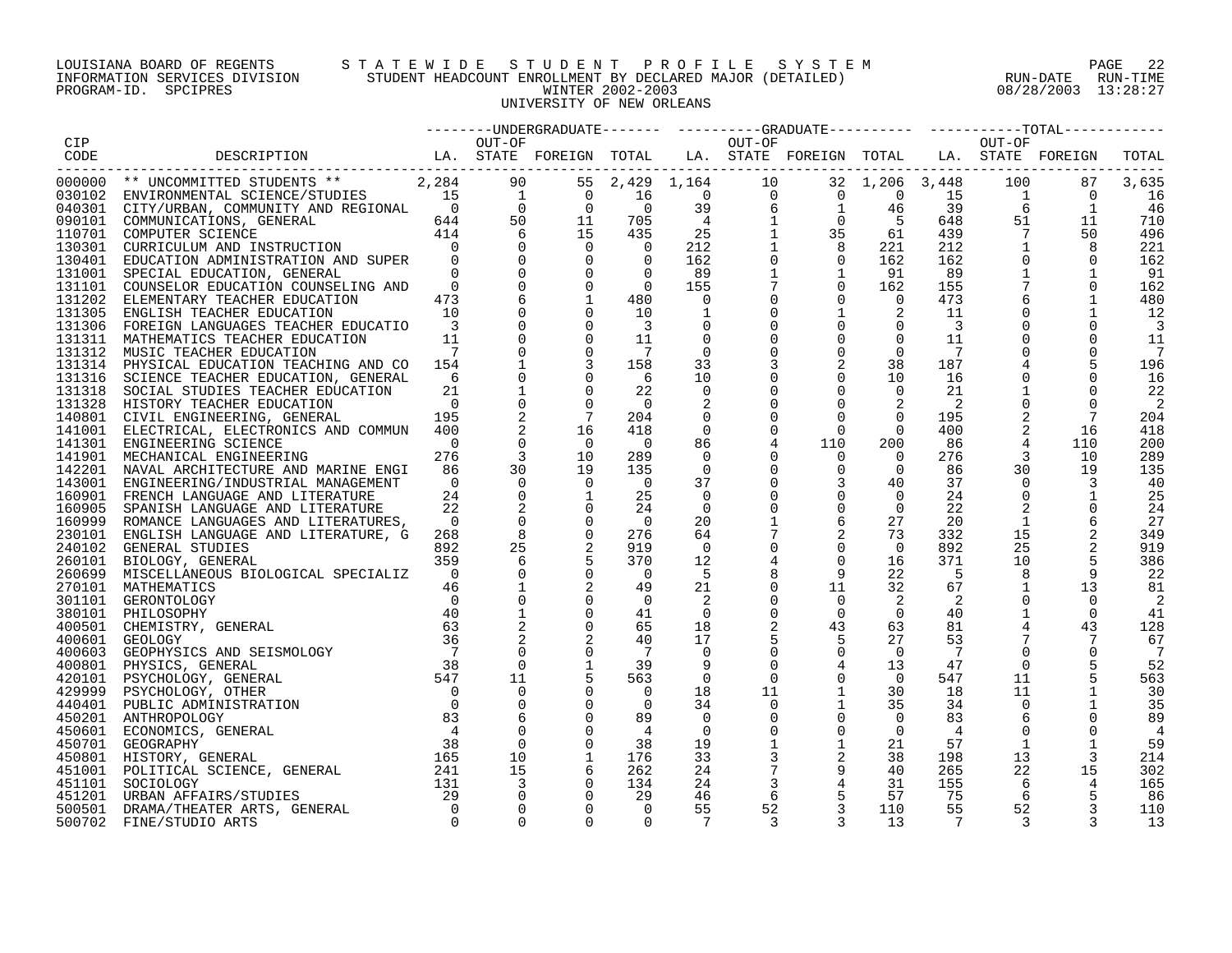# LOUISIANA BOARD OF REGENTS S T A T E W I D E S T U D E N T P R O F I L E S Y S T E M PAGE 23 INFORMATION SERVICES DIVISION STUDENT HEADCOUNT ENROLLMENT BY DECLARED MAJOR (DETAILED) RUN-DATE RUN-TIME PROGRAM-ID. SPCIPRES WINTER 2002-2003 08/28/2003 13:28:27 UNIVERSITY OF NEW ORLEANS

| <b>CIP</b>                 |                                                                              |            | OUT-OF |          |                  |           | OUT-OF |          |           |                  | ------- ----------TOTAL-<br>OUT-OF |           |                    |
|----------------------------|------------------------------------------------------------------------------|------------|--------|----------|------------------|-----------|--------|----------|-----------|------------------|------------------------------------|-----------|--------------------|
| CODE                       | DESCRIPTION                                                                  | LA.        | STATE  | FOREIGN  | TOTAL            | LA.       | STATE  | FOREIGN  | TOTAL     | LA.              | STATE                              | FOREIGN   | TOTAL              |
| 500703<br>500704           | ART HISTORY, CRITICISM AND CONSERV<br>ARTS MANAGEMENT                        | 301        |        |          | 311              | 20        |        |          | 23        | 301<br>20        |                                    |           | 311<br>23          |
| 500901<br>510701           | MUSIC, GENERAL<br>HEALTH SYSTEM/HEALTH SERVICES ADMI                         | 88         | 21     |          |                  | 19        |        |          | 34<br>72  | 107              | 29                                 |           | 151<br>72          |
| 511005<br>520201<br>520301 | MEDICAL TECHNOLOGY<br>BUSINESS ADMINISTRATION AND MANAGE 1,458<br>ACCOUNTING | 555        |        | 61<br>14 | 1,546<br>576     | 626<br>49 |        | 93<br>12 | 732<br>62 | 2,084<br>604     | 40                                 | 154<br>26 | 15<br>2,278<br>638 |
| 520601<br>520801           | BUSINESS/MANAGERIAL ECONOMICS<br>FINANCE, GENERAL                            | 279        |        |          | 40<br>305        |           |        |          | 37        | 44<br>279        |                                    | 28        | 77<br>305          |
| 520901<br>521201           | HOSPITALITY/ADMINISTRATION MANAGEM<br>MANAGEMENT INFO. SYSTEMS & BUSINES     | 222<br>157 |        | 23       | 258<br>161       |           |        |          |           | 222<br>157       |                                    | 23        | 258<br>161         |
| 521401<br>521601           | BUSINESS MARKETING AND MARKETING M<br>TAXATION                               | 418        |        | 22       | 451              | 20        |        |          | 24        | 418<br>20        |                                    | 22        | 451<br>24          |
| TOTAL STUDENTS             |                                                                              | 11,564     | 377    |          | 317 12,258 3,257 |           | 179    |          |           | 444 3,880 14,821 | 556                                | 761       | 16,138             |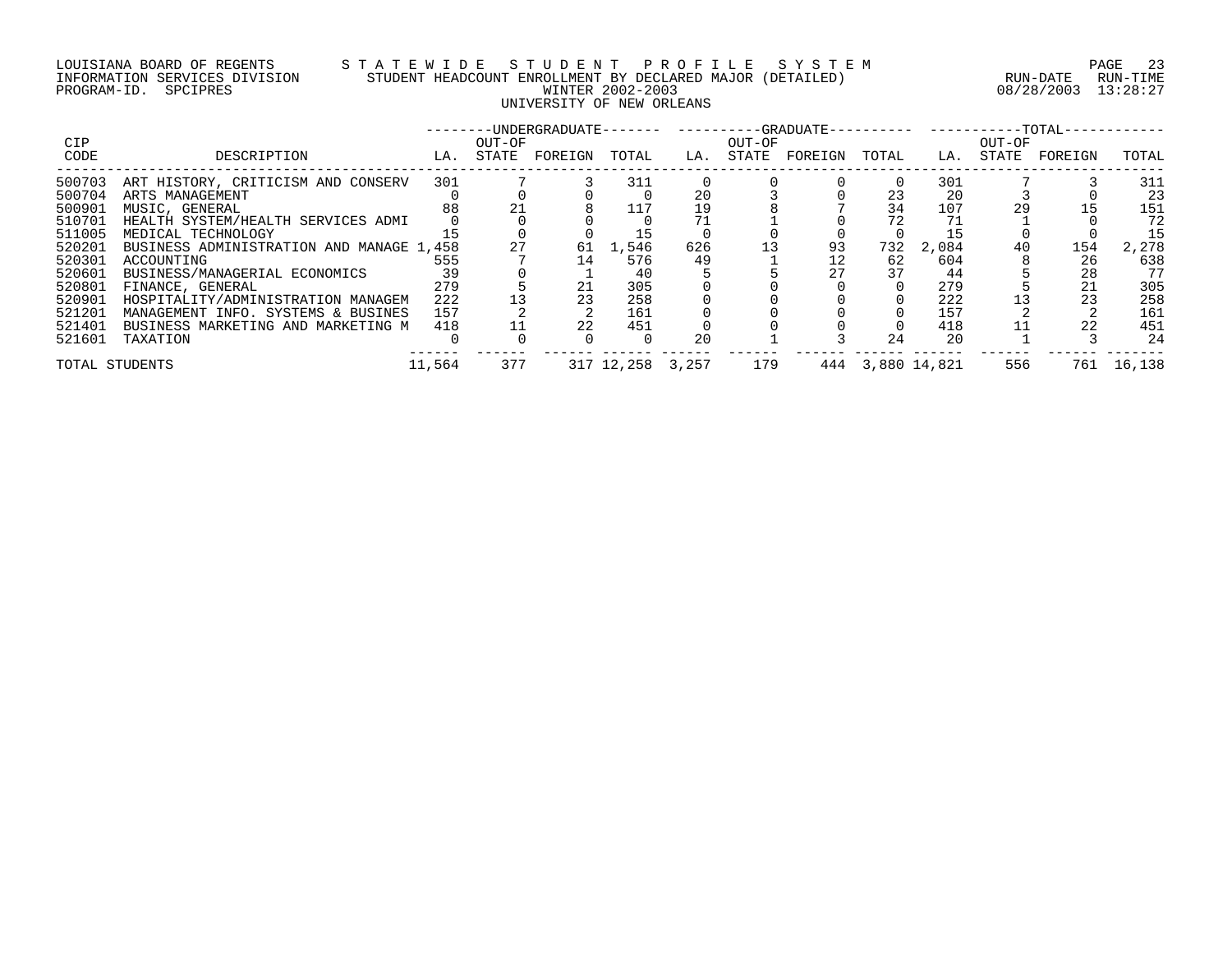# LOUISIANA BOARD OF REGENTS S T A T E W I D E S T U D E N T P R O F I L E S Y S T E M PAGE 24 INFORMATION SERVICES DIVISION STUDENT HEADCOUNT ENROLLMENT BY DECLARED MAJOR (DETAILED) RUN-DATE RUN-TIME PROGRAM-ID. SPCIPRES WINTER 2002-2003 08/28/2003 13:28:27 L.S.U. LAW CENTER

| CIP    |                                    |     | OUT-OF | -----UNDERGRADUATE------- |       |     | OUT-OF | -GRADUATE--- |       |     | OUT-OF | $-TOTAT -$ |       |
|--------|------------------------------------|-----|--------|---------------------------|-------|-----|--------|--------------|-------|-----|--------|------------|-------|
| CODE   | DESCRIPTION                        | LA. | STATE  | FOREIGN                   | TOTAL | LA. | STATE  | FOREIGN      | TOTAL | LA. | STATE  | FOREIGN    | TOTAL |
| 000000 | ** UNCOMMITTED STUDENTS **         |     |        |                           |       |     |        |              |       |     |        |            | 19    |
| 220101 | LAW $(LL.B., J.D.)$                |     |        |                           |       | 53  |        |              | 62    | 53  |        |            | 62    |
| 220104 | JURIDICAL SCIENCE/LEGAL SPECIALIZA |     |        |                           |       |     |        |              |       |     |        |            |       |
| 220199 | LAW AND LEGAL STUDIES, OTHER       |     |        |                           |       | 510 | 50     |              | 560   | 510 | 50     |            | 560   |
|        | TOTAL STUDENTS                     |     |        |                           |       | 576 | 60     |              | 649   | 576 | 60     |            | 649   |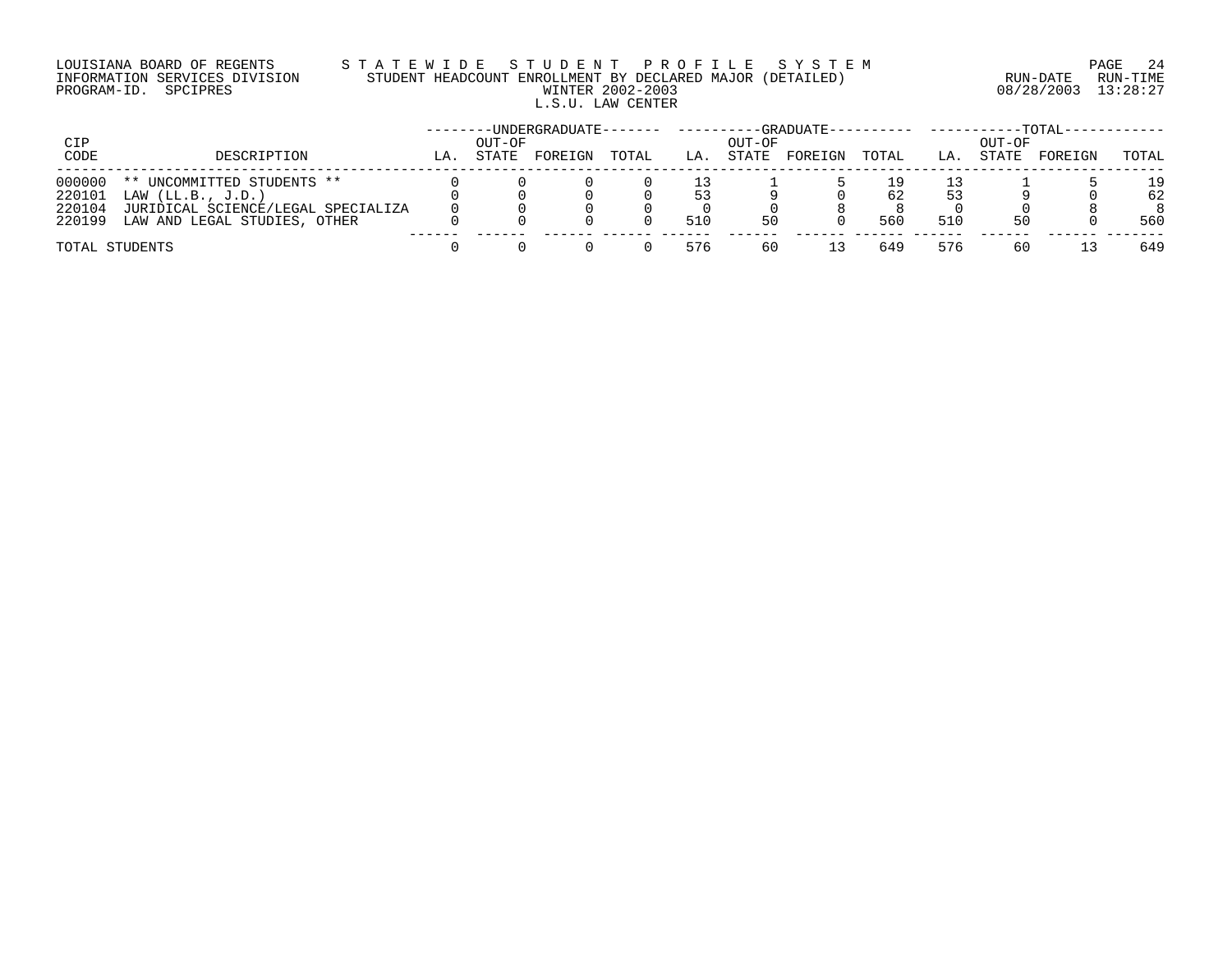# LOUISIANA BOARD OF REGENTS S T A T E W I D E S T U D E N T P R O F I L E S Y S T E M PAGE 25 INFORMATION SERVICES DIVISION STUDENT HEADCOUNT ENROLLMENT BY DECLARED MAJOR (DETAILED) RUN-DATE RUN-TIME PROGRAM-ID. SPCIPRES WINTER 2002-2003 08/28/2003 13:28:27 SOUTHERN U. IN BATON ROUGE

|        |                                                                                                                                                                                                                                                                                                                                                                                                                                                                |                            |                          |                                     |                            |                          | OUT-OF          |                                                                                                                                                                                                                |                |                          | OUT-OF          |             |       |
|--------|----------------------------------------------------------------------------------------------------------------------------------------------------------------------------------------------------------------------------------------------------------------------------------------------------------------------------------------------------------------------------------------------------------------------------------------------------------------|----------------------------|--------------------------|-------------------------------------|----------------------------|--------------------------|-----------------|----------------------------------------------------------------------------------------------------------------------------------------------------------------------------------------------------------------|----------------|--------------------------|-----------------|-------------|-------|
|        | $\begin{tabular}{lllllllllll} & CIP & & & & & & & & & \\ \hline \texttt{CODE} & & & & & & & & & \\ \hline 000000 & ** & UNCOMMITTED STUDENTS & ** & & & & 325 & & 29 & & 7 \\ 010103 & AGRICULITURAL ECONOMICS & & & & & 25 & & 6 & & 0 \\ 020101 & AGRICULTURE/AGRICULTURAL SCIENCES, & & & 33 & & 4 & & 0 \\ 020101 & AGRICULTURE/AGRICULTURAL SCIENCES, & & & & 1 & & 0 & & 0 \\ 020101 & ANIMAL SCIENTES, GENERAL & & & & 1 & &$                           |                            |                          |                                     |                            |                          |                 |                                                                                                                                                                                                                |                |                          |                 |             | TOTAL |
|        |                                                                                                                                                                                                                                                                                                                                                                                                                                                                |                            |                          |                                     |                            |                          |                 |                                                                                                                                                                                                                |                |                          |                 |             |       |
|        |                                                                                                                                                                                                                                                                                                                                                                                                                                                                |                            |                          |                                     |                            |                          |                 | $\begin{array}{cccccccc} 361 & 338 & 21 & 1 & 360 & 663 \\ 31 & 0 & 0 & 0 & 0 & 25 \\ 37 & 0 & 0 & 0 & 0 & 33 \\ 1 & 0 & 0 & 0 & 0 & 1 \\ 32 & 8 & 3 & 3 & 14 & 38 \\ 116 & 0 & 0 & 0 & 0 & 89 \\ \end{array}$ |                |                          | 50<br>663 — 10  | 8           | 721   |
|        |                                                                                                                                                                                                                                                                                                                                                                                                                                                                |                            |                          |                                     | 31                         |                          |                 |                                                                                                                                                                                                                |                |                          | 6               | $\mathbf 0$ | 31    |
|        |                                                                                                                                                                                                                                                                                                                                                                                                                                                                |                            |                          |                                     |                            |                          |                 |                                                                                                                                                                                                                |                |                          |                 |             | 37    |
|        |                                                                                                                                                                                                                                                                                                                                                                                                                                                                |                            |                          |                                     |                            |                          |                 |                                                                                                                                                                                                                |                |                          |                 |             | 1     |
|        |                                                                                                                                                                                                                                                                                                                                                                                                                                                                |                            |                          |                                     |                            |                          |                 |                                                                                                                                                                                                                |                |                          |                 |             | 46    |
|        |                                                                                                                                                                                                                                                                                                                                                                                                                                                                |                            |                          |                                     |                            |                          |                 |                                                                                                                                                                                                                |                |                          | 24              |             | 116   |
|        |                                                                                                                                                                                                                                                                                                                                                                                                                                                                |                            |                          |                                     | 240                        | 23                       |                 | $\mathbf{1}$                                                                                                                                                                                                   | 28             | 205                      | 62              | 1           | 268   |
|        | 090701 RADIO AND TELEVISION BROADCASTING                                                                                                                                                                                                                                                                                                                                                                                                                       | $\overline{1}$             | $\overline{1}$           | $\mathbf 0$                         | $\overline{\phantom{0}}^2$ | $\overline{\phantom{0}}$ | $\mathbf 0$     | $\mathbf 0$                                                                                                                                                                                                    | $\overline{0}$ | $\mathbf{1}$             | $\overline{1}$  | 0           | -2    |
| 110701 | COMPUTER SCIENCE                                                                                                                                                                                                                                                                                                                                                                                                                                               | 435                        | 70                       |                                     | 510                        | 11                       | 3               | 45                                                                                                                                                                                                             | 59             | 446                      | 73              | 50          | 569   |
|        | 130405 ELEMENTARY, MIDDLE AND SECONDARY E                                                                                                                                                                                                                                                                                                                                                                                                                      | $\overline{0}$             | $\Omega$                 | $\mathbf 0$                         | $\overline{0}$             | 214                      | 13              | $\mathbf{1}$                                                                                                                                                                                                   | 228            | 214                      | 13              | 1           | 228   |
|        | 131001 SPECIAL EDUCATION, GENERAL                                                                                                                                                                                                                                                                                                                                                                                                                              | 33                         | $\overline{4}$           | $\Omega$                            | 37                         | 64                       | 10 <sup>°</sup> | $\mathbf{1}$                                                                                                                                                                                                   | 75             | 97                       | 14              | 1           | 112   |
|        | 131101 COUNSELOR EDUCATION COUNSELING AND                                                                                                                                                                                                                                                                                                                                                                                                                      | $\overline{0}$             | $\overline{0}$           | $\mathbf 0$                         | $\overline{\phantom{0}}$   | 21                       | 1               | $\mathbf 0$                                                                                                                                                                                                    | 22             | 21                       | $\mathbf{1}$    | $\Omega$    | -22   |
|        | 131202 ELEMENTARY TEACHER EDUCATION                                                                                                                                                                                                                                                                                                                                                                                                                            | 290                        | 34                       | $\Omega$                            | 324                        | 15                       | 2               | $\mathbf 0$                                                                                                                                                                                                    | 17             | 305                      | 36              | $\Omega$    | 341   |
|        | 131204 PRE-ELEMENTARY/EARLY CHILDHOOD/KIN                                                                                                                                                                                                                                                                                                                                                                                                                      | $\overline{\mathbf{3}}$    | $\overline{1}$           | $\Omega$                            | $\overline{4}$             | 0                        |                 | $\overline{0}$                                                                                                                                                                                                 | $\overline{0}$ | 3                        | 1               |             | 4     |
|        | 131205 SECONDARY TEACHER EDUCATION                                                                                                                                                                                                                                                                                                                                                                                                                             | 206                        | 30                       | $\Omega$                            | 236                        | 4                        |                 | $\mathbf 0$                                                                                                                                                                                                    | 4              | 210                      | 30              | 0           | 240   |
|        | 131303 BUSINESS TEACHER EDUCATION (VOCATI                                                                                                                                                                                                                                                                                                                                                                                                                      | $\overline{1}$             | $\mathbf 0$              | $\mathbf 0$                         | $\overline{1}$             | 0                        |                 | $\mathbf 0$                                                                                                                                                                                                    | $\mathbf 0$    | <sup>1</sup>             | $\Omega$        | 0           | 1     |
|        | 131312 MUSIC TEACHER EDUCATION                                                                                                                                                                                                                                                                                                                                                                                                                                 | 21                         | 6                        | $\mathbf 0$                         | 27                         | 0                        |                 | $\mathbf 0$                                                                                                                                                                                                    | $\mathbf 0$    | 21                       | 6               |             | 27    |
|        | 131399 TEACHER ED., SPECIFIC ACADEMIC & V                                                                                                                                                                                                                                                                                                                                                                                                                      | $\overline{0}$             | $\Omega$                 | $\Omega$                            | $\overline{0}$             | 26                       |                 | 8                                                                                                                                                                                                              | 36             | 26                       |                 | 8           | 36    |
|        | 140101 ENGINEERING, GENERAL                                                                                                                                                                                                                                                                                                                                                                                                                                    | $\overline{0}$             | $\mathbf 0$              | $\Omega$                            | $\overline{0}$             | 4                        |                 | 10                                                                                                                                                                                                             | 14             | 4                        | $\overline{0}$  | 10          | 14    |
|        |                                                                                                                                                                                                                                                                                                                                                                                                                                                                | 63                         | 17                       | $\Omega$                            | 80                         | $\mathbf 0$              |                 | $\mathbf 0$                                                                                                                                                                                                    | $\overline{0}$ | 63                       | 17              | - 0         | 80    |
|        | 140801 CIVIL ENGINEERING, GENERAL                                                                                                                                                                                                                                                                                                                                                                                                                              |                            | 42                       | 15                                  |                            |                          |                 | $\mathbf 0$                                                                                                                                                                                                    |                |                          | 42              |             |       |
|        | 141001 ELECTRICAL, ELECTRONICS AND COMMUN 250                                                                                                                                                                                                                                                                                                                                                                                                                  |                            |                          |                                     | 307                        | $\mathbf 0$              |                 |                                                                                                                                                                                                                | $\overline{0}$ | 250                      |                 | 15          | 307   |
|        | 141901 MECHANICAL ENGINEERING                                                                                                                                                                                                                                                                                                                                                                                                                                  | 169                        | 25                       |                                     | 199                        | $\mathbf 0$              |                 | $\mathbf 0$                                                                                                                                                                                                    | $\overline{0}$ | 169                      | 25              |             | 199   |
|        | 150303 ELECTRICAL, ELECTRONIC & COMMUNICA 146                                                                                                                                                                                                                                                                                                                                                                                                                  |                            | 16                       |                                     | 165                        | $\Omega$                 |                 | $\Omega$                                                                                                                                                                                                       | $\Omega$       | 146                      | 16              |             | 165   |
|        | 160901 FRENCH LANGUAGE AND LITERATURE                                                                                                                                                                                                                                                                                                                                                                                                                          | $\overline{1}$             | $\overline{0}$           |                                     | - 1                        |                          |                 | $\mathbf 0$                                                                                                                                                                                                    | $\mathbf 0$    | <sup>1</sup>             | 0               |             |       |
|        | 160905 SPANISH LANGUAGE AND LITERATURE                                                                                                                                                                                                                                                                                                                                                                                                                         | 3                          | $\overline{\phantom{a}}$ | $\begin{matrix}0\\0\\1\end{matrix}$ | 4                          |                          |                 | $\Omega$                                                                                                                                                                                                       | $\mathbf 0$    | 3                        |                 |             | 4     |
|        | 190701 INDIVIDUAL AND FAMILY DEVELOPMENT                                                                                                                                                                                                                                                                                                                                                                                                                       | 117                        |                          |                                     | 127                        | 0                        | $\Omega$        | $\mathbf 0$                                                                                                                                                                                                    | $\overline{0}$ | 117                      |                 |             | 127   |
|        | 220101 LAW (LL.B., J.D.)                                                                                                                                                                                                                                                                                                                                                                                                                                       | $\overline{0}$             |                          | $\Omega$                            | $\overline{1}$             | 330                      | 47              | $\overline{0}$                                                                                                                                                                                                 | 377            | 330                      | 48              |             | 378   |
|        | 230101 ENGLISH LANGUAGE AND LITERATURE, G                                                                                                                                                                                                                                                                                                                                                                                                                      | 56                         | 10                       | $\mathbf{1}$                        | 67                         | $\overline{0}$           | $\Omega$        | $\overline{0}$                                                                                                                                                                                                 | $\overline{0}$ | 56                       | 10              |             | 67    |
|        | 231001 SPEECH AND RHETORICAL STUDIES                                                                                                                                                                                                                                                                                                                                                                                                                           | $\overline{\phantom{0}}^2$ | $\overline{1}$           | $\Omega$                            | $\overline{\mathbf{3}}$    | $\Omega$                 | $\Omega$        | $\mathbf 0$                                                                                                                                                                                                    | $\Omega$       | 2                        | 1               |             | -3    |
|        | 260101 BIOLOGY, GENERAL<br>$\begin{array}{c} 279 \\0 \\22 \end{array}$                                                                                                                                                                                                                                                                                                                                                                                         |                            | 62                       |                                     | 343                        | 12                       |                 | $\mathbf{1}$                                                                                                                                                                                                   | 17             | 291                      | 66              |             | 360   |
|        | 260612 TOXICOLOGY                                                                                                                                                                                                                                                                                                                                                                                                                                              |                            | $\mathbf 0$              | $\Omega$                            | $\overline{0}$             | $\overline{\mathbf{3}}$  |                 | 6                                                                                                                                                                                                              | 10             | $\overline{\phantom{a}}$ | $\mathbf{1}$    |             | 10    |
| 270101 | MATHEMATICS                                                                                                                                                                                                                                                                                                                                                                                                                                                    |                            | $\overline{4}$           |                                     | 27                         | 11                       | 2               | $\overline{0}$                                                                                                                                                                                                 | 13             | 33                       | 6               |             | 40    |
|        | 310502 ADAPTED PHYSICAL EDUCATION/THERAPE 202                                                                                                                                                                                                                                                                                                                                                                                                                  |                            | 17                       |                                     | 220                        | 45                       |                 | $\mathbf 0$                                                                                                                                                                                                    | 51             | 247                      | 23              |             | 271   |
|        |                                                                                                                                                                                                                                                                                                                                                                                                                                                                |                            | 11                       |                                     | 115                        | 7                        |                 | $\mathbf{1}$                                                                                                                                                                                                   | 8              | 109                      | 11              |             | 123   |
|        |                                                                                                                                                                                                                                                                                                                                                                                                                                                                |                            | $\overline{2}$           |                                     | 27                         | 2                        |                 | 2                                                                                                                                                                                                              | $\overline{4}$ | 25                       | $\overline{2}$  |             | - 31  |
|        |                                                                                                                                                                                                                                                                                                                                                                                                                                                                |                            | 60                       | $\mathbf{1}$                        | 321                        | $\overline{0}$           |                 | $\mathbf 0$                                                                                                                                                                                                    | $\overline{0}$ | 260                      | 60              |             | 321   |
|        |                                                                                                                                                                                                                                                                                                                                                                                                                                                                |                            | 30                       | $\mathbf 0$                         | 159                        |                          |                 | $\mathbf 0$                                                                                                                                                                                                    | $\Omega$       | 129                      | 30              | $\mathbf 0$ | 159   |
|        | $\begin{tabular}{lllllllllllll} \multicolumn{2}{c }{\textbf{400501}} & \multicolumn{2}{c }{\textbf{CHEMISTRY}}, & \multicolumn{2}{c }{\textbf{ENERAL}} & \multicolumn{2}{c }{\textbf{202}} \\ \multicolumn{2}{c }{\textbf{400801}} & \multicolumn{2}{c }{\textbf{PHYSICS}}, & \multicolumn{2}{c }{\textbf{GENERAL}} & \multicolumn{2}{c }{\textbf{23}} \\ \multicolumn{2}{c }{\textbf{420101}} & \multicolumn{2}{c }{\textbf{PSYCHOLOGY}}, & \multicolumn{2}{$ |                            | 10                       | $\Omega$                            | 81                         | $\overline{0}$           | $\Omega$        | $\Omega$                                                                                                                                                                                                       | $\overline{0}$ | 71                       | 10              | $\Omega$    | - 81  |
|        |                                                                                                                                                                                                                                                                                                                                                                                                                                                                |                            | $\Omega$                 | $\Omega$                            | $\cap$                     | 101                      | 13              | 9                                                                                                                                                                                                              | 123            | 101                      | 13              | 9           | 123   |
|        |                                                                                                                                                                                                                                                                                                                                                                                                                                                                |                            | $\overline{0}$           | $\Omega$                            | $\overline{0}$             | 19                       | 4               | 13                                                                                                                                                                                                             | 36             | 19                       | $\overline{4}$  | 13          | 36    |
|        |                                                                                                                                                                                                                                                                                                                                                                                                                                                                |                            | 13                       | $\Omega$                            | 219                        | $\overline{0}$           | $\Omega$        | $\overline{0}$                                                                                                                                                                                                 | $\overline{0}$ | 206                      | 13              | $\Omega$    | 219   |
|        |                                                                                                                                                                                                                                                                                                                                                                                                                                                                |                            | $\overline{0}$           | 0                                   | $\overline{0}$             | 45                       | 17              | 2                                                                                                                                                                                                              | 64             | 45                       | 17              |             | 64    |
|        |                                                                                                                                                                                                                                                                                                                                                                                                                                                                |                            | $6^{\circ}$              | $\overline{0}$                      | 39                         | $\Omega$                 | $\Omega$        | $\mathbf 0$                                                                                                                                                                                                    | $\overline{0}$ | 33                       | - 6             | $\Omega$    | 39    |
|        |                                                                                                                                                                                                                                                                                                                                                                                                                                                                |                            | 40                       | 2                                   | 210                        | 0                        |                 | $\mathbf 0$                                                                                                                                                                                                    | $\overline{0}$ | 168                      | 40              |             | 210   |
|        | 440401 PUBLIC ADMINISTRATION<br>440401 PUBLIC ADMINISTRATION<br>440501 PUBLIC POLICY ANALYSIS<br>460701 SOCIAL WORK<br>450101 SOCIAL SCIENCES, GENERAL<br>451001 HISTORY, GENERAL<br>451001 POLITICAL SCIENCE, GENERAL<br>451101 SOCIOLOGY<br>                                                                                                                                                                                                                 |                            | 6                        | $\overline{0}$                      |                            |                          |                 | $\overline{0}$                                                                                                                                                                                                 | $\overline{0}$ |                          |                 |             |       |
|        | 451101 SOCIOLOGY                                                                                                                                                                                                                                                                                                                                                                                                                                               | 49                         |                          |                                     | 55                         | 0                        |                 | $\mathbf 0$                                                                                                                                                                                                    |                | 49                       | 6               | 0           | 55    |
|        |                                                                                                                                                                                                                                                                                                                                                                                                                                                                |                            | $\overline{4}$           | $\overline{0}$                      | 20                         | $\mathbf 0$              |                 |                                                                                                                                                                                                                | $\mathbf 0$    | 16                       | $\overline{4}$  | $\Omega$    | 20    |
|        | 451101 SOCIOLOGY<br>500501 DRAMA/THEATER ARTS, GENERAL 16<br>500701 ART, GENERAL 48<br>500901 MUSIC, GENERAL PERFORMANCE 60<br>500903 MUSIC - GENERAL PERFORMANCE 60                                                                                                                                                                                                                                                                                           |                            | 11                       |                                     | 60                         |                          |                 |                                                                                                                                                                                                                | 0              | 48                       | 11              |             | 60    |
|        |                                                                                                                                                                                                                                                                                                                                                                                                                                                                |                            | $\overline{1}$           |                                     | - 1                        |                          |                 |                                                                                                                                                                                                                | $\Omega$       | $\Omega$                 | <sup>1</sup>    |             | -1    |
|        |                                                                                                                                                                                                                                                                                                                                                                                                                                                                |                            | 14                       | $\Omega$                            | 74                         | $\Omega$                 |                 | $\Omega$                                                                                                                                                                                                       | $\Omega$       | 60                       | 14              | $\Omega$    | 74    |
| 510204 | SPEECH-LANGUAGE PATHOLOGY AND AUDI                                                                                                                                                                                                                                                                                                                                                                                                                             | 66                         | $\overline{7}$           | $\cap$                              | 73                         |                          | $\cap$          | $\cap$                                                                                                                                                                                                         | $\cap$         | 66                       | $7\overline{7}$ |             | 73    |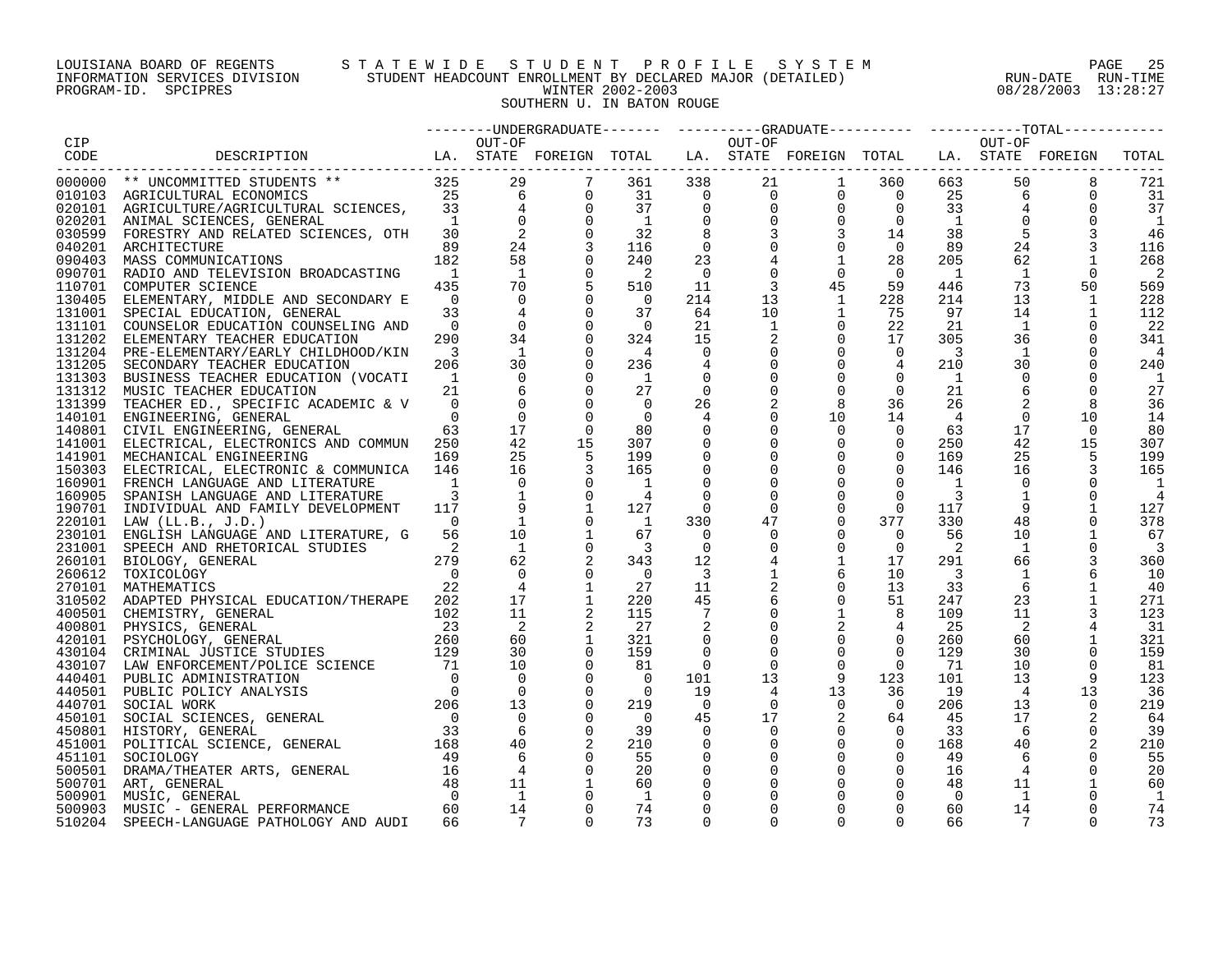# LOUISIANA BOARD OF REGENTS S T A T E W I D E S T U D E N T P R O F I L E S Y S T E M PAGE 26 INFORMATION SERVICES DIVISION STUDENT HEADCOUNT ENROLLMENT BY DECLARED MAJOR (DETAILED) RUN-DATE RUN-TIME PROGRAM-ID. SPCIPRES WINTER 2002-2003 08/28/2003 13:28:27 SOUTHERN U. IN BATON ROUGE

| CIP            |                                    |       | OUT-OF |         |       |             | OUT-OF |         |       |                 | OUT-OF | $-TOTAL-$ |       |
|----------------|------------------------------------|-------|--------|---------|-------|-------------|--------|---------|-------|-----------------|--------|-----------|-------|
| CODE           | DESCRIPTION                        | LA.   | STATE  | FOREIGN | TOTAL | LA.         | STATE  | FOREIGN | TOTAL | LA.             | STATE  | FOREIGN   | TOTAL |
| 511599         | MENTAL HEALTH SERVICES, OTHER      |       |        |         |       |             |        |         | 83    |                 |        |           | 83    |
| 511601         | NURSING (R.N. TRAINING)            | 731   | 66     |         | 802   |             |        |         |       | 731             | 66     |           | 802   |
| 511605         | NURSING, FAMILY PRACTICE (POST-R.N |       |        |         |       |             |        |         | 29    | 28              |        |           | 30    |
| 511608         | NURSING SCIENCE (POST-R.N.)        |       |        |         |       |             |        |         |       |                 |        |           | 11    |
| 512399         | REHABILITATION/THERAPEUTIC SERVICE | 143   |        |         | 157   | 18          |        |         | 27    | 161             |        |           | 184   |
| 520201         | BUSINESS ADMINISTRATION AND MANAGE | 488   | 108    |         | 604   |             |        |         |       | 488             | 108    |           | 604   |
| 520301         | ACCOUNTING                         | 239   | 52     |         | 292   |             |        |         |       | 239             | 52     |           | 292   |
| 520601         | BUSINESS/MANAGERIAL ECONOMICS      | 55    |        |         |       |             |        |         |       |                 |        |           | 73    |
| 520801         | FINANCE, GENERAL                   |       |        |         |       |             |        |         |       |                 |        |           |       |
| 521401         | BUSINESS MARKETING AND MARKETING M | 131   | 54     |         | 186   |             |        |         |       | 131             | 54     |           | 186   |
| TOTAL STUDENTS |                                    | 6,007 | 999    | 70      |       | 7,076 1,431 | 173    |         |       | 106 1,710 7,438 | 1,172  | 176       | 8,786 |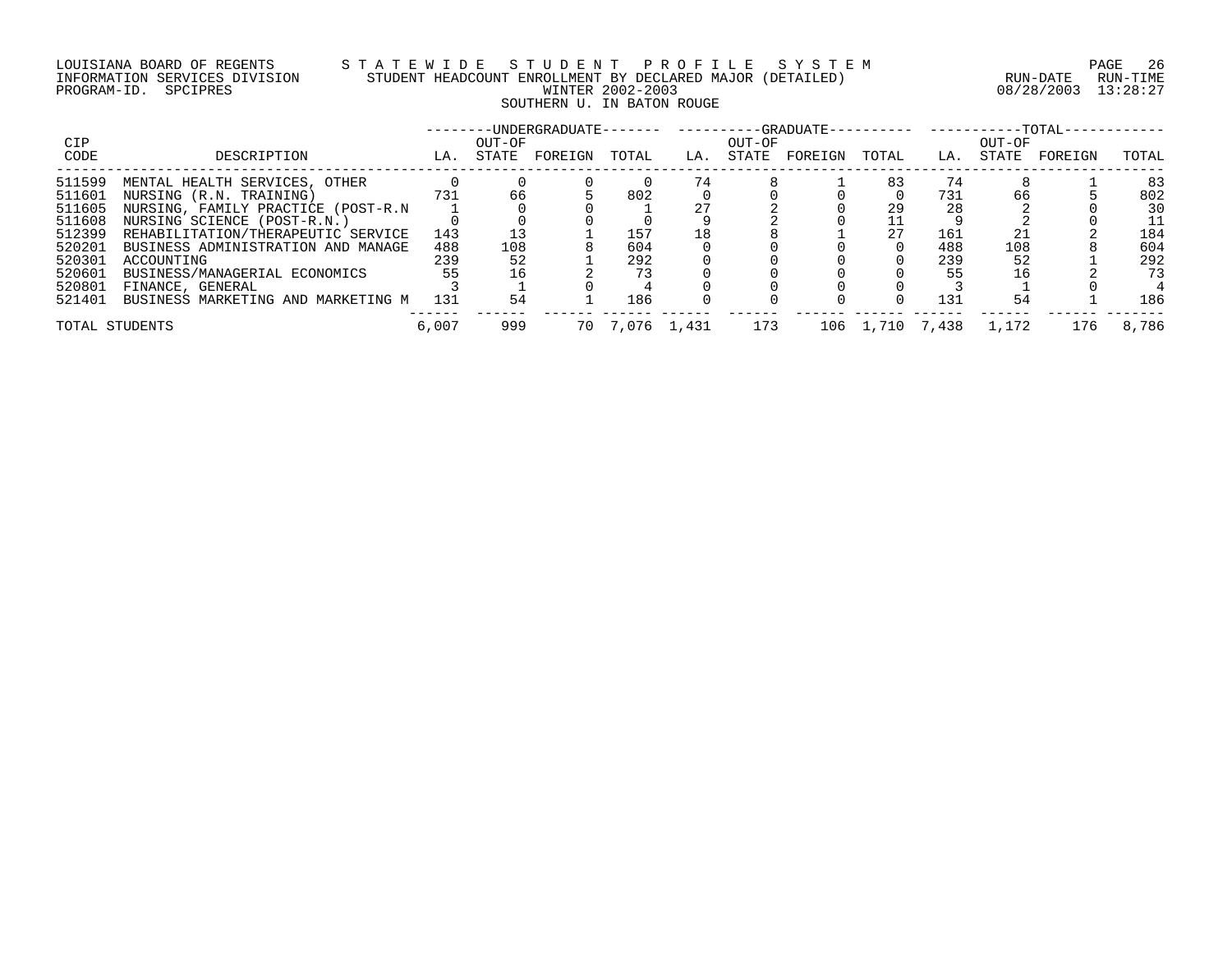# LOUISIANA BOARD OF REGENTS S T A T E W I D E S T U D E N T P R O F I L E S Y S T E M PAGE 27 INFORMATION SERVICES DIVISION STUDENT HEADCOUNT ENROLLMENT BY DECLARED MAJOR (DETAILED) RUN-DATE RUN-TIME PROGRAM-ID. SPCIPRES WINTER 2002-2003 08/28/2003 13:28:27 SOUTHERN U. IN NEW ORLEANS

|                    |                                                                                                                                                                                                                                                                                                                                                        |                |              |          |                |                 |                |                |                |             |        | -------UNDERGRADUATE------- ---------GRADUATE---------- ----------TOTAL---------- |       |
|--------------------|--------------------------------------------------------------------------------------------------------------------------------------------------------------------------------------------------------------------------------------------------------------------------------------------------------------------------------------------------------|----------------|--------------|----------|----------------|-----------------|----------------|----------------|----------------|-------------|--------|-----------------------------------------------------------------------------------|-------|
| <b>CIP</b><br>CODE | LA. STATE FOREIGN TOTAL LA. STATE FOREIGN TOTAL LA. STATE FOREIGN<br>DESCRIPTION                                                                                                                                                                                                                                                                       |                | OUT-OF       |          |                |                 | OUT-OF         |                |                |             | OUT-OF |                                                                                   | TOTAL |
|                    | 000000 ** UNCOMMITTED STUDENTS **                                                                                                                                                                                                                                                                                                                      | 1,099          | 36           |          | 23 1,158       | 190             |                | $4\degree$     |                | 1 195 1,289 | 40     | 24                                                                                | 1,353 |
|                    | 090401 JOURNALISM                                                                                                                                                                                                                                                                                                                                      | 28             | $\mathbf{1}$ | $\Omega$ | 29             | $\overline{0}$  | $\overline{0}$ | $\overline{0}$ | $\overline{0}$ | 28          |        | $\Omega$                                                                          | 29    |
|                    | 110101 COMPUTER AND INFORMATION SCIENCES,                                                                                                                                                                                                                                                                                                              |                |              |          |                |                 |                |                |                |             |        |                                                                                   |       |
|                    | 110401 INFORMATION SCIENCES AND SYSTEMS                                                                                                                                                                                                                                                                                                                |                |              |          |                | 25              |                |                | 30             | 25          |        |                                                                                   | 30    |
|                    | 110701 COMPUTER SCIENCE                                                                                                                                                                                                                                                                                                                                | 155            |              | 12       | 176            | $7\phantom{.0}$ |                |                | 8              | 162         |        | 13                                                                                | 184   |
| 131202             | ELEMENTARY TEACHER EDUCATION                                                                                                                                                                                                                                                                                                                           | 274            |              | $\Omega$ | 283            |                 |                |                | 10             | 283         | 10     | $\Omega$                                                                          | 293   |
|                    | 131302 ART TEACHER EDUCATION                                                                                                                                                                                                                                                                                                                           |                |              |          | $\overline{2}$ |                 |                |                | $\Omega$       | 2           |        |                                                                                   | 2     |
| 131305             | ENGLISH TEACHER EDUCATION                                                                                                                                                                                                                                                                                                                              | 12             |              |          | 12             |                 |                |                |                | 12          |        |                                                                                   | 12    |
|                    | 131311 MATHEMATICS TEACHER EDUCATION                                                                                                                                                                                                                                                                                                                   | 12             |              |          | 12             |                 |                |                |                | 12          |        |                                                                                   | 12    |
|                    | 131312 MUSIC TEACHER EDUCATION                                                                                                                                                                                                                                                                                                                         |                |              |          |                |                 |                |                |                |             |        |                                                                                   |       |
|                    | 131316 SCIENCE TEACHER EDUCATION, GENERAL                                                                                                                                                                                                                                                                                                              |                |              |          |                |                 |                |                |                |             |        |                                                                                   |       |
| 131318             | SOCIAL STUDIES TEACHER EDUCATION                                                                                                                                                                                                                                                                                                                       |                |              |          |                |                 |                |                |                | 10          |        |                                                                                   | 10    |
| 131330             | SPANISH LANGUAGE TEACHER EDUCATION                                                                                                                                                                                                                                                                                                                     |                |              |          |                |                 |                |                |                |             |        |                                                                                   |       |
| 139999             | EDUCATION, OTHER                                                                                                                                                                                                                                                                                                                                       |                |              |          |                | 82              |                |                | 84             | 82          |        |                                                                                   | 84    |
| 160905             | SPANISH LANGUAGE AND LITERATURE                                                                                                                                                                                                                                                                                                                        |                |              |          |                |                 |                |                |                |             |        |                                                                                   |       |
| 230101             | ENGLISH LANGUAGE AND LITERATURE, G                                                                                                                                                                                                                                                                                                                     | 16             |              |          | 18             |                 |                |                |                | 16          |        |                                                                                   | 18    |
| 240102             | GENERAL STUDIES                                                                                                                                                                                                                                                                                                                                        | 23             |              |          | 25             |                 |                |                |                | 24          |        |                                                                                   | 26    |
| 260101             | 121<br>BIOLOGY, GENERAL                                                                                                                                                                                                                                                                                                                                |                |              |          | 131            |                 |                |                | $\mathbf{3}$   | 124         |        |                                                                                   | 134   |
| 270101             | MATHEMATICS                                                                                                                                                                                                                                                                                                                                            | 20             |              |          | 22             |                 |                |                |                | 21          |        |                                                                                   | 23    |
|                    |                                                                                                                                                                                                                                                                                                                                                        |                |              |          | $\overline{0}$ |                 |                |                |                | 6           |        |                                                                                   |       |
|                    |                                                                                                                                                                                                                                                                                                                                                        |                |              |          | 21             |                 |                |                |                | 21          |        |                                                                                   | 23    |
|                    |                                                                                                                                                                                                                                                                                                                                                        |                |              |          | 15             |                 |                |                |                | 14          |        |                                                                                   | 15    |
|                    |                                                                                                                                                                                                                                                                                                                                                        |                |              |          | 134            |                 |                |                | 2              | 133         |        |                                                                                   | 136   |
|                    |                                                                                                                                                                                                                                                                                                                                                        |                |              |          | 155            | 66              |                |                | 67             | 215         |        |                                                                                   | 222   |
|                    | $\begin{tabular}{lllllllllll} \textbf{440701} & \textbf{SOCIAL WOK} & & & & & & & 155 \\ \textbf{450801} & \textbf{HISTORY}, & \textbf{GENERAL} & & & & 155 \\ \textbf{451001} & \textbf{POLITICAL SCIERAL} & & & 26 \\ \textbf{451101} & \textbf{SOCIOLOGY} & & & 32 \\ \textbf{500701} & \textbf{ART}, & \textbf{GENERAL} & & & 17 \\ \end{tabular}$ |                | 11           |          | 167            | 260             |                |                | 270            | 415         | 18     |                                                                                   | 437   |
|                    |                                                                                                                                                                                                                                                                                                                                                        |                |              |          | 27             |                 |                |                |                | 27          |        |                                                                                   | 28    |
|                    |                                                                                                                                                                                                                                                                                                                                                        |                |              |          | 13             |                 |                |                |                | 12          |        |                                                                                   | 13    |
|                    |                                                                                                                                                                                                                                                                                                                                                        |                |              |          | 35             |                 |                |                |                | 32          |        |                                                                                   | 35    |
|                    | 500701 ART, GENERAL                                                                                                                                                                                                                                                                                                                                    |                |              |          | 18             |                 |                |                | $\Omega$       | 17          |        |                                                                                   | 18    |
|                    | 511501 ALCOHOL/DRUG ABUSE COUNSELING                                                                                                                                                                                                                                                                                                                   | $\frac{1}{37}$ |              |          | 37             | 20              |                |                | 21             | 57          |        |                                                                                   | 58    |
|                    | 520201 BUSINESS ADMINISTRATION AND MANAGE 247                                                                                                                                                                                                                                                                                                          |                | 11           |          | 262            |                 |                |                | 1              | 248         | 11     |                                                                                   | 263   |
|                    | 520301 ACCOUNTING                                                                                                                                                                                                                                                                                                                                      | 106            |              |          | 111            |                 |                |                |                | 109         |        |                                                                                   | 114   |
|                    | TOTAL STUDENTS                                                                                                                                                                                                                                                                                                                                         | 2,731          | 104          |          | 53 2,888       | 681             | 14             | 12             |                | 707 3,412   | 118    | 65                                                                                | 3,595 |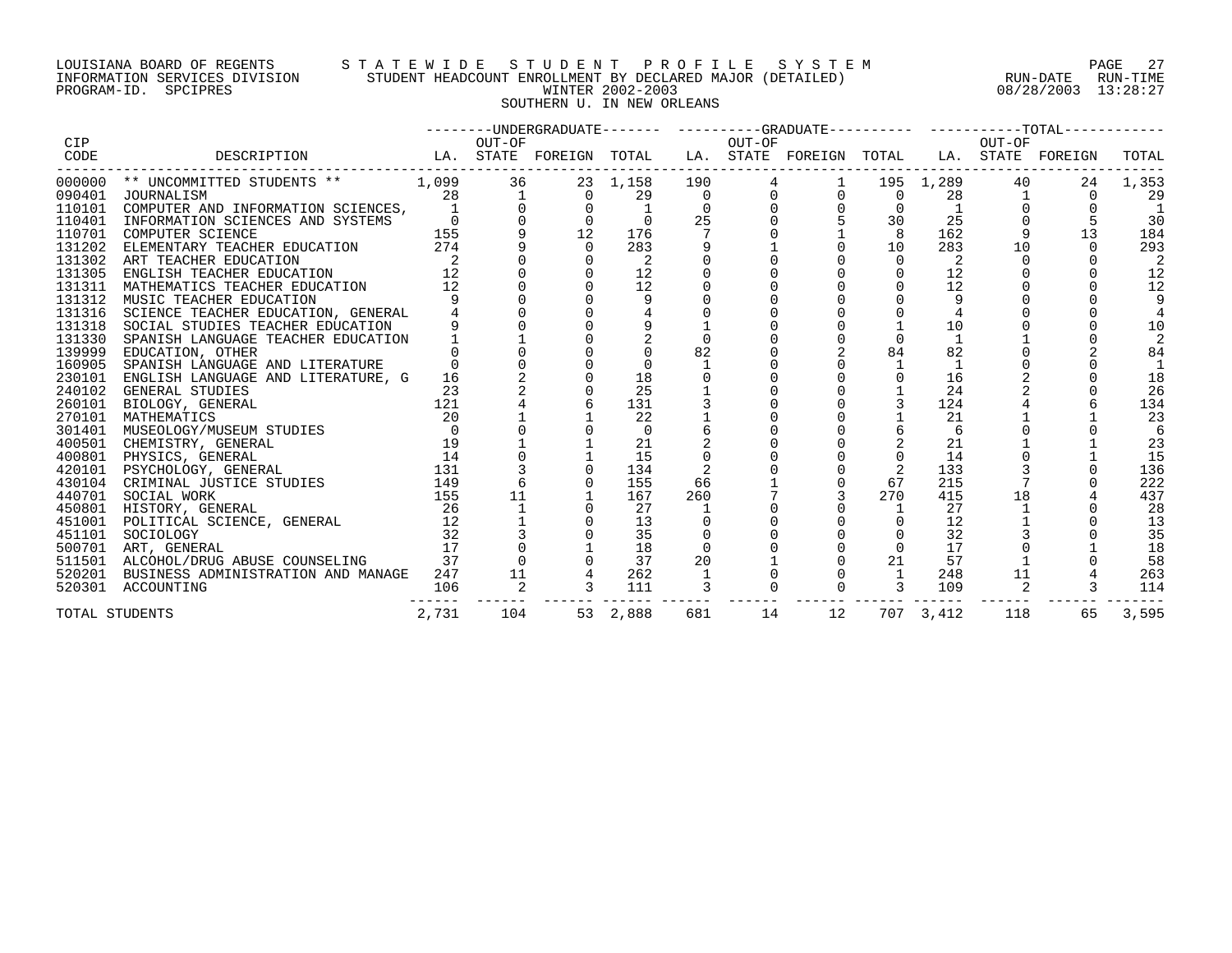# LOUISIANA BOARD OF REGENTS S T A T E W I D E S T U D E N T P R O F I L E S Y S T E M PAGE 28 INFORMATION SERVICES DIVISION STUDENT HEADCOUNT ENROLLMENT BY DECLARED MAJOR (DETAILED) RUN-DATE RUN-TIME PROGRAM-ID. SPCIPRES WINTER 2002-2003 08/28/2003 13:28:27 SOUTHERN U. IN SHREVEPORT

|                |                                                                                  |                |                |                         |             |             | --------UNDERGRADUATE------- ----------GRADUATE---------- -----------TOTAL------ |                |                 |             |                |       |
|----------------|----------------------------------------------------------------------------------|----------------|----------------|-------------------------|-------------|-------------|----------------------------------------------------------------------------------|----------------|-----------------|-------------|----------------|-------|
| CIP            |                                                                                  |                | OUT-OF         |                         |             | OUT-OF      |                                                                                  |                |                 | OUT-OF      |                |       |
| CODE           | LA. STATE FOREIGN TOTAL LA. STATE FOREIGN TOTAL LA. STATE FOREIGN<br>DESCRIPTION |                |                |                         |             |             |                                                                                  |                |                 |             |                | TOTAL |
|                | 110101 COMPUTER AND INFORMATION SCIENCES,                                        | 61             |                | 61                      | $\mathbf 0$ |             |                                                                                  |                | 61              |             |                | 61    |
|                | 120301 FUNERAL SERVICES AND MORTUARY SCIE                                        | 12             |                | 12                      |             |             |                                                                                  | $\overline{0}$ | 12              |             |                | 12    |
|                | 131204 PRE-ELEMENTARY/EARLY CHILDHOOD/KIN                                        | 281            |                | 281                     |             |             |                                                                                  | $\mathbf 0$    | 281             |             |                | 281   |
| 131501         | TEACHER ASSISTANT/AIDE                                                           |                |                | $\overline{1}$          |             |             |                                                                                  |                | <sup>1</sup>    |             |                |       |
|                | 150303 ELECTRICAL, ELECTRONIC & COMMUNICA                                        | 36             |                | 36                      |             |             |                                                                                  |                | 36              |             |                | 36    |
| 200203         | CHILD CARE SERVICES MANAGER                                                      |                |                |                         |             |             |                                                                                  |                | $\overline{1}$  |             |                |       |
| 220103         | PARALEGAL/LEGAL ASSISTANT                                                        |                |                |                         |             |             |                                                                                  |                |                 |             |                |       |
| 240102         | GENERAL STUDIES                                                                  | 602            |                | 602                     |             |             |                                                                                  |                | 602             |             |                | 602   |
|                | 260101 BIOLOGY, GENERAL                                                          | 40             |                | 40                      |             |             |                                                                                  |                | 40              |             |                | 40    |
| 270101         | MATHEMATICS                                                                      |                |                |                         |             |             |                                                                                  |                | $\overline{1}$  |             |                |       |
| 400501         | CHEMISTRY, GENERAL                                                               | 14             |                | 14                      |             |             |                                                                                  |                | 14              |             |                | 14    |
| 430103         | CRIMINAL JUSTICE/LAW ENFORCEMENT A                                               | 73             |                | 73                      |             |             |                                                                                  |                | 73              |             |                | 73    |
| 439999         | PROTECTIVE SERVICES, OTHER                                                       | 13             |                | 13                      |             |             |                                                                                  |                | 13              |             |                | 13    |
| 451101         | SOCIOLOGY                                                                        |                |                | 2                       |             |             |                                                                                  |                |                 |             |                |       |
| 470104         | COMPUTER INSTALLER AND REPAIRER                                                  |                |                |                         |             |             |                                                                                  |                |                 |             |                |       |
| 470608         | AIRCRAFT MECHANIC/TECHNICIAN, POWE                                               | 10             |                | 10                      |             |             |                                                                                  |                | 10              |             |                | 10    |
|                | 470609 AVIATION SYSTEMS AND AVIONICS MAIN                                        | 20             |                | 20                      |             |             |                                                                                  |                | 20              |             |                | 20    |
| 510602         | DENTAL HYGIENIST                                                                 | 126            |                | 126                     |             |             |                                                                                  |                | 126             |             |                | 126   |
|                | 510707 MEDICAL RECORDS TECHNOLOGY/TECHNIC                                        | 26             |                | 26                      |             |             |                                                                                  |                | 26              |             |                | 26    |
|                | 510901 CARDIOVASCULAR TECHNOLOGY/TECHNICI                                        | $\overline{3}$ |                | $\overline{\mathbf{3}}$ |             |             |                                                                                  |                | 3               |             |                |       |
| 510907         | MEDICAL RADIOLOGIC TECHNOLOGY/TECH                                               | 262            |                | 262                     |             |             |                                                                                  | $\Omega$       | 262             |             |                | 262   |
| 510908         | RESPIRATORY THERAPY TECHNICIAN                                                   | 90             |                | 90                      |             |             |                                                                                  |                | 90              |             |                | 90    |
| 510909         | SURGICAL/OPERATING ROOM TECHNICIAN                                               | 41             |                | 41                      |             |             |                                                                                  |                | 41              |             |                | 41    |
| 510910         | DIAGNOSTIC MEDICAL SONOGRAPHY                                                    |                |                | 2                       |             |             |                                                                                  |                | 2               |             |                |       |
| 510999         | HEALTH AND MEDICAL DIAGNOSTIC AND                                                | 26             |                | 26                      |             |             |                                                                                  |                | 26              |             |                | 26    |
| 511003         | HEMATOLOGY TECHNOLOGY/TECHNICIAN                                                 | 52             |                | 52                      |             |             |                                                                                  |                | 52              |             |                | 52    |
| 511004         | MEDICAL LABORATORY TECHNICIAN                                                    | 66             |                | 66                      |             |             |                                                                                  |                | 66              |             |                | 66    |
|                | 511501 ALCOHOL/DRUG ABUSE COUNSELING                                             | 33             |                | 33                      |             |             |                                                                                  |                | 33              |             |                | 33    |
|                | 511502 PSYCHIATRIC/MENTAL HEALTH SERVICES                                        | 2              |                | -2                      |             |             |                                                                                  |                | 2               |             |                |       |
| 511599         | MENTAL HEALTH SERVICES, OTHER                                                    | 52             |                | 52                      |             |             |                                                                                  | $\overline{0}$ | 52              |             |                | 52    |
| 520201         | BUSINESS ADMINISTRATION AND MANAGE                                               | 138            |                | 138                     |             |             |                                                                                  | $\Omega$       | 138             |             |                | 138   |
|                | 520301 ACCOUNTING                                                                | 70             |                | 70                      |             |             |                                                                                  |                | 70              |             |                | 70    |
| 520901         | HOSPITALITY/ADMINISTRATION MANAGEM                                               | 19             |                | 19                      |             |             |                                                                                  |                | 19              |             |                | 19    |
| TOTAL STUDENTS |                                                                                  | 2,192          | $\overline{0}$ | $0 \quad 2,192$         | $\Omega$    | $\mathbf 0$ | $\overline{0}$                                                                   |                | $0 \quad 2,192$ | $\mathbf 0$ | $\overline{0}$ | 2,192 |
|                |                                                                                  |                |                |                         |             |             |                                                                                  |                |                 |             |                |       |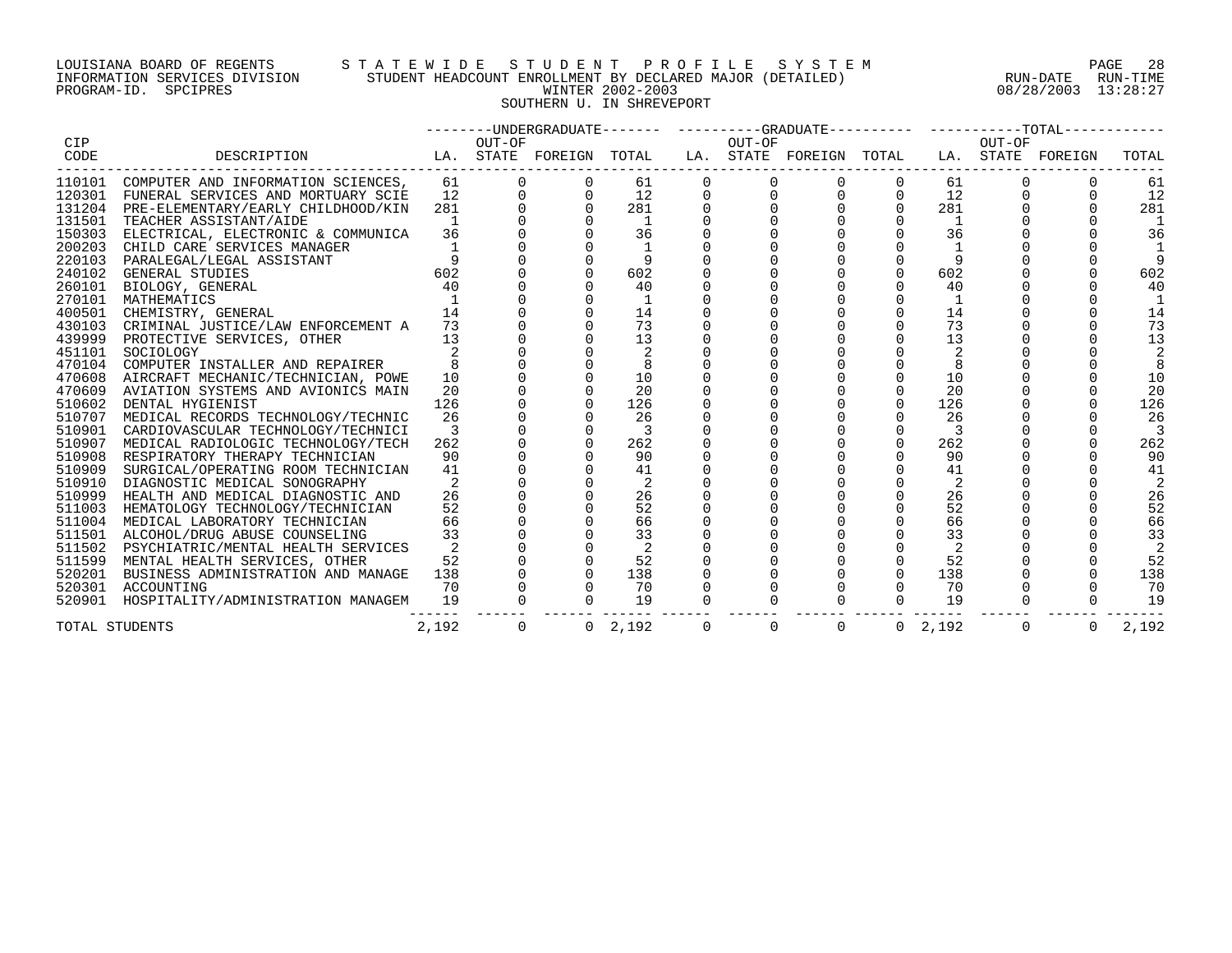# LOUISIANA BOARD OF REGENTS S T A T E W I D E S T U D E N T P R O F I L E S Y S T E M PAGE 29 INFORMATION SERVICES DIVISION STUDENT HEADCOUNT ENROLLMENT BY DECLARED MAJOR (DETAILED) RUN-DATE RUN-TIME PROGRAM-ID. SPCIPRES WINTER 2002-2003 08/28/2003 13:28:27 BATON ROUGE COMMUNITY COLLEGE

|                |                                    |       |        | -UNDERGRADUATE- |       |     |        | -GRADUATE---------- |       |       |        | $-{\tt TOTAL}-$ |       |
|----------------|------------------------------------|-------|--------|-----------------|-------|-----|--------|---------------------|-------|-------|--------|-----------------|-------|
| CIP            |                                    |       | OUT-OF |                 |       |     | OUT-OF |                     |       |       | OUT-OF |                 |       |
| CODE           | DESCRIPTION                        | LA.   | STATE  | FOREIGN         | TOTAL | LA. | STATE  | FOREIGN             | TOTAL | LA.   | STATE  | FOREIGN         | TOTAL |
| 000000         | ** UNCOMMITTED STUDENTS **         | 2,787 |        | 26              | 2,845 |     |        |                     |       | 2,787 |        | 26              | 2,845 |
| 150699         | INDUSTRIAL PRODUCTION TECHNOLOGIES | 262   |        |                 | 263   |     |        |                     |       | 262   |        |                 | 263   |
| 240101         | LIBERAL ARTS AND SCIENCES/LIBERAL  | 332   |        |                 | 334   |     |        |                     |       | 332   |        |                 | 334   |
| 240102         | GENERAL STUDIES                    | 341   |        |                 | 344   |     |        |                     |       | 341   |        |                 | 344   |
| 240199         | LIBERAL ART & SCIENCES, GENERAL ST | 280   |        |                 | 282   |     |        |                     |       | 280   |        |                 | 282   |
| 520205         | OPERATIONS MANAGEMENT AND SUPERVIS | 429   |        |                 | 432   |     |        |                     |       | 429   |        |                 | 432   |
| TOTAL STUDENTS |                                    | 4,431 | 34     | 35.             | 4,500 |     |        |                     |       | 4,431 | 34     |                 | 4,500 |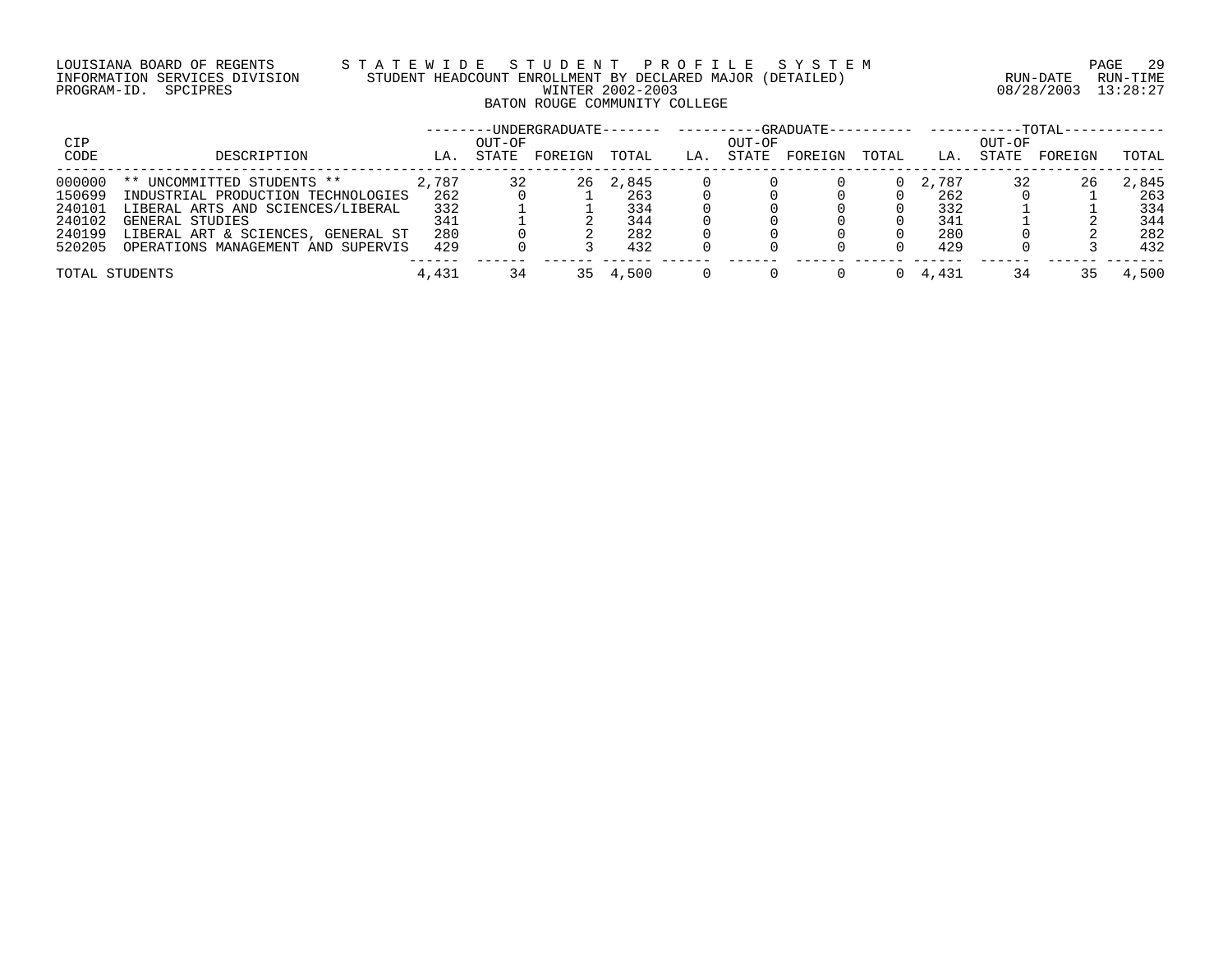## LOUISIANA BOARD OF REGENTS S T A T E W I D E S T U D E N T P R O F I L E S Y S T E M PAGE 30 INFORMATION SERVICES DIVISION STUDENT HEADCOUNT ENROLLMENT BY DECLARED MAJOR (DETAILED) RUN-DATE RUN-TIME PROGRAM-ID. SPCIPRES WINTER 2002-2003 08/28/2003 13:28:27 BOSSIER PARISH COMMUNITY COLLEGE

|            |                                                                                                                                                        |       |        |                 |          |             |          |                 |          | --------UNDERGRADUATE------- ----------GRADUATE---------- -----------TOTAL------------ |       |
|------------|--------------------------------------------------------------------------------------------------------------------------------------------------------|-------|--------|-----------------|----------|-------------|----------|-----------------|----------|----------------------------------------------------------------------------------------|-------|
| <b>CIP</b> |                                                                                                                                                        |       | OUT-OF |                 |          | OUT-OF      |          |                 | OUT-OF   |                                                                                        |       |
| CODE       | DESCRIPTION<br>LA. STATE FOREIGN TOTAL LA. STATE FOREIGN TOTAL                                                                                         |       |        |                 |          |             |          |                 |          | LA. STATE FOREIGN                                                                      | TOTAL |
| 000000     |                                                                                                                                                        |       |        | 396             |          |             |          |                 | 393 — 10 |                                                                                        | 396   |
| 090701     |                                                                                                                                                        |       |        | 125             |          |             |          | 122             |          |                                                                                        | 125   |
| 100199     |                                                                                                                                                        |       |        | 18              |          |             |          | 16              |          |                                                                                        | 18    |
| 110401     | INFORMATION SCIENCES AND SYSTEMS                                                                                                                       | 172   |        | 172             |          |             |          | 172             |          |                                                                                        | 172   |
| 119999     | COMPUTER AND INFORMATION SCIENCES,                                                                                                                     |       |        |                 |          |             |          |                 |          |                                                                                        |       |
| 120503     | CULINARY ARTS/CHEF TRAINING                                                                                                                            | 21    |        | 21              |          |             |          | 21              |          |                                                                                        | 21    |
| 150699     | INDUSTRIAL PRODUCTION TECHNOLOGIES 22                                                                                                                  |       |        | 22              |          |             |          | 22              |          |                                                                                        | 22    |
| 240000     |                                                                                                                                                        |       |        | 497             |          |             |          | 491             |          |                                                                                        | 497   |
| 240102     | $\begin{tabular}{lllllll} \star\star & \texttt{TRANSFER STUDENTS} & \star\star & & & & 491 \\ \texttt{GENERAL STUDIES} & & & & 1,214 \\ \end{tabular}$ |       | 12     | 1,226           |          |             |          | 1,214           | 12       |                                                                                        | 1,226 |
| 430103     | CRIMINAL JUSTICE/LAW ENFORCEMENT A 1                                                                                                                   |       |        |                 |          |             |          |                 |          |                                                                                        |       |
| 430104     | 203<br>CRIMINAL JUSTICE STUDIES                                                                                                                        |       |        | 205             |          |             |          | 203             |          |                                                                                        | 205   |
| 470303     | INDUSTRIAL MACHINERY MAINTENANCE A                                                                                                                     | 38    |        | 39              |          |             |          | 38              |          |                                                                                        | 39    |
| 480199     | DRAFTING, OTHER                                                                                                                                        | 56    |        | 58              |          |             |          | 56              |          |                                                                                        | 58    |
| 500599     | DRAMATIC/THEATER ARTS AND STAGECRA                                                                                                                     | 24    |        | 24              |          |             |          | 24              |          |                                                                                        | 24    |
| 510801     | 142<br>MEDICAL ASSISTANT                                                                                                                               |       |        | 143             |          |             |          | 142             |          |                                                                                        | 143   |
| 510805     | PHARMACY TECHNICIAN/ASSISTANT                                                                                                                          | 57    |        | 57              |          |             |          | 57              |          |                                                                                        | 57    |
| 510806     | PHYSICAL THERAPY ASSISTANT                                                                                                                             | 264   |        | 269             |          |             |          | 264             |          |                                                                                        | 269   |
| 510904     | EMERGENCY MEDICAL TECHNOLOGY/TECHN 101                                                                                                                 |       |        | 103             |          |             |          | 101             |          |                                                                                        | 103   |
| 510908     | RESPIRATORY THERAPY TECHNICIAN                                                                                                                         | 177   |        | 178             |          |             |          | 177             |          |                                                                                        | 178   |
| 510909     | SURGICAL/OPERATING ROOM TECHNICIAN                                                                                                                     | 65    |        | 65              |          |             |          | 65              |          |                                                                                        | 65    |
| 511003     | HEMATOLOGY TECHNOLOGY/TECHNICIAN                                                                                                                       | 30    |        | 30              |          |             |          | 30              |          |                                                                                        | 30    |
| 520201     | BUSINESS ADMINISTRATION AND MANAGE                                                                                                                     | 502   |        | 505             |          |             |          | 502             |          |                                                                                        | 505   |
| 520401     | ADMINISTRATIVE ASSISTANT/SECRETARI                                                                                                                     | 18    |        | 18              |          |             |          | 18              |          |                                                                                        | 18    |
| 520799     | ENTERPRISE MANAGEMENT AND OPERATIO                                                                                                                     | 31    |        | 31              |          |             |          | 31              |          |                                                                                        | 31    |
|            | TOTAL STUDENTS                                                                                                                                         | 4,164 | 43     | $0 \quad 4,207$ | $\Omega$ | $\mathbf 0$ | $\Omega$ | $0 \quad 4.164$ | 43       | $\Omega$                                                                               | 4,207 |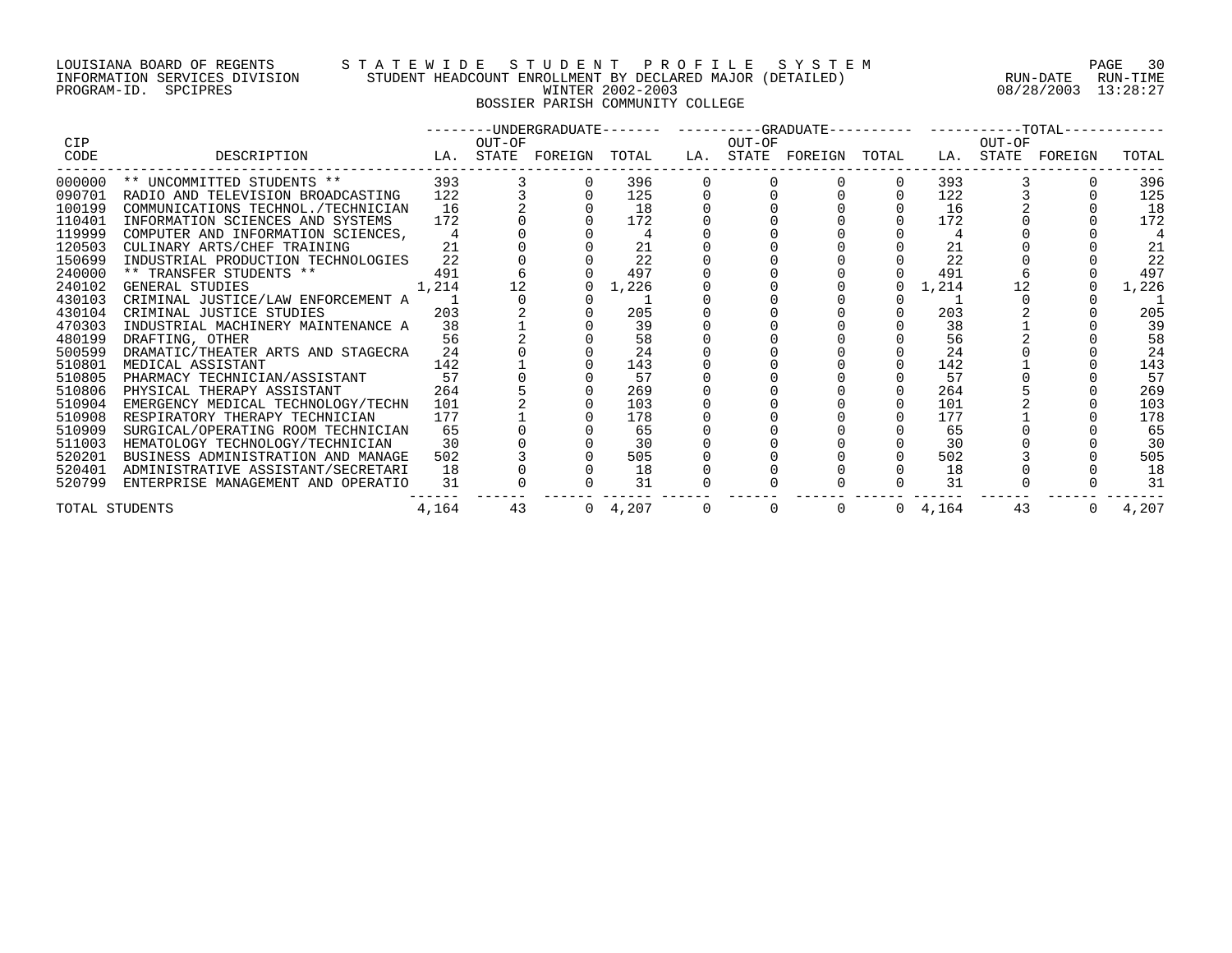# LOUISIANA BOARD OF REGENTS S T A T E W I D E S T U D E N T P R O F I L E S Y S T E M PAGE 31 INFORMATION SERVICES DIVISION STUDENT HEADCOUNT ENROLLMENT BY DECLARED MAJOR (DETAILED) RUN-DATE RUN-TIME PROGRAM-ID. SPCIPRES WINTER 2002-2003 08/28/2003 13:28:27 DELGADO COMMUNITY COLLEGE

|        |                                                                                                                                                                                                                                                                                                                                                                                                                                       |                |                |                                                                                                                                                                                                                                                  |                                                                                                   |             |                | -------UNDERGRADUATE------- ---------GRADUATE---------  ---------TOTAL----------                                                                                                                                                                                                             |                                      |                 |                 |                                                                                                                                           |       |
|--------|---------------------------------------------------------------------------------------------------------------------------------------------------------------------------------------------------------------------------------------------------------------------------------------------------------------------------------------------------------------------------------------------------------------------------------------|----------------|----------------|--------------------------------------------------------------------------------------------------------------------------------------------------------------------------------------------------------------------------------------------------|---------------------------------------------------------------------------------------------------|-------------|----------------|----------------------------------------------------------------------------------------------------------------------------------------------------------------------------------------------------------------------------------------------------------------------------------------------|--------------------------------------|-----------------|-----------------|-------------------------------------------------------------------------------------------------------------------------------------------|-------|
| CIP    | OUT-OF                  OUT-OF                   OUT-OF<br>LA. STATE FOREIGN TOTAL   LA. STATE FOREIGN TOTAL   LA. STATE FOREIGN                                                                                                                                                                                                                                                                                                      |                |                |                                                                                                                                                                                                                                                  |                                                                                                   |             |                |                                                                                                                                                                                                                                                                                              |                                      |                 |                 |                                                                                                                                           |       |
| CODE   | DESCRIPTION                                                                                                                                                                                                                                                                                                                                                                                                                           |                |                |                                                                                                                                                                                                                                                  |                                                                                                   |             |                |                                                                                                                                                                                                                                                                                              |                                      |                 |                 |                                                                                                                                           | TOTAL |
|        | ------------------------<br>$\begin{tabular}{l c c c c} \hline \texttt{1-11} & \texttt{2-12} & \texttt{3-13} & \texttt{3-13} & \texttt{3-14} \\ \hline 000000 & \texttt{*} & \texttt{UNCOMMITTED STUDENTS} & \texttt{**} & 1,119 & 31 & 80 \\ 010601 & \texttt{HNTICULTURE} & \texttt{BERTUCRES OPERATIONS A} & 15 & 1 & 0 \\ 040501 & \texttt{INTERIOR ARCHITECTURE} & 164 & 9 & 4 \\ 099999 & \texttt{COMMUNICATIONS, OTHER} & 179$ |                |                |                                                                                                                                                                                                                                                  | $\begin{array}{cccc} 80 & 1,230 & & 0 \ 0 & 36 & & 0 \ 4 & 177 & & 0 \ 2 & 186 & & 0 \end{array}$ |             | $\overline{0}$ |                                                                                                                                                                                                                                                                                              | $0 \t 0 \t 1,119$                    |                 | 31              | 80                                                                                                                                        | 1,230 |
|        |                                                                                                                                                                                                                                                                                                                                                                                                                                       |                |                |                                                                                                                                                                                                                                                  |                                                                                                   |             |                |                                                                                                                                                                                                                                                                                              |                                      | 35              | $\overline{1}$  |                                                                                                                                           | 36    |
|        |                                                                                                                                                                                                                                                                                                                                                                                                                                       |                |                |                                                                                                                                                                                                                                                  |                                                                                                   |             |                |                                                                                                                                                                                                                                                                                              |                                      | 164             |                 |                                                                                                                                           | 177   |
|        |                                                                                                                                                                                                                                                                                                                                                                                                                                       |                |                |                                                                                                                                                                                                                                                  |                                                                                                   |             |                |                                                                                                                                                                                                                                                                                              |                                      | 179             |                 |                                                                                                                                           | 186   |
|        |                                                                                                                                                                                                                                                                                                                                                                                                                                       |                |                |                                                                                                                                                                                                                                                  | 484                                                                                               |             |                |                                                                                                                                                                                                                                                                                              |                                      | 469             |                 |                                                                                                                                           | 484   |
|        |                                                                                                                                                                                                                                                                                                                                                                                                                                       |                |                |                                                                                                                                                                                                                                                  | 163                                                                                               |             |                |                                                                                                                                                                                                                                                                                              |                                      | 159             |                 |                                                                                                                                           | 163   |
|        |                                                                                                                                                                                                                                                                                                                                                                                                                                       |                |                |                                                                                                                                                                                                                                                  | 734                                                                                               | $\Omega$    |                |                                                                                                                                                                                                                                                                                              |                                      | 726             |                 |                                                                                                                                           | 734   |
|        |                                                                                                                                                                                                                                                                                                                                                                                                                                       |                |                |                                                                                                                                                                                                                                                  | 107                                                                                               | $\Omega$    |                |                                                                                                                                                                                                                                                                                              |                                      | 105             |                 |                                                                                                                                           | 107   |
|        |                                                                                                                                                                                                                                                                                                                                                                                                                                       |                |                |                                                                                                                                                                                                                                                  | - 49                                                                                              | $\mathbf 0$ |                |                                                                                                                                                                                                                                                                                              |                                      | 49              |                 | $\begin{array}{cccc} -\frac{1}{1} & & 80 \\ 9 & & 4 \\ 5 & & 2 \\ 3 & & 12 \\ 3 & & 12 \\ 1 & & 0 \\ 1 & & 2 \\ 0 & & 5 \\ 1 \end{array}$ | - 49  |
|        |                                                                                                                                                                                                                                                                                                                                                                                                                                       |                |                |                                                                                                                                                                                                                                                  | 229                                                                                               | $\mathbf 0$ |                |                                                                                                                                                                                                                                                                                              |                                      | 220             |                 |                                                                                                                                           | 229   |
|        |                                                                                                                                                                                                                                                                                                                                                                                                                                       |                |                |                                                                                                                                                                                                                                                  | 251                                                                                               |             |                |                                                                                                                                                                                                                                                                                              |                                      | 239             |                 | 10                                                                                                                                        | 251   |
|        |                                                                                                                                                                                                                                                                                                                                                                                                                                       |                |                |                                                                                                                                                                                                                                                  | 47                                                                                                | 0           |                |                                                                                                                                                                                                                                                                                              |                                      | 47              | $\overline{0}$  | $\Omega$                                                                                                                                  | 47    |
|        | 150701 OCCUPATIONAL SAFETY AND HEALTH TEC                                                                                                                                                                                                                                                                                                                                                                                             | 29             | $\mathbf 0$    | $\overline{0}$                                                                                                                                                                                                                                   | 29                                                                                                |             |                | $\begin{bmatrix} 0 & 0 & 0 & 0 \ 0 & 0 & 0 & 0 \ 0 & 0 & 0 & 0 \ 0 & 0 & 0 & 0 \ 0 & 0 & 0 & 0 \ 0 & 0 & 0 & 0 \ 0 & 0 & 0 & 0 \ 0 & 0 & 0 & 0 \ 0 & 0 & 0 & 0 \ 0 & 0 & 0 & 0 \ 0 & 0 & 0 & 0 \ 0 & 0 & 0 & 0 \ 0 & 0 & 0 & 0 \ 0 & 0 & 0 & 0 \ 0 & 0 & 0 & 0 \end{bmatrix}$<br>$\mathbf 0$ | $\Omega$                             | 29              | $\overline{0}$  | $\Omega$                                                                                                                                  | 29    |
|        | 190503 DIETETICS/HUMAN NUTRITIONAL SERVIC                                                                                                                                                                                                                                                                                                                                                                                             | 55             | $\overline{0}$ | $\frac{c}{3}$                                                                                                                                                                                                                                    | 55                                                                                                |             | 0              | $\mathbf 0$                                                                                                                                                                                                                                                                                  | $\Omega$                             | 55              | $\overline{0}$  | $\Omega$                                                                                                                                  | 55    |
| 200401 | INSTITUTIONAL FOOD WORKERS AND ADM                                                                                                                                                                                                                                                                                                                                                                                                    | 168            | 12             |                                                                                                                                                                                                                                                  | 183                                                                                               |             | $\Omega$       | $\mathbf 0$                                                                                                                                                                                                                                                                                  | $\Omega$                             | 168             | 12 <sup>°</sup> | $\overline{3}$                                                                                                                            | 183   |
| 240102 | GENERAL STUDIES                                                                                                                                                                                                                                                                                                                                                                                                                       | 1,535          | 31             |                                                                                                                                                                                                                                                  | 1,578                                                                                             |             |                | $\mathbf 0$                                                                                                                                                                                                                                                                                  | $\overline{0}$                       | 1,535           | 31              | 12                                                                                                                                        | 1,578 |
| 300101 | BIOLOGICAL AND PHYSICAL SCIENCES                                                                                                                                                                                                                                                                                                                                                                                                      | 203            | 2              | 2                                                                                                                                                                                                                                                | 207                                                                                               | $\mathbf 0$ | $\overline{0}$ | $\overline{0}$                                                                                                                                                                                                                                                                               | $\overline{0}$                       | 203             | 2               | 2                                                                                                                                         | 207   |
|        | 430107 LAW ENFORCEMENT/POLICE SCIENCE                                                                                                                                                                                                                                                                                                                                                                                                 | 517            | 9              | $\begin{array}{c} 2 \\ 1 \end{array}$                                                                                                                                                                                                            | 527                                                                                               | $\mathbf 0$ |                | $\mathbf 0$                                                                                                                                                                                                                                                                                  |                                      | 517             | 9               | 1                                                                                                                                         | 527   |
|        | 430201 FIRE PROTECTION AND SAFETY TECHNOL                                                                                                                                                                                                                                                                                                                                                                                             | 129            |                | $\overline{0}$                                                                                                                                                                                                                                   | 130                                                                                               |             | 0              | $\mathbf 0$                                                                                                                                                                                                                                                                                  | $\begin{matrix} 0 \\ 0 \end{matrix}$ | 129             |                 | $\overline{0}$                                                                                                                            | 130   |
| 460201 | CARPENTER                                                                                                                                                                                                                                                                                                                                                                                                                             | 26             |                | $\Omega$                                                                                                                                                                                                                                         | 27                                                                                                | $\Omega$    | $\Omega$       | $\mathbf 0$                                                                                                                                                                                                                                                                                  | $\Omega$                             | 26              |                 | $\Omega$                                                                                                                                  | 27    |
| 460302 | ELECTRICIAN                                                                                                                                                                                                                                                                                                                                                                                                                           | 11             |                | $\Omega$                                                                                                                                                                                                                                         | 11                                                                                                |             |                | $\Omega$                                                                                                                                                                                                                                                                                     | $\Omega$                             | 11              |                 | $\Omega$                                                                                                                                  | 11    |
| 460401 | BUILDING/PROPERTY MAINTENANCE AND                                                                                                                                                                                                                                                                                                                                                                                                     | 38             | $\mathbf 0$    | $\Omega$                                                                                                                                                                                                                                         | 38                                                                                                | 0           |                | $\mathbf 0$                                                                                                                                                                                                                                                                                  | $\mathbf 0$                          | 38              | $\overline{0}$  | $\Omega$                                                                                                                                  | 38    |
|        | 470101 ELECTRICAL & ELECTRONIC EQUIPMENT                                                                                                                                                                                                                                                                                                                                                                                              | 47             | $\Omega$       | $\Omega$                                                                                                                                                                                                                                         | 47                                                                                                |             |                | $\mathbf 0$                                                                                                                                                                                                                                                                                  | $\Omega$                             | 47              |                 | $\Omega$                                                                                                                                  | 47    |
|        | 470104 COMPUTER INSTALLER AND REPAIRER                                                                                                                                                                                                                                                                                                                                                                                                | 93             | $\mathbf 0$    | $\overline{0}$                                                                                                                                                                                                                                   | 93                                                                                                |             | 0              | 0                                                                                                                                                                                                                                                                                            | 0                                    | 93              | 0               | 0                                                                                                                                         | 93    |
|        | 470201 HEATING, AIR COND. & REFRIGERATION                                                                                                                                                                                                                                                                                                                                                                                             | 34             | $\mathbf 0$    | $\overline{0}$                                                                                                                                                                                                                                   | 34                                                                                                |             | $\Omega$       | $\mathbf 0$                                                                                                                                                                                                                                                                                  | $\mathbf 0$                          | 34              |                 | $\Omega$                                                                                                                                  | 34    |
|        | 470604 AUTO/AUTOMOTIVE MECHANIC/TECHNICIA 104                                                                                                                                                                                                                                                                                                                                                                                         |                |                | 1                                                                                                                                                                                                                                                | 108                                                                                               | $\Omega$    | $\Omega$       | $\mathbf 0$                                                                                                                                                                                                                                                                                  | $\overline{0}$                       | 104             |                 | 1                                                                                                                                         | 108   |
| 480101 | DRAFTING, GENERAL                                                                                                                                                                                                                                                                                                                                                                                                                     | 95             | $\mathbf 0$    |                                                                                                                                                                                                                                                  | 95                                                                                                | 0           |                | $\mathbf 0$                                                                                                                                                                                                                                                                                  | $\mathbf 0$                          | 95              | 0               | $\overline{0}$                                                                                                                            | 95    |
| 480503 | MACHINE SHOP ASSISTANT                                                                                                                                                                                                                                                                                                                                                                                                                | 12             | $\mathbf 0$    | $\Omega$                                                                                                                                                                                                                                         | 12                                                                                                |             |                | $\mathbf 0$                                                                                                                                                                                                                                                                                  | $\Omega$                             | 12              | $\overline{0}$  | $\Omega$                                                                                                                                  | 12    |
| 480508 | WELDER/WELDING TECHNOLOGIST                                                                                                                                                                                                                                                                                                                                                                                                           | $\overline{1}$ | $\mathbf 0$    | $\Omega$                                                                                                                                                                                                                                         | $\mathbf{1}$                                                                                      |             | 0              | $\mathbf 0$                                                                                                                                                                                                                                                                                  | $\Omega$                             | 1               | 0               | $\Omega$                                                                                                                                  | -1    |
| 500401 | DESIGN AND VISUAL COMMUNICATIONS                                                                                                                                                                                                                                                                                                                                                                                                      | 188            | $\mathbf{3}$   | $7\phantom{.0}$                                                                                                                                                                                                                                  | 198                                                                                               |             | $\Omega$       | $\mathsf 0$                                                                                                                                                                                                                                                                                  | $\mathbf 0$                          | 188             | $\mathbf{3}$    |                                                                                                                                           | 198   |
|        | 500701 ART, GENERAL                                                                                                                                                                                                                                                                                                                                                                                                                   |                | $\mathbf 0$    | $\Omega$                                                                                                                                                                                                                                         | 116                                                                                               | 0           |                | $\mathbf 0$                                                                                                                                                                                                                                                                                  | $\overline{0}$                       | 116             |                 | $\Omega$                                                                                                                                  | 116   |
| 500901 | MUSIC, GENERAL                                                                                                                                                                                                                                                                                                                                                                                                                        |                | 3              |                                                                                                                                                                                                                                                  | 96                                                                                                |             | 0              | $\mathbf 0$                                                                                                                                                                                                                                                                                  | $\mathbf 0$                          | 87              | 3               | 6                                                                                                                                         | 96    |
| 510205 | $\begin{tabular}{cc} 116 \\ \textbf{PRETER} & 87 \\ \end{tabular}$<br>SIGN LANGUAGE INTERPRETER                                                                                                                                                                                                                                                                                                                                       |                |                | $\Omega$                                                                                                                                                                                                                                         | 117                                                                                               |             | $\Omega$       | $\mathbf 0$                                                                                                                                                                                                                                                                                  | $\mathbf 0$                          | 115             |                 | $\Omega$                                                                                                                                  | 117   |
| 510602 | DENTAL HYGIENIST                                                                                                                                                                                                                                                                                                                                                                                                                      | 24             |                | $\Omega$                                                                                                                                                                                                                                         | 24                                                                                                |             |                | $\mathbf 0$                                                                                                                                                                                                                                                                                  | $\Omega$                             | 24              |                 | $\Omega$                                                                                                                                  | -24   |
| 510603 | DENTAL LABORATORY TECHNICIAN                                                                                                                                                                                                                                                                                                                                                                                                          | 17             | $\mathbf 0$    | $\Omega$                                                                                                                                                                                                                                         | 17                                                                                                | $\Omega$    |                | $\overline{0}$                                                                                                                                                                                                                                                                               | $\Omega$                             | 17              |                 | $\Omega$                                                                                                                                  | 17    |
|        | 510707 MEDICAL RECORDS TECHNOLOGY/TECHNIC 170                                                                                                                                                                                                                                                                                                                                                                                         |                | $\mathbf 0$    | $\Omega$                                                                                                                                                                                                                                         | 170                                                                                               | $\Omega$    |                | $\mathbf 0$                                                                                                                                                                                                                                                                                  | $\Omega$                             | 170             |                 | $\Omega$                                                                                                                                  | 170   |
| 510803 | OCCUPATIONAL THERAPY ASSISTANT                                                                                                                                                                                                                                                                                                                                                                                                        | 37             | $\mathbf 0$    |                                                                                                                                                                                                                                                  | 37                                                                                                |             | 0              | $\mathbf 0$                                                                                                                                                                                                                                                                                  | $\mathbf 0$                          | 37              | 0               |                                                                                                                                           | 37    |
| 510804 | OPHTHALMIC MEDICAL ASSISTANT                                                                                                                                                                                                                                                                                                                                                                                                          | 15             | $\mathbf 0$    | $\Omega$                                                                                                                                                                                                                                         | 15                                                                                                |             |                | $\mathbf 0$                                                                                                                                                                                                                                                                                  | $\mathbf 0$                          | 15              | 0               | $\Omega$                                                                                                                                  | 15    |
| 510805 | PHARMACY TECHNICIAN/ASSISTANT                                                                                                                                                                                                                                                                                                                                                                                                         | 175            |                |                                                                                                                                                                                                                                                  |                                                                                                   |             |                | $\mathbf 0$                                                                                                                                                                                                                                                                                  | $\overline{0}$                       | 175             | $\mathbf 0$     |                                                                                                                                           | 177   |
| 510806 | PHYSICAL THERAPY ASSISTANT                                                                                                                                                                                                                                                                                                                                                                                                            | 313            |                |                                                                                                                                                                                                                                                  |                                                                                                   | $\mathbf 0$ | $\overline{0}$ | $\mathsf{O}$                                                                                                                                                                                                                                                                                 | $\Omega$                             | 313             |                 | 1                                                                                                                                         | 318   |
|        | 510904 EMERGENCY MEDICAL TECHNOLOGY/TECHN                                                                                                                                                                                                                                                                                                                                                                                             | 94             |                |                                                                                                                                                                                                                                                  |                                                                                                   | $\mathbf 0$ |                | $\mathbf 0$                                                                                                                                                                                                                                                                                  | $\Omega$                             | 94              | $\overline{0}$  | $\Omega$                                                                                                                                  | - 94  |
| 510905 | NUCLEAR MEDICAL TECHNOLOGY/TECHNIC                                                                                                                                                                                                                                                                                                                                                                                                    | 40             |                |                                                                                                                                                                                                                                                  |                                                                                                   |             | $\mathbf 0$    | $\mathbf 0$                                                                                                                                                                                                                                                                                  | $\Omega$                             | 40              | $\overline{0}$  | $\Omega$                                                                                                                                  | 40    |
| 510907 | MEDICAL RADIOLOGIC TECHNOLOGY/TECH 1,099                                                                                                                                                                                                                                                                                                                                                                                              |                |                | $\begin{array}{cccc} 2 & 177 \\ 2 & 1 & 318 \\ 0 & 94 \\ 3 & 0 & 40 \\ 6 & 1 & 1,106 \\ 2 & 0 & 165 \\ 1 & 0 & 240 \\ 2 & 0 & 73 \\ 1 & 0 & 122 \\ 26 & 12 & 3,339 \\ 26 & 1 & 2 & 3 & 339 \\ 1 & 0 & 29 & 20 \\ 2 & 0 & 1 & 237 \\ \end{array}$ |                                                                                                   | $\Omega$    | $\Omega$       | $\mathsf 0$                                                                                                                                                                                                                                                                                  |                                      | $0 \quad 1,099$ | 6               | 1                                                                                                                                         | 1,106 |
| 510908 | RESPIRATORY THERAPY TECHNICIAN                                                                                                                                                                                                                                                                                                                                                                                                        | 163            |                |                                                                                                                                                                                                                                                  |                                                                                                   | $\mathbf 0$ | $\overline{0}$ | $\mathsf 0$                                                                                                                                                                                                                                                                                  | $\overline{0}$                       | 163             |                 | $\mathbf 0$                                                                                                                               | 165   |
| 510909 | SURGICAL/OPERATING ROOM TECHNICIAN                                                                                                                                                                                                                                                                                                                                                                                                    | 239            |                |                                                                                                                                                                                                                                                  |                                                                                                   | 0           | $\mathbf 0$    | $\mathsf{O}$                                                                                                                                                                                                                                                                                 | $\mathbf 0$                          | 239             |                 | 0                                                                                                                                         | 240   |
| 510910 | DIAGNOSTIC MEDICAL SONOGRAPHY                                                                                                                                                                                                                                                                                                                                                                                                         | 71             |                |                                                                                                                                                                                                                                                  |                                                                                                   |             |                | $\mathsf{O}$                                                                                                                                                                                                                                                                                 | $\overline{0}$                       | 71              | $\overline{2}$  | $\Omega$                                                                                                                                  | 73    |
|        | 511004 MEDICAL LABORATORY TECHNICIAN<br>$\mathbf{r}$                                                                                                                                                                                                                                                                                                                                                                                  | 121            |                |                                                                                                                                                                                                                                                  |                                                                                                   |             |                | $\overline{0}$                                                                                                                                                                                                                                                                               | $\Omega$                             | 121             | $\mathbf{1}$    | $\Omega$                                                                                                                                  | 122   |
|        | 511601 NURSING (R.N. TRAINING)                                                                                                                                                                                                                                                                                                                                                                                                        | 3,301          |                |                                                                                                                                                                                                                                                  |                                                                                                   | $\mathbf 0$ |                | $\mathbf 0$                                                                                                                                                                                                                                                                                  | $\Omega$                             | 3,301           |                 | 26<br>12                                                                                                                                  | 3,339 |
| 511613 | PRACTICAL NURSE (L.P.N. TRAINING)                                                                                                                                                                                                                                                                                                                                                                                                     | 28             |                |                                                                                                                                                                                                                                                  |                                                                                                   | $\Omega$    | $\Omega$       | $\Omega$                                                                                                                                                                                                                                                                                     | $\Omega$                             | 28              | $\mathbf{1}$    | $\overline{0}$                                                                                                                            | 29    |
| 520201 | BUSINESS ADMINISTRATION AND MANAGE 1,202                                                                                                                                                                                                                                                                                                                                                                                              |                |                |                                                                                                                                                                                                                                                  |                                                                                                   | $\cap$      | $\Omega$       | $\cap$                                                                                                                                                                                                                                                                                       | $\Omega$                             | 1,202           | 15              | 20                                                                                                                                        | 1,237 |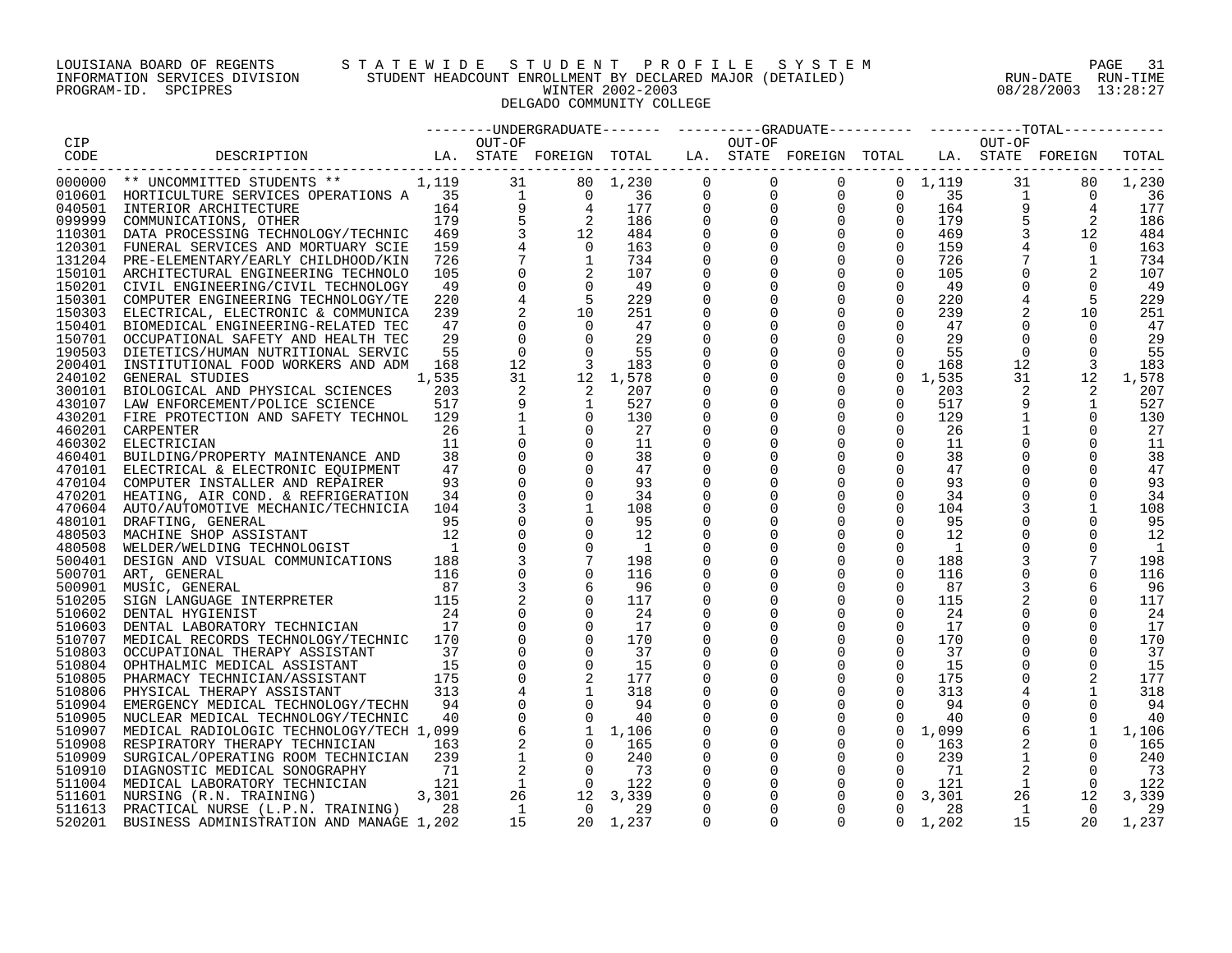# LOUISIANA BOARD OF REGENTS S T A T E W I D E S T U D E N T P R O F I L E S Y S T E M PAGE 32 INFORMATION SERVICES DIVISION STUDENT HEADCOUNT ENROLLMENT BY DECLARED MAJOR (DETAILED) RUN-DATE RUN-TIME PROGRAM-ID. SPCIPRES WINTER 2002-2003 08/28/2003 13:28:27 DELGADO COMMUNITY COLLEGE

| CIP    |                                    |        | OUT-OF       | -----UNDERGRADUATE------- |            |    | OUT-OF | --GRADUATE---------- |       |          | OUT-OF | -TOTAL- |        |
|--------|------------------------------------|--------|--------------|---------------------------|------------|----|--------|----------------------|-------|----------|--------|---------|--------|
| CODE   | DESCRIPTION                        | LA.    | <b>STATE</b> | FOREIGN                   | TOTAL      | LA | STATE  | FOREIGN              | TOTAL | LA       | STATE  | FOREIGN | TOTAL  |
| 520301 | ACCOUNTING                         | 464    |              |                           | 475        |    |        |                      |       | 464      |        |         | 475    |
| 520401 | ADMINISTRATIVE ASSISTANT/SECRETARI | 129    |              |                           | L30        |    |        |                      |       | 129      |        |         | 130    |
| 520403 | LEGAL ADMINISTRATIVE ASSISTANT/SEC | 72     |              |                           | 74         |    |        |                      |       | 72       |        |         | 74     |
| 520901 | HOSPITALITY/ADMINISTRATION MANAGEM | 80     |              |                           | 95         |    |        |                      |       | 80       |        |         | 95     |
|        | TOTAL STUDENTS                     | 14,968 | 198          |                           | 206 15,372 |    |        |                      |       | 0 14,968 | 198    | 206     | 15,372 |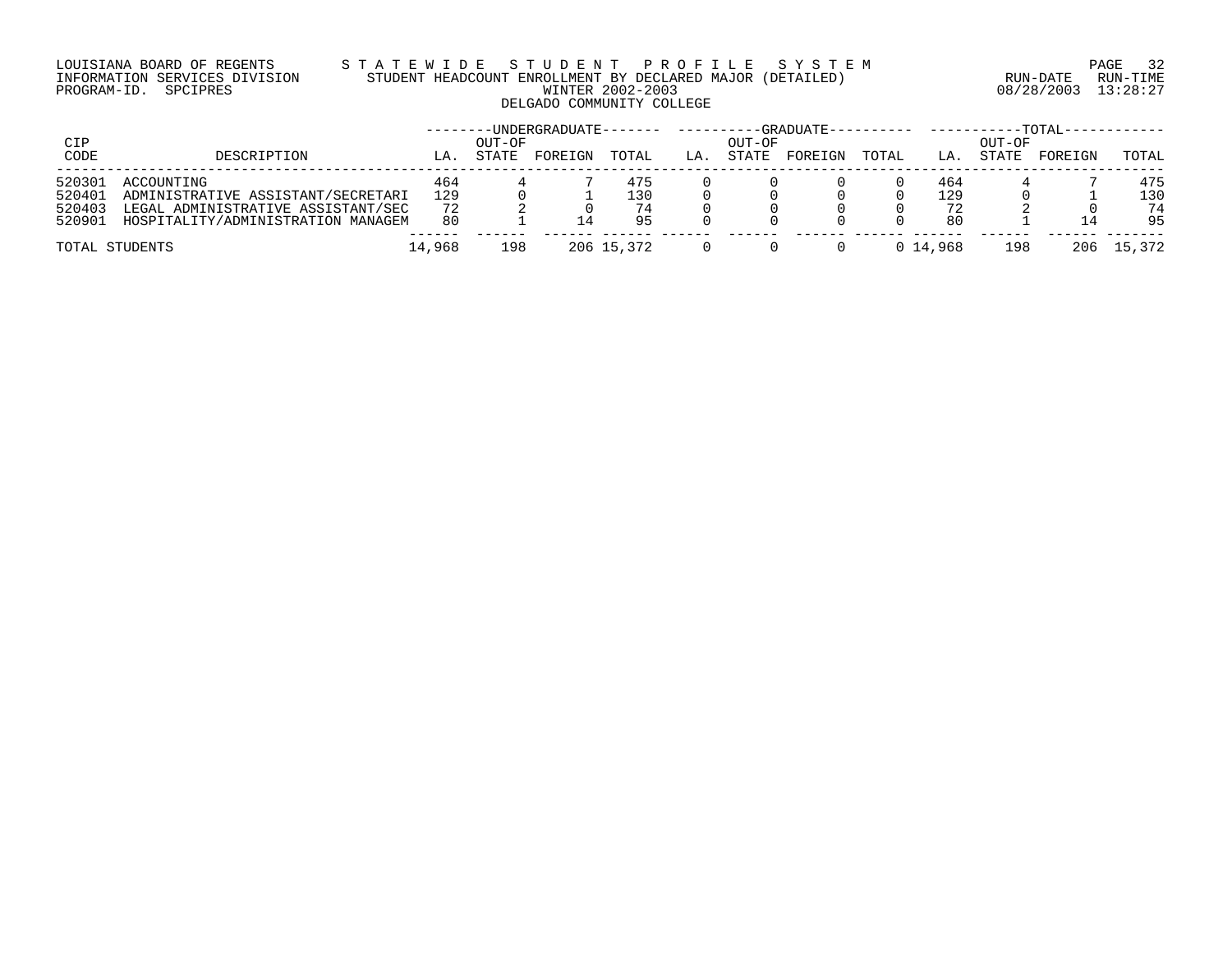# LOUISIANA BOARD OF REGENTS S T A T E W I D E S T U D E N T P R O F I L E S Y S T E M PAGE 33 INFORMATION SERVICES DIVISION STUDENT HEADCOUNT ENROLLMENT BY DECLARED MAJOR (DETAILED) RUN-DATE RUN-TIME PROGRAM-ID. SPCIPRES WINTER 2002-2003 08/28/2003 13:28:27 ELAINE P. NUNEZ COMMUN. COLLEGE

|        |                                                                                                            |       |              |                 |              |             |                 |        | --------UNDERGRADUATE------- ---------GRADUATE---------- -----------TOTAL----------- |       |
|--------|------------------------------------------------------------------------------------------------------------|-------|--------------|-----------------|--------------|-------------|-----------------|--------|--------------------------------------------------------------------------------------|-------|
| CIP    |                                                                                                            |       | OUT-OF       | OUT-OF          |              |             |                 | OUT-OF |                                                                                      |       |
| CODE   | DESCRIPTION                         LA. STATE FOREIGN TOTAL    LA. STATE FOREIGN TOTAL   LA. STATE FOREIGN |       |              |                 |              |             |                 |        |                                                                                      | TOTAL |
|        | 000000 ** UNCOMMITTED STUDENTS ** 348<br>110101 COMPUTER AND INFORMATION SCIENCES, 44                      |       |              | 349             |              |             | 348             |        |                                                                                      | 349   |
|        |                                                                                                            |       |              | 44              |              |             | 44              |        |                                                                                      | 44    |
| 110401 | INFORMATION SCIENCES AND SYSTEMS                                                                           | 63    |              | 63              |              |             | 63              |        |                                                                                      | 63    |
| 131204 | PRE-ELEMENTARY/EARLY CHILDHOOD/KIN                                                                         | 94    |              | 94              |              |             | 94              |        |                                                                                      | 94    |
| 150402 | COMPUTER MAINTENANCE TECHNOLOGY/TE                                                                         | 102   |              | 102             |              | $\mathbf 0$ | 102             |        |                                                                                      | 102   |
| 150507 | ENVIRONMENTAL AND POLLUTION CONTRO                                                                         | 11    |              | 11              |              |             | 11              |        |                                                                                      | 11    |
| 150603 | INDUSTRIAL/MANUFACTURING TECHNOLOG                                                                         | 4     |              | $\overline{4}$  |              |             |                 |        |                                                                                      |       |
| 200401 | INSTITUTIONAL FOOD WORKERS AND ADM                                                                         | 45    |              | 45              |              |             | 45              |        |                                                                                      | 45    |
| 220103 | PARALEGAL/LEGAL ASSISTANT                                                                                  | 66    |              | 66              |              |             | 66              |        |                                                                                      | 66    |
| 240101 | LIBERAL ARTS AND SCIENCES/LIBERAL                                                                          | 21    |              | 21              |              |             | 21              |        |                                                                                      | 21    |
| 240102 | GENERAL STUDIES                                                                                            | 517   |              | 517             |              |             | 517             |        |                                                                                      | 517   |
| 240199 | LIBERAL ART & SCIENCES, GENERAL ST                                                                         | 52    |              | 52              |              |             | 52              |        |                                                                                      | 52    |
| 410101 | BIOLOGICAL TECHNOLOGY/TECHNICIAN                                                                           |       |              |                 |              |             |                 |        |                                                                                      |       |
| 460302 | ELECTRICIAN                                                                                                | 33    |              | 33              |              |             | 33              |        |                                                                                      | 33    |
| 470201 | HEATING, AIR COND. & REFRIGERATION                                                                         | 47    |              | 47              |              |             | 47              |        |                                                                                      | 47    |
| 480101 | DRAFTING, GENERAL                                                                                          | 41    |              | 41              |              |             | 41              |        |                                                                                      | 41    |
| 480503 | MACHINE SHOP ASSISTANT                                                                                     |       |              |                 |              |             |                 |        |                                                                                      |       |
| 480508 | WELDER/WELDING TECHNOLOGIST                                                                                | 19    |              | 19              |              |             | 19              |        |                                                                                      | 19    |
| 510705 | MEDICAL OFFICE MANAGEMENT                                                                                  | 77    |              | 77              |              |             | 77              |        |                                                                                      | 77    |
| 510808 | VETERINARIAN ASSISTANT/ANIMAL HEAL                                                                         | 33    |              | 33              |              |             | 33              |        |                                                                                      | 33    |
|        | 510904 EMERGENCY MEDICAL TECHNOLOGY/TECHN                                                                  | 24    |              | 24              |              |             | 24              |        |                                                                                      | 24    |
| 511613 | PRACTICAL NURSE (L.P.N. TRAINING)                                                                          | 271   |              | 271             |              |             | 271             |        |                                                                                      | 271   |
| 511614 | NURSE ASSISTANT/AIDE                                                                                       |       |              |                 |              |             |                 |        |                                                                                      |       |
| 511801 | OPTICIANRY/DISPENSING OPTICIAN                                                                             |       |              |                 |              |             |                 |        |                                                                                      |       |
| 520201 | BUSINESS ADMINISTRATION AND MANAGE 137                                                                     |       |              | 137             |              |             | 137             |        |                                                                                      | 137   |
| 520301 | ACCOUNTING                                                                                                 | 55    |              | 55              |              |             | 55              |        |                                                                                      | 55    |
|        | 520302 ACCOUNTING TECHNICIAN                                                                               |       |              |                 |              |             |                 |        |                                                                                      |       |
|        | 520401 ADMINISTRATIVE ASSISTANT/SECRETARI 72                                                               |       |              | 72              |              |             | 72              |        |                                                                                      | 72    |
|        | TOTAL STUDENTS                                                                                             | 2,202 | $\mathbf{1}$ | $0 \quad 2,203$ | $\mathsf{O}$ | $\Omega$    | $0 \quad 2,202$ |        | $\overline{0}$                                                                       | 2,203 |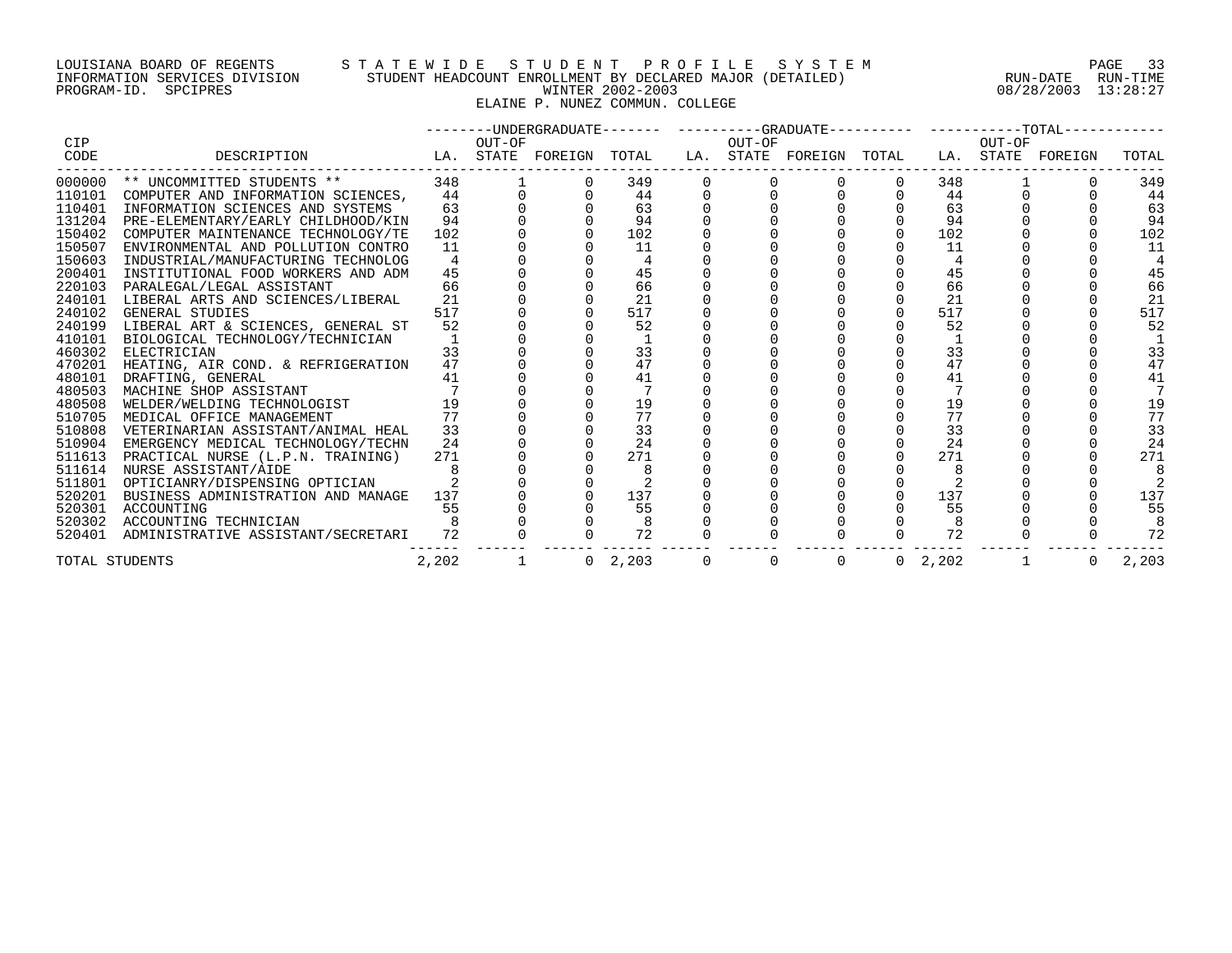# LOUISIANA BOARD OF REGENTS S T A T E W I D E S T U D E N T P R O F I L E S Y S T E M PAGE 34 INFORMATION SERVICES DIVISION STUDENT HEADCOUNT ENROLLMENT BY DECLARED MAJOR (DETAILED) RUN-DATE RUN-TIME PROGRAM-ID. SPCIPRES WINTER 2002-2003 08/28/2003 13:28:27 RIVER PARISHES COMMUNITY COLLEGE

|             |                                    |     |                 | ------UNDERGRADUATE------- |       |     |                 | ---GRADUATE---------- |       |     |                 | $-TOTAT -$ |       |
|-------------|------------------------------------|-----|-----------------|----------------------------|-------|-----|-----------------|-----------------------|-------|-----|-----------------|------------|-------|
| CIP<br>CODE | DESCRIPTION                        | LA. | OUT-OF<br>STATE | FOREIGN                    | TOTAL | LA. | OUT-OF<br>STATE | FOREIGN               | TOTAL | LA. | OUT-OF<br>STATE | FOREIGN    | TOTAL |
| 000000      | ** UNCOMMITTED STUDENTS **         | 263 |                 |                            | 263   |     |                 |                       |       | 263 |                 |            | 263   |
| 240101      | LIBERAL ARTS AND SCIENCES/LIBERAL  | 10  |                 |                            |       |     |                 |                       |       | 10  |                 |            | 10    |
| 240102      | GENERAL STUDIES                    | 306 |                 |                            | 306   |     |                 |                       |       | 306 |                 |            | 306   |
| 240199      | LIBERAL ART & SCIENCES, GENERAL ST | 11  |                 |                            |       |     |                 |                       |       |     |                 |            | 11    |
|             | TOTAL STUDENTS                     | 590 |                 |                            | 590   |     |                 |                       |       | 590 |                 |            | 590   |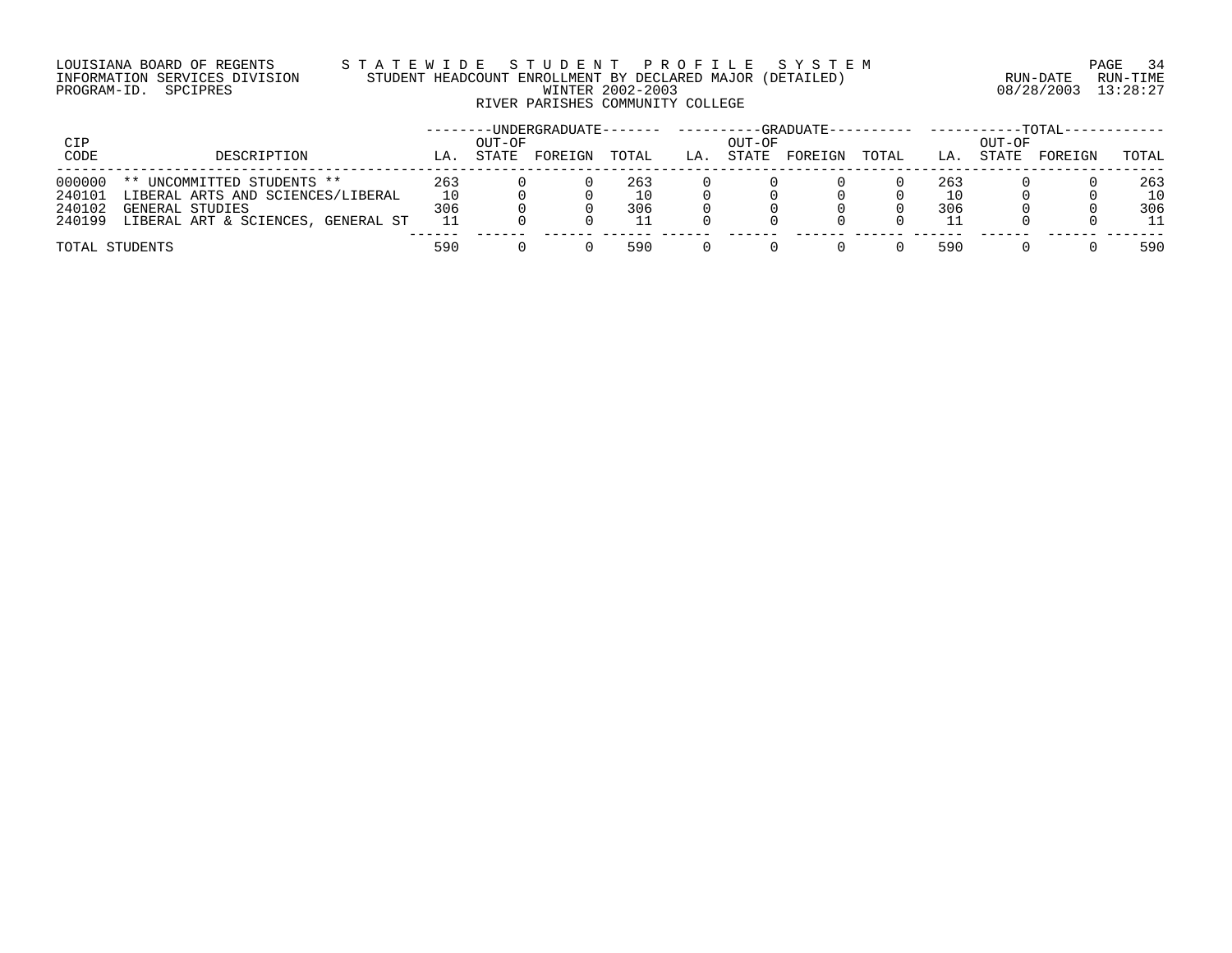# LOUISIANA BOARD OF REGENTS S T A T E W I D E S T U D E N T P R O F I L E S Y S T E M PAGE 35 INFORMATION SERVICES DIVISION STUDENT HEADCOUNT ENROLLMENT BY DECLARED MAJOR (DETAILED) RUN-DATE RUN-TIME PROGRAM-ID. SPCIPRES WINTER 2002-2003 08/28/2003 13:28:27 SOUTH LA. COMMUNITY COLLEGE

|        |                                    |       |        |         |       |     |        |         |       |       |        | $-TOTAL-$ |       |
|--------|------------------------------------|-------|--------|---------|-------|-----|--------|---------|-------|-------|--------|-----------|-------|
| CIP    |                                    |       | OUT-OF |         |       |     | OUT-OF |         |       |       | OUT-OF |           |       |
| CODE   | DESCRIPTION                        | LA.   | STATE  | FOREIGN | TOTAL | LA. | STATE  | FOREIGN | TOTAL | LA.   | STATE  | FOREIGN   | TOTAL |
| 000000 | ** UNCOMMITTED STUDENTS **         | 523   |        |         | 523   |     |        |         |       | 523   |        |           | 523   |
| 131204 | PRE-ELEMENTARY/EARLY CHILDHOOD/KIN | 290   |        |         | 291   |     |        |         |       | 290   |        |           | 291   |
| 150603 | INDUSTRIAL/MANUFACTURING TECHNOLOG | 29    |        |         | 29    |     |        |         |       | 29    |        |           | 29    |
| 240101 | LIBERAL ARTS AND SCIENCES/LIBERAL  | 45    |        |         |       |     |        |         |       | 45    |        |           | 45    |
| 240102 | GENERAL STUDIES                    | 148   |        |         | 151   |     |        |         |       | 148   |        |           | 151   |
| 430104 | CRIMINAL JUSTICE STUDIES           |       |        |         |       |     |        |         |       |       |        |           | 47    |
| 510904 | EMERGENCY MEDICAL TECHNOLOGY/TECHN |       |        |         | 18    |     |        |         |       |       |        |           | 18    |
| 520101 | BUSINESS, GENERAL                  | 116   |        |         |       |     |        |         |       | 116   |        |           | 117   |
|        | TOTAL STUDENTS                     | 1,215 |        |         | 1,221 |     |        |         |       | 1,215 |        |           | .221  |